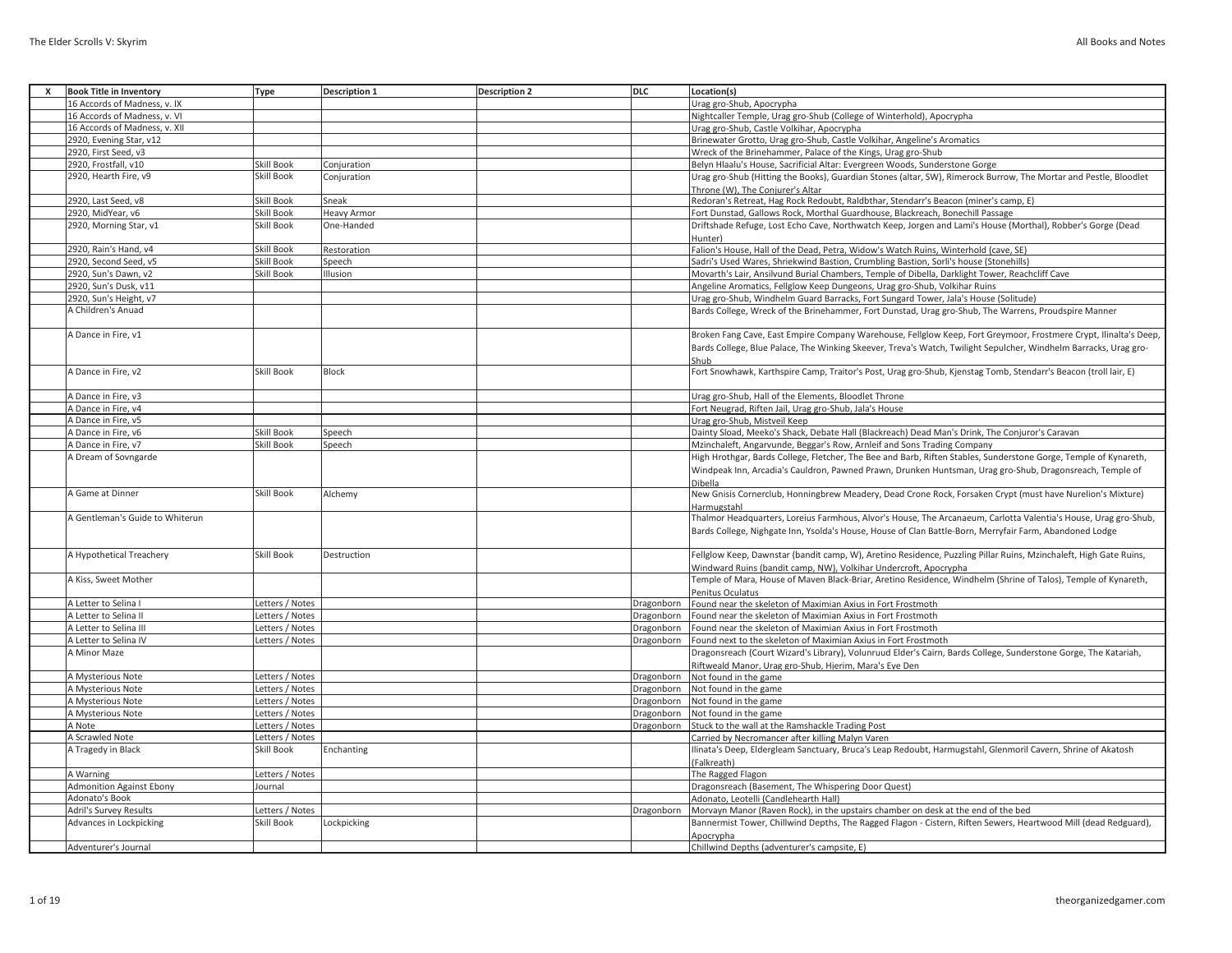| x | <b>Book Title in Inventory</b>                        | Type              | <b>Description 1</b>            | <b>Description 2</b> | DLC        | Location(s)                                                                                                           |
|---|-------------------------------------------------------|-------------------|---------------------------------|----------------------|------------|-----------------------------------------------------------------------------------------------------------------------|
|   | Aedra and Daedra                                      |                   |                                 |                      |            | Bards College, Hob's Fall Cave, Hall of the Vigilant, Stendarr's Beacon, Fort Hraggstad, High Hrothgar, Fellglow Keep |
|   |                                                       |                   |                                 |                      |            | Dungeons, Temple of Kynareth, Urag gro-shub, Nightingale Hall                                                         |
|   | Aeri's Note                                           | Letters / Notes   |                                 |                      |            | Given by Aeri                                                                                                         |
|   | Aevar Stone-Singer                                    | Skill Book        | Pickpocket                      |                      |            | Dragonsreach Bandit Camp, Labyrinthian, Sightless Pit, Thonnir's House (Morthal), Darkwater Pass (barrels, SW)        |
|   | <b>Afflicted's Note</b>                               | Letters / Notes   |                                 |                      |            | Bthardamz                                                                                                             |
|   | Agrius's Journal                                      | Journal           |                                 |                      |            | Halldir's Cairn                                                                                                       |
|   | <b>Ahzidal's Descent</b>                              |                   |                                 |                      | Dragonborn |                                                                                                                       |
|   | Ahzirr Traajijazeri                                   |                   |                                 |                      |            | Aadvar's House, Bonechill Passage, Urag gro-Shub, Dainty Sload, Helgen Keep, Frostmere Crypt, Riverside Shack,        |
|   |                                                       |                   |                                 |                      |            | Uttering Hills Cave, Palace of the Kings, Meeko's Shack, House of Clan Shatter-Shield                                 |
|   | Aicantar's Lab Journal                                | Journal           |                                 |                      |            | Calcelmo's Laboratory                                                                                                 |
|   | Alchemist's Journal                                   | Journal           | Variant 2                       |                      |            | Alchemist's Shack                                                                                                     |
|   | Alchemist's Journal                                   | Journal           | Variant 1                       |                      |            | Evergreen Grove (camp, N)                                                                                             |
|   | Alchemist's Note                                      | Letters / Notes   |                                 |                      |            | <b>Forelhost Refectory</b>                                                                                            |
|   | Alduin is Real                                        |                   |                                 |                      |            | College of Winterhold, Lost Knife Cave, The Blue Palace, Temple of Kynareth, Jorrvaskr, Urag gro-Shub, Dragon Bridge  |
|   |                                                       |                   |                                 |                      |            | Lumber Camp, Dragonsreach, Castle Dour                                                                                |
|   | Alethius' Notes                                       |                   |                                 |                      |            | Nchuand-Zel Excavation Site                                                                                           |
|   | All Employees Must Read!                              | Letters / Notes   |                                 |                      |            | <b>Black-Briar Meadery</b>                                                                                            |
|   | Alva's Journal                                        | Journal           |                                 |                      |            | Alva's House                                                                                                          |
|   | Amaund Motierre's Sealed Letter<br>Amongst the Draugr | Letters / Notes   |                                 |                      |            | Given to player in Volunruud<br>Urag gro-Shub, The Winking Skeever                                                    |
|   | An Accounting of the Scrolls                          |                   |                                 |                      |            | Urag gro-Shub                                                                                                         |
|   | An Apology                                            | Letters / Notes   |                                 |                      |            | Pawned Prawn                                                                                                          |
|   | An Explorer's Guide to Skyrim                         |                   |                                 |                      |            | Hlaalu Farm, Klimmek's House, Braidwood Inn, Loreius Farm, Understone Keep, Merryfair Farm, Nightgate Inn,            |
|   |                                                       |                   |                                 |                      |            | Esbern's vault, Riften Stables, Fort Neugrad, Alvor and Sigrid's House, Bards College, Blue Palace, Bryling's House,  |
|   |                                                       |                   |                                 |                      |            |                                                                                                                       |
|   |                                                       |                   |                                 |                      |            | Vittoria Vici's House, Carlotta Valentia's House, House of Clan Battle-Born, Ysolda's House, Arcadia's Cauldron,      |
|   |                                                       |                   |                                 |                      |            | Driftshade Refuge, Dragonsreach, Jorrvaskr Sleeping Quarters, Urag gro-Shub, Arcanaeum, Dark Brotherhood<br>Sanctuary |
|   | Ancestors and the Dunmer                              |                   |                                 |                      |            | The Blue Palace (Court Wizard's room)                                                                                 |
|   | <b>Ancient Edict</b>                                  | Letters / Notes   |                                 |                      |            | Reachwater Rock                                                                                                       |
|   | Anders' Message                                       |                   |                                 |                      |            | Twilight Sepulcher Inner Sanctum                                                                                      |
|   | Anise's Letter                                        | Letters / Notes   |                                 |                      |            | Anise's Cabin                                                                                                         |
|   | Annals of the Dragonguard                             |                   |                                 |                      |            | Sleeping Giant Inn, secret basement room. Riverwood after Esbern sets it on the table during Alduin's Wall quest.     |
|   | Anonymous Letter                                      | Letters / Notes   |                                 |                      |            | Not found in the game                                                                                                 |
|   | Antecedents of Dwemer Law                             |                   |                                 |                      |            | Fellglow Keep, Mistwatch, Pelagia Farm, The Frozen Hearth, Dwemer Museum, Riftweald Manor, House of Clan Gray-        |
|   |                                                       |                   |                                 |                      |            | Mane, Urga gro-Shub, Bloodlet Throne, Clan Shatter-Shield                                                             |
|   | Arcana Restored                                       |                   |                                 |                      |            | Vittoria Vici's House, Urag gro-Shub                                                                                  |
|   | Argonian Account, Book I                              |                   |                                 |                      |            | Urag gro-Shub, Bards College, Palace of the Kings, Faldar's Tooth                                                     |
|   | Argonian Account, Book II                             |                   |                                 |                      |            | Greenspring Hollow, Urag gro-Shub                                                                                     |
|   | Argonian Account, Book III                            |                   |                                 |                      |            | Bards College, Hall of the Dead, Urag gro-Shub, Bloodlet Throne                                                       |
|   | Argonian Account, Book IV                             |                   |                                 |                      |            | Urag gro-Shub, Driftshade Refuge                                                                                      |
|   | Argonian Ceremony                                     | Letters / Notes   |                                 |                      |            | Temple of Mara                                                                                                        |
|   | Arondil's Journal, Part 1                             | Journal           |                                 |                      |            | Yngvild                                                                                                               |
|   | Arondil's Journal, Part 2                             | Journal           |                                 |                      |            | Yngvild                                                                                                               |
|   | Arondil's Journal, Part 3                             | Journal           |                                 |                      |            | Yngvild                                                                                                               |
|   | Arondil's Journal, Part 4                             | Journal           |                                 |                      |            | Yngvild                                                                                                               |
|   | Arvel's Journal                                       | Journal           |                                 |                      |            | <b>Bleak Falls Barrow (Arvel)</b>                                                                                     |
|   | Atlas of Dragons                                      |                   |                                 |                      |            | Sky Haven Temple (post-Alduin)                                                                                        |
|   | <b>Atronach Forge Manual</b>                          | Journal           | Recipes that can be used at the |                      |            | The Midden                                                                                                            |
|   | <b>Attention Employees!</b>                           | Letters / Notes   | Atronach Forge                  |                      |            | <b>Black-Briar Meadery</b>                                                                                            |
|   | Azura and the Box                                     |                   |                                 |                      |            | College of Winterhold, Hall of Attainment                                                                             |
|   | <b>Balmora Blue Note</b>                              | Letters / Notes   |                                 |                      |            | The Red Wave                                                                                                          |
|   | Bandit Leader's Journal                               | Journal           |                                 |                      |            | Robber's Gorge                                                                                                        |
|   | <b>Bandit's Journal</b>                               | Journal           | Variant 2                       |                      |            | Fort Neugrad (Bandit Chief)                                                                                           |
|   | <b>Bandit's Journal</b>                               | Journal           | Variant 1                       |                      |            | Orotheim (Bandit Chief)                                                                                               |
|   | Bane of the Undead                                    | <b>Spell Tome</b> | Restoration                     | Master               |            | Restoration Ritual Spell quest reward                                                                                 |
|   | Banish Daedra                                         | Spell Tome        | Conjuration                     | Adept                |            | Purchase at UK, FH, CW. Find in Fort Amol Prison.                                                                     |
|   | <b>Battle of Red Mountain</b>                         | Skill Book        | <b>Block</b>                    |                      |            | Largashbur Cellar, Skybound Watch Pass, Kilkreath Ruins, Tovald's Crossing, Redwater Den                              |
|   | <b>Battle of Sancre Tor</b>                           | Skill Book        | Two-Handed                      |                      |            | Dustman's Cairn, House of Clan Battle-Born, Broken Helm Hollow, Bleakcoast Cave                                       |
|   | Before the Ages of Man                                | Skill Book        | Illusion                        |                      |            | Angarvunde Ruins, Dragonsreach Jarl's Quarters, Reeking Cave, Shroud Hearth Barrow, Skytemple Ruins, Apocrypha        |
|   |                                                       |                   |                                 |                      |            |                                                                                                                       |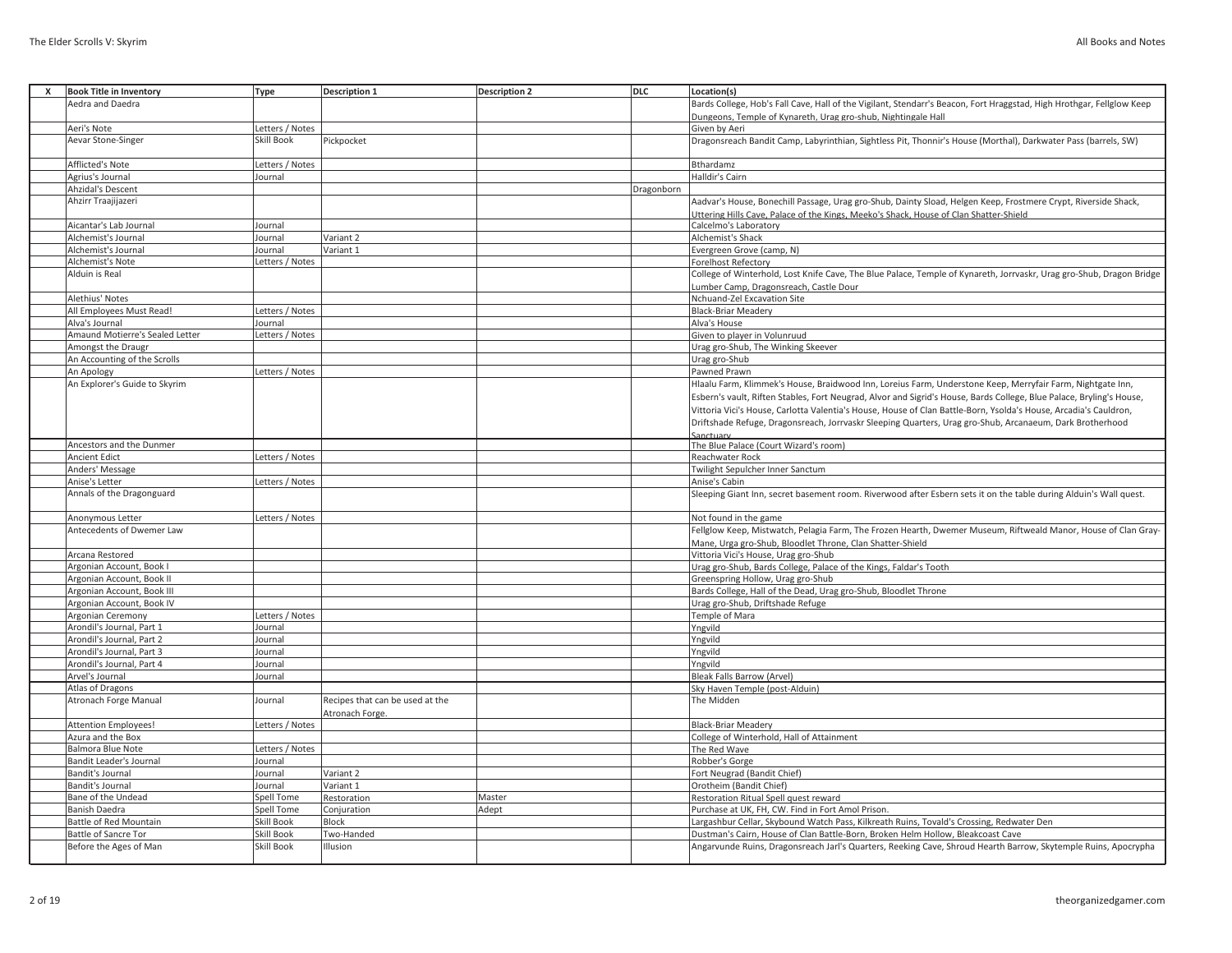| <b>Book Title in Inventory</b>                                     | Type              | <b>Description 1</b>              | <b>Description 2</b> | <b>DLC</b> | Location(s)                                                                                                           |
|--------------------------------------------------------------------|-------------------|-----------------------------------|----------------------|------------|-----------------------------------------------------------------------------------------------------------------------|
| Beggar                                                             | Skill Book        | Pickpocket                        |                      |            | Haelga's Bunkhouse, Ironback Hideout, The Ratway, Wreck of the Winter War, between Swindler's Den and Gjukar's        |
|                                                                    |                   |                                   |                      |            | Monument (dead bandit), Apocrypha                                                                                     |
| <b>Beggar Prince</b>                                               |                   |                                   |                      |            | Arcanaeum, Fellglow Keep, Fort Amol Prison, East Empire Company Warehouse                                             |
| Beware the Butcher!                                                | Letters / Notes   |                                   |                      |            | Viola Giordano's House, Hjerim                                                                                        |
| Biography of Barenziah, v1                                         |                   |                                   |                      |            | Brinewater Grotto, Chillfurrow Farm, Fort Amol Prison, Fort Greenwall Captain's Quarters, Fort Neugrad Prison, The    |
|                                                                    |                   |                                   |                      |            | Frozen Hearth, The Ratway Warrens (Esbern's Vault)                                                                    |
| Biography of Barenziah, v2                                         |                   |                                   |                      |            | Arcanaeum, Nightcaller Temple, Fellglow Keep Dungeons                                                                 |
| Biography of Barenziah, v3                                         |                   |                                   |                      |            | Arcanaeum, Fellglow Keep Dungeons, Drelas' Cottage                                                                    |
| Biography of the Wolf Queen                                        | Skill Book        | Speech                            |                      |            | The Blue Palace, Bthardamz Dwelling, Liar's Retreat, Anga's Mill Common house, Belethor's General Goods               |
|                                                                    |                   |                                   |                      |            |                                                                                                                       |
| Blizzard                                                           | Spell Tome        | Destruction                       | Master               |            | Purchase at CW after Destruction Ritual Spell quest                                                                   |
| <b>Blood Horker Orders</b>                                         | Letters / Notes   |                                   |                      |            | Windpeak Inn, Stig Salt-Plank (pickpocketed)                                                                          |
| <b>Bloodstained Letter</b>                                         | Letters / Notes   |                                   |                      | Dragonborn | Hrodulf's House, in the basement, on the corpse of Bjornolfr                                                          |
| <b>Bloodstained Note</b>                                           | Letters / Notes   |                                   |                      |            | <b>Frostflow Abyss</b>                                                                                                |
| Boethiah's Glory                                                   |                   |                                   |                      |            | Urag gro-Shub                                                                                                         |
| Boethiah's Proving                                                 |                   | Starts Quest "Boethiah's Calling" |                      |            | Septimus Signus' Outpost (IvI30), Abandoned House (IvI30), Hob's Fall Cave (IvI30), Fellglow Keep, Boethiah Cultists, |
|                                                                    |                   |                                   |                      |            | randomly generated (IvI24)                                                                                            |
| Bolar's Writ                                                       | Letters / Notes   |                                   |                      |            | <b>Bloated Man's Grotto</b>                                                                                           |
| Bone, Part I                                                       |                   |                                   |                      | Dragonborn |                                                                                                                       |
| Bone, Part II                                                      |                   |                                   |                      | Dragonborn |                                                                                                                       |
| Bonemold Formula                                                   | Letters / Notes   |                                   |                      | Dragonborn | Castle Karstaag Caverns, on the corpse of Esmond Tyne                                                                 |
| <b>Bound Battleaxe</b>                                             | Spell Tome        | Conjuration                       | Apprentice           |            | Purchase at UK, FH, DR, WH, FH, BP, CW, PK, MK                                                                        |
| <b>Bound Bow</b>                                                   | Spell Tome        | Conjuration                       | Adept                |            | Purchase at UK, FH, CW                                                                                                |
| <b>Bound Sword</b>                                                 | <b>Spell Tome</b> | Conjuration                       | Novice               |            | Purchase at UK, FH, DR, WH, FH, BP, CW, PK, MK. Find in Fort Greymoor.                                                |
| Bounty                                                             | Letters / Notes   |                                   |                      |            | Given by Inkeeper, Steward                                                                                            |
| <b>Bounty (Bandit Leader)</b>                                      |                   |                                   |                      |            | Carried by Bounty Hunters                                                                                             |
| Bounty (Dragon)                                                    |                   |                                   |                      |            | Given by Innkeeper, Steward                                                                                           |
| Bounty (Forsworn Leader)                                           |                   |                                   |                      |            | Given by Innkeeper, Steward                                                                                           |
| Bounty (Giant)                                                     | Skill Book        | Alteration                        |                      |            | Given by Innkeeper, Steward                                                                                           |
| <b>Breathing Water</b>                                             |                   |                                   |                      |            | Ilinalta's Deep, Kraldar's House, Snapleg Cave, Steamcrag Camp, Ysgramor's Tomb, Apocrypha                            |
| Brief History of the Empire, v1                                    |                   |                                   |                      |            | Arcanaeum, Fellglow Keep                                                                                              |
| Brief History of the Empire, v2<br>Brief History of the Empire, v3 |                   |                                   |                      |            | Fellglow Keep Dungeons, The Winking Skeever<br>Fellglow Keep Dungeons, The Winking Skeever                            |
| Brief History of the Empire, v4                                    |                   |                                   |                      |            | Fellglow Keep Dungeons, Drelas' Cottage                                                                               |
| <b>Brothers of Darkness</b>                                        |                   |                                   |                      |            | The Katariah                                                                                                          |
| <b>Butcher Journal</b>                                             | Journal           | Variant 1                         |                      |            | Calixto's House of Curiosities (requires key)                                                                         |
| Butcher Journal #1                                                 | Journal           | Variant 2                         |                      |            | Hjerim                                                                                                                |
| Butcher Journal #2                                                 | Journal           | Variant 3                         |                      |            | Hjerim                                                                                                                |
| Call to Arms                                                       | Spell Tome        | Illusion                          | Master               |            | Purchase at CW after Illusion Ritual Spell quest                                                                      |
| Calm                                                               | Spell Tome        | Illusion                          | Apprentice           |            | Purchase at UK, FH, DR, WH, BP, CW, PK, MK                                                                            |
| Candlelight                                                        | Spell Tome        | Alteration                        | Novice               |            | Purchase at UK, FH, DR, WH, FH, BP, CW, PK, MK. Found in Fort Snowhawk.                                               |
| Catalogue of Armor Enchantments                                    | Skill Book        | Enchanting                        |                      |            | The Brinehammer Below Deck, Falion's House, Fort Amol, Steamscorch Mine, Shrine of Mehrunes Dagon                     |
| Catalogue of Weapon Enchantments                                   | Skill Book        | Enchanting                        |                      |            | Castle Dour, Darkwater Pass, Roadside Ruins, The White Hall, Urag gro-Shub, Apocrypha                                 |
| Cats of Skyrim                                                     |                   |                                   |                      |            | Arcanaeum, Fort Dawnguard                                                                                             |
| Chain Lightning                                                    | Spell Tome        | Destruction                       | Adept                |            | Purchase at DR, WH, CW, PK                                                                                            |
| Chance's Folly                                                     |                   |                                   |                      |            | Arcanaeum, Fellglow Keep, Dragonsreach                                                                                |
| Changed Ones                                                       |                   |                                   |                      | Dragonborn |                                                                                                                       |
| Charwich Koniinge Letters, v1                                      |                   |                                   |                      |            | The Winking Skeever, Urag gro-Shub                                                                                    |
| Charwich Koniinge Letters, v2                                      |                   |                                   |                      |            | Driftshade Refuge, Urag gro-Shub                                                                                      |
| Charwich Koniinge Letters, v3                                      |                   |                                   |                      |            | Urag gro-Shub                                                                                                         |
| Charwich Koniinge Letters, v4                                      |                   |                                   |                      |            | Urag gro-Shub                                                                                                         |
| Chaurus Pie: A Recipe                                              |                   |                                   |                      |            | <b>Endon's House</b>                                                                                                  |
| Cherim's Heart                                                     | Skill Book        | Smithing                          |                      |            | Broken Oar Grotto, Eldergleam Sanctuary, Morvunskar, Purewater Run, Quicksilver Mine                                  |
| Children of the All-Maker                                          |                   |                                   |                      | Dragonborn |                                                                                                                       |
| Children of the Sky                                                |                   |                                   |                      |            | Brinewatter Grotto, The Ratway Warrens (Esbern's vault)                                                               |
| Chimarvamidium                                                     | Skill Book        | Heavy Armor                       |                      |            | Calcelmo's Tower, Goldenrock Mine, Reachwind Eyrie, Bleakcoast Cave, Ivarstead (troll den, NE), Alftand Glacial       |
|                                                                    |                   |                                   |                      |            | Ruins, Calcelmo's Laboratory, Dwemer Museum, Septimus Signus' Outpost                                                 |
| Chronicles of Nchuleft                                             |                   |                                   |                      |            | Dwemer Museum                                                                                                         |
| Cicero's Journal - Final Volume                                    | Journal           |                                   |                      |            | Dawnstar Sanctuary                                                                                                    |
| Cicero's Journal - Volume 1                                        | Journal           |                                   |                      |            | Dark Brotherhood Sanctuary, Dawnstar Sanctuary                                                                        |
| Cicero's Journal - Volume 2                                        | Journal           |                                   |                      |            | Dark Brotherhood Sanctuary, Dawnstar Sanctuary                                                                        |
| Cicero's Journal - Volume 3                                        | Journal           |                                   |                      |            | Dark Brotherhood Sanctuary, Dawnstar Sanctuary                                                                        |
| Cicero's Journal - Volume 4                                        | Journal           |                                   |                      |            | Dark Brotherhood Sanctuary, Dawnstar Sanctuary                                                                        |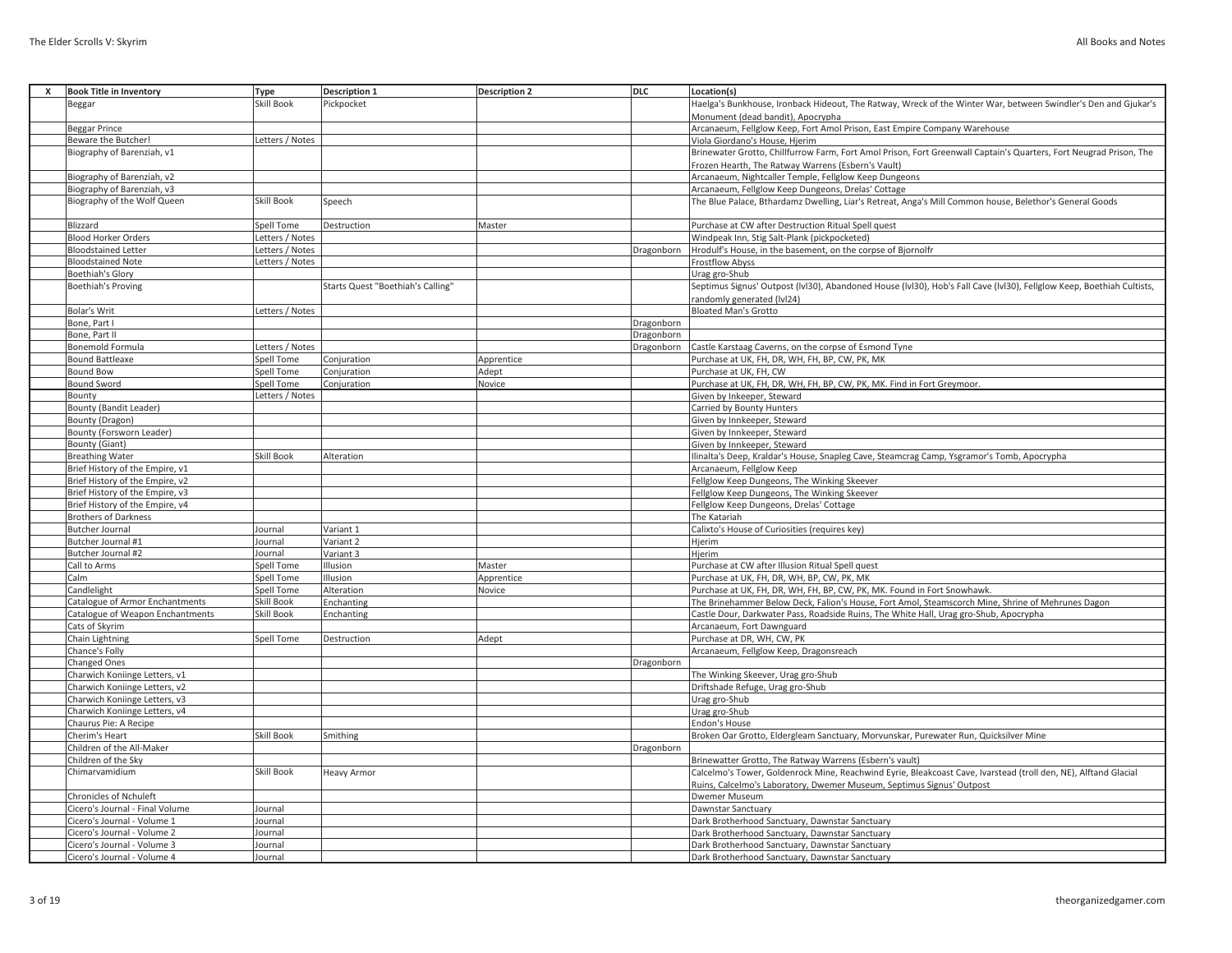| <b>Book Title in Inventory</b>       | Type              | <b>Description 1</b> | <b>Description 2</b>           | <b>DLC</b> | Location(s)                                                                                                       |
|--------------------------------------|-------------------|----------------------|--------------------------------|------------|-------------------------------------------------------------------------------------------------------------------|
| Circle of Protection                 | Spell Tome        | Restoration          | Expert                         |            | Purchase at CW                                                                                                    |
| Clairvoyance                         | <b>Spell Tome</b> | Illusion             | Novice                         |            | Purchase at UK, FH, DR, WH, FH, RT, BP, CW, PK, MK. Find in Embershard Mine.                                      |
| Cleansing of the Fane                |                   |                      |                                |            | Urag gro-Shub*, Broken Oar Grotto, Silverdrift Lair                                                               |
| Close Wounds                         | <b>Spell Tome</b> | Restoration          | Adept                          |            | Purchase at CW                                                                                                    |
| <b>Command Daedra</b>                | Spell Tome        | Conjuration          | Expert                         |            | Not available for purchase. Reward for Conjuration Ritual Spell quest.                                            |
| Commander's Note                     | Letters / Notes   |                      |                                |            | Fort Snowhawk, during The Battle for Fort Snowhawk[verification needed]                                           |
| Complaint Letter                     | Letters / Notes   |                      |                                |            |                                                                                                                   |
|                                      |                   |                      |                                |            | Fort Greymoor                                                                                                     |
| Confessions of a Dunmer Skooma Eater |                   |                      |                                | Dragonborn |                                                                                                                   |
| Confessions of a Khajiit Fur Trader  |                   |                      |                                |            | Dead Drop Falls                                                                                                   |
| Conjure Ash Guardian                 | <b>Spell Tome</b> | Conjuration          | Expert                         |            | Purchase at Tel Mithryn from Talvas Fathryon (new to The Elder Scrolls V: Dragonborn)                             |
| Conjure Dremora Lord                 | Spell Tome        | Conjuration          | Expert                         |            | Purchase at CW                                                                                                    |
| Conjure Familiar                     | <b>Spell Tome</b> | Conjuration          | Novice (Breton starting spell) |            | Purchase at UK, FH, DR, WH, FH, BP, CW, PK, MK                                                                    |
| Conjure Flame Atronach               | Spell Tome        | Conjuration          | Apprentice                     |            | Purchase at UK, FH, DR, WH, FH, BP, CW, PK, MK. Find in Korvanjund Crypt Craft at Atronach Forge.                 |
| <b>Conjure Flaming Familiar</b>      | <b>Spell Tome</b> | Conjuration          | Adept                          |            | Not available for purchase. Reward for A Scroll For Anska quest.                                                  |
| Conjure Frost Atronach               | <b>Spell Tome</b> | Conjuration          | Adept                          |            | Purchase at UK, FH, CW. Craft at Atronach Forge.                                                                  |
| Conjure Storm Atronach               | Spell Tome        | Conjuration          | Expert                         |            | Purchase at CW. Craft at Atronach Forge.                                                                          |
| Contract                             | Letters / Notes   |                      |                                |            | Carried by Hired Thugs                                                                                            |
| Cook's Journal                       | Journal           |                      |                                |            | Faldar's Tooth                                                                                                    |
| Corpse Note                          | Letters / Notes   |                      |                                |            | On a Breton corpse in following places: Twilight Sepulcher, Dragontooth Crater, Rift Watchtower, North Shriekwind |
|                                      |                   |                      |                                |            | Bastion, The Katariah, Anise's Cabin                                                                              |
| Courage                              | <b>Spell Tome</b> | Illusion             | Novice                         |            | Purchase at UK, FH, DR, WH, FH, BP, CW, PK, MK. Find in Treva's Watch.                                            |
| Courier's Letter                     | Letters / Notes   |                      |                                |            | Radiant, on a Courier (pickpocketed)                                                                              |
| Cultists' Orders                     | Letters / Notes   |                      |                                | Dragonborn | Carried by cultists.                                                                                              |
|                                      | Letters / Notes   |                      |                                |            |                                                                                                                   |
| Dark Brotherhood Assassin's Note     |                   |                      |                                |            | Carried by Assassins                                                                                              |
| Darkest Darkness                     |                   |                      |                                |            | Ilinalta's Deep                                                                                                   |
| Daughter of the Niben                | Skill Book        | Alteration           |                                |            | Brandy-Mug Farm, Haemar's Shame, Pale Imperial Camp, Understone Keep, Urag gro-Shub                               |
| Daynas Valen's Journal               | Journal           |                      |                                |            | Folgunthur                                                                                                        |
| Daynas Valen's Notes                 | Journal           |                      |                                |            | Folgunthur (Daynas Valen)                                                                                         |
| De Rerum Dirennis                    | Skill Book        | Alchemy              |                                |            | Evergreen Grove, Grave Concoctions, Sinderion's Field, The Midden Dark, Valerica's Study, Clearpine Pond          |
| Dead Thrall                          | Spell Tome        | Conjuration          | Master                         |            | Purchase at CW after Conjuration Ritual Spell quest                                                               |
| Dearest Dinya                        | Letters / Notes   |                      |                                | Dragonborn | Alor House (Raven Rock), on a table in the upstairs area.                                                         |
| Death Blow of Abernanit              | Skill Book        | Block                |                                |            | Dawnstar (W), Jarl's Longhouse, Northwind Mine, Reachwater Rock, Hall of the Dead (Whiterun), Apocrypha           |
| Death of a Wanderer                  |                   |                      |                                |            | Thalmor Headquarters, Volkihar Keep                                                                               |
| Deathbrand                           |                   |                      |                                | Dragonborn |                                                                                                                   |
| Declaration of War                   | Letters / Notes   |                      |                                | Dragonborn |                                                                                                                   |
|                                      |                   |                      |                                |            | Found on an ash spawn during March of the Dead                                                                    |
| Decree of Monument                   | Journal           |                      |                                |            | Refugees' Rest                                                                                                    |
| Detect Dead                          | <b>Spell Tome</b> | Alteration           | Expert                         |            | Purchase at CW after reaching level 70 Alteration                                                                 |
| Detect Life                          | <b>Spell Tome</b> | Alteration           | Adept                          |            | Purchase at CW, MK. Reward for Infiltration quest.                                                                |
| Diary of Faire Agarwen               |                   |                      |                                |            | Originally Called "Unknown Book, Vol. III"                                                                        |
| Discovering Ruunvald, Vol. I         |                   |                      |                                |            | Ruunvald Excavation                                                                                               |
| Discovering Ruunvald, Vol. II        |                   |                      |                                |            | Ruunvald Excavation                                                                                               |
| Discovering Ruunvald, Vol. III       |                   |                      |                                |            | Ruunvald Excavation                                                                                               |
| Discovering Ruunvald, Vol. IV        |                   |                      |                                |            | Ruunvald Excavation                                                                                               |
| Dragon Investigation: Current Status | Letters / Notes   |                      |                                |            | Thalmor Embassy, Elenwen's Solar                                                                                  |
| Dragon Language: Myth no More        |                   |                      |                                |            | <b>Sky Haven Temple</b>                                                                                           |
| Dragonhide                           | Spell Tome        | Alteration           | Master                         |            | Reward for Alteration Ritual Spell quest (Level 90 Alteration)                                                    |
| Dread Zombie                         | Spell Tome        | Conjuration          | Expert                         |            | Purchase at CW                                                                                                    |
| Dryston's Note                       | Letters / Notes   |                      |                                |            | Carried by Dryston                                                                                                |
| Dunmer of Skyrim                     |                   |                      |                                |            | Belyn Hlaalu's House, Arcanaeum, Fellglow Keep Dungeons                                                           |
| Dwarves, v1                          |                   |                      |                                |            | Calcelmo, Calcelmo's Research Spot                                                                                |
| Dwarves, v2                          |                   |                      |                                |            | Calcelmo                                                                                                          |
| Dwarves, v3                          |                   |                      |                                |            | Calcelmo                                                                                                          |
| Dwemer History and Culture           |                   |                      |                                |            | Septimus Signus' Outpost                                                                                          |
| Dwemer Inquiries Vol I               |                   |                      |                                |            | Arcanaeum, High Hrothgar, Pelagia Farm                                                                            |
| Dwemer Inquiries Vol II              |                   |                      |                                |            | Arcanaeum, High Hrothgar, Pelagia Farm, Fellglow Keep, Lost Knife Hideout                                         |
| Dwemer Inquiries Vol III             |                   |                      |                                |            | Arcanaeum, High Hrothgar                                                                                          |
| <b>East Empire Connection</b>        | Letters / Notes   |                      |                                |            | The Ragged Flagon - Cistern                                                                                       |
| Ebonyflesh                           | Spell Tome        | Alteration           | Expert                         |            | Purchase at CW after reaching level 70 Alteration                                                                 |
| Effects of the Elder Scrolls         |                   |                      |                                |            | Septimus Signus' Outpost, Sky Haven Temple                                                                        |
| Eisa's Journal                       | Journal           |                      |                                |            | Frostmere Crypt                                                                                                   |
| Eltrys' Note                         | Letters / Notes   |                      |                                |            | Given by Eltrys after witnessing Margret's murder in Markarth                                                     |
|                                      |                   |                      |                                |            |                                                                                                                   |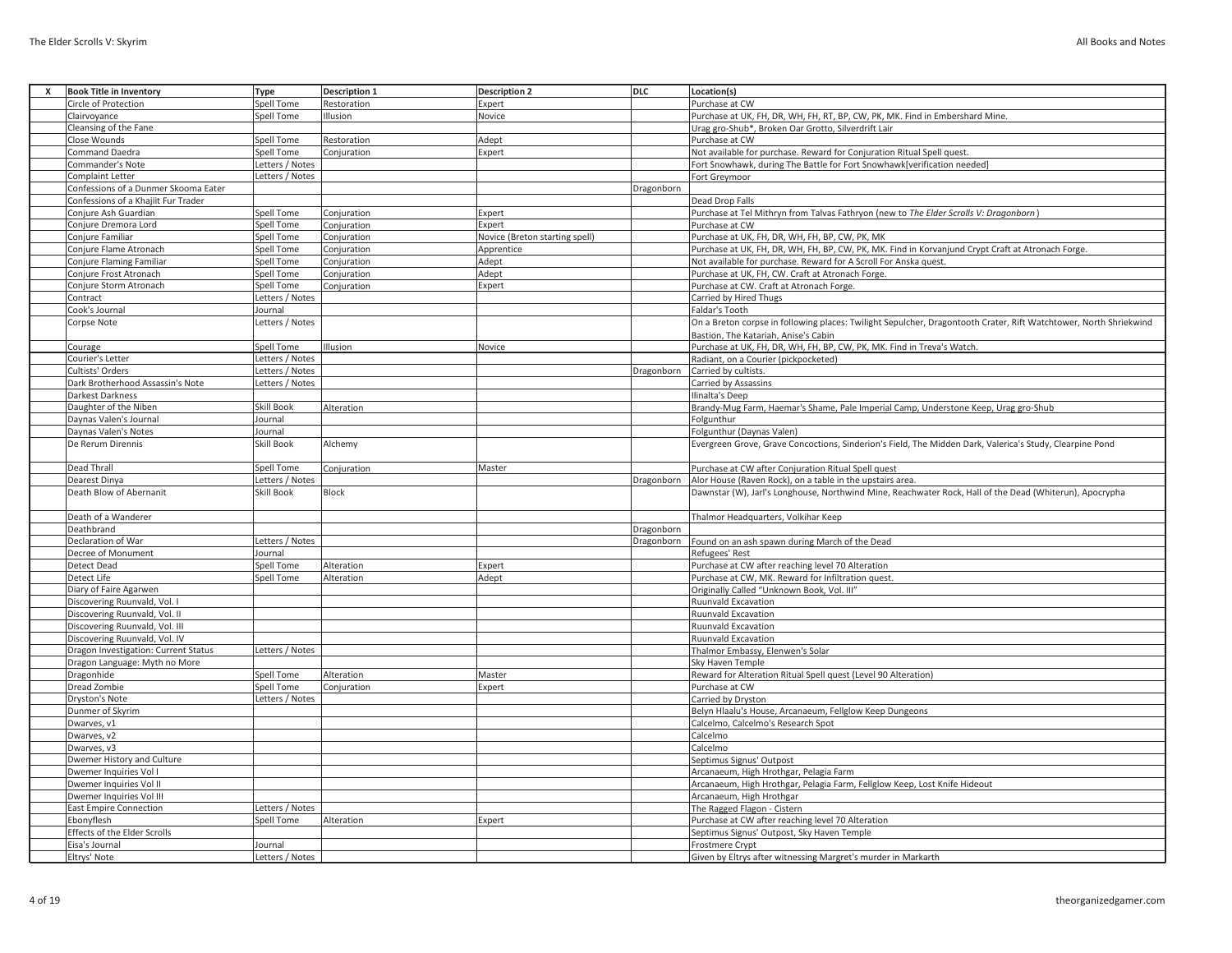| х | <b>Book Title in Inventory</b>  | Type                      | <b>Description 1</b>           | <b>Description 2</b>               | DLC        | Location(s)                                                                                                      |
|---|---------------------------------|---------------------------|--------------------------------|------------------------------------|------------|------------------------------------------------------------------------------------------------------------------|
|   | Enchanter's Primer              | Skill Book                | Enchanting                     |                                    |            | Carlotta Valentia's House, Fort Kastav (NNW), Honeyside, Hob's Fall Cave, Valthume (NNE)                         |
|   | Endrast's Journal               | Journal                   |                                |                                    |            | <b>Alftand Animonculory</b>                                                                                      |
|   | <b>Epistolary Acumen</b>        | <b>Black Book</b>         | Dragonborn Force, Dragonborn   |                                    | Dragonborn | Found in Nchardak during the quest "The Path of Knowledge".                                                      |
|   |                                 |                           | Flame, Dragonborn Frost        |                                    |            |                                                                                                                  |
|   | Equilibrium                     | Spell Tome                | Alteration                     | Novice                             |            | Not available for purchase. Found in Labyrinthian Chasm.                                                         |
|   | Erj's Notes                     | Journal                   |                                |                                    |            | Nchaund-Zel Armor (Erj)                                                                                          |
|   | <b>Expedition Manifest</b>      | Journal                   |                                |                                    |            | Alftand (ruined shack)                                                                                           |
|   | <b>Expel Daedra</b>             | Spell Tome                | Conjuration                    | Expert                             |            | Purchase at CW (must be level 70 Conjuration)                                                                    |
|   | Eydis's Journal                 |                           |                                |                                    | Dragonborn |                                                                                                                  |
|   | Eyes Open                       | Letters / Notes           |                                |                                    |            | The Ragged Flagon - Cistern                                                                                      |
|   | <b>Faded Diary</b>              | Journal                   |                                |                                    |            | <b>Tolvald's Crossing</b>                                                                                        |
|   | Faendal's Fake Letter From Sven | Letters / Notes           |                                |                                    |            | Given by Sven                                                                                                    |
|   | Faleen's Letter to Calcelmo     | Letters / Notes           |                                |                                    |            | Given by Faleen                                                                                                  |
|   | <b>Fall From Glory</b>          |                           |                                |                                    |            | Arcanaeum, Belethor's General Goods, The Ragged Flagon - Cistern                                                 |
|   | Fall of the Snow Prince         |                           |                                |                                    |            | Dwemer Museum, Radiant Raiment, Urag gro-Shubb, Skaal Village Great HAll                                         |
|   | <b>Faralda's Notes</b>          | Letters / Notes           |                                |                                    |            | The College of Winterhold                                                                                        |
|   | <b>Fast Healing</b>             | Spell Tome                | Restoration                    | Apprentice                         |            | Purchase at UK, FH, DR, WH, FH, BP, CW, PK, MK                                                                   |
|   | Father of the Niben             | Skill Book                | Archery                        |                                    |            | Hunter's Rest, Kagrenzel, Twilight Sepulcher, Wreck of the Brinehammer, Autumnshade Clearing                     |
|   | Father's Missive                | Letters / Notes           |                                |                                    |            | Pinewatch Bandit's Sanctuary                                                                                     |
|   | Fear                            | Spell Tome                | Illusion                       | Apprentice (Altmer starting spell) |            | Purchase at UK, FH, DR, WH, BP, CW, PK, MK                                                                       |
|   | Feyfolken I                     |                           |                                |                                    |            | Bards College, Valerica's Study                                                                                  |
|   | Feyfolken II                    |                           |                                |                                    |            |                                                                                                                  |
|   |                                 |                           |                                |                                    |            | Arch-Mage's Quarters (Winterhold), Valerica's Study                                                              |
|   | Feyfolken III                   |                           |                                |                                    |            | Jarl's Longhouse (Winterhold), Valerica's Study                                                                  |
|   | <b>Filament and Filigree</b>    | <b>Black Book</b>         | Secret of Arcana, Secret of    |                                    | Dragonborn | Found in Kolbjorn Barrow during the quest "Unearthed".                                                           |
|   |                                 |                           | Protection, Secret of Strength |                                    |            |                                                                                                                  |
|   | <b>Final Lesson</b>             |                           |                                |                                    |            | Old Hroldan Inn                                                                                                  |
|   | Fire and Darkness               | Skill Book                | One-Handed                     |                                    |            | Dawnstar Sanctuary, Folgunthur, Moss Mother Cavern, The Ratway Warrens, Wreck of the Pride of Tel Vos,           |
|   |                                 |                           |                                |                                    |            | Apocrypha                                                                                                        |
|   | <b>Fire Rune</b>                | Spell Tome                | Destruction                    | Apprentice                         |            | Purchase at UK, FH, DR, WH, BP, CW, PK, MK                                                                       |
|   | Fire Storm                      | Spell Tome                | Destruction                    | Master                             |            | Reward for Destruction Ritual Spell quest                                                                        |
|   | Fireball                        | Spell Tome                | Destruction                    | Adept                              |            | Purchase at DR, WH, CW, PK                                                                                       |
|   | Firebolt                        | Spell Tome                | Destruction                    | Apprentice                         |            | Purchase at DR, WH, CW, PK                                                                                       |
|   | First Letter from EEC           | Letters / Notes           |                                |                                    | Dragonborn | On the floor near the bed in the south room of the basement in the Alor House                                    |
|   | First Letter from Linwe         | Letters / Notes           |                                |                                    |            | Niranye's House (Windhelm)                                                                                       |
|   | Fisherman's Journal             | Journal                   | Variant 2                      |                                    |            | Ilinalta's Deep                                                                                                  |
|   | Fisherman's Journal             | Journal                   | Variant 1                      |                                    |            | Wreck of the Winter War (camp)                                                                                   |
|   | Five Songs of King Wulfharth    |                           |                                |                                    |            | Shroud Hearth Barrow, Karita, Palace of Kings, Urag gro-Shub                                                     |
|   | Flame Cloak                     | Spell Tome                | Destruction                    | Adept                              |            | Purchase at DR, WH, CW, PK. Find by charred body (likely one of the missing apprentices) east of CW.             |
|   | <b>Flame Thrall</b>             | Spell Tome                | Conjuration                    | Master                             |            | Purchase at CW after Conjuration Ritual Spell quest(must be level 90 Conjuration)                                |
|   | Flames                          | Spell Tome                | Destruction                    | Novice (starting spell for all)    |            | Purchase at UK, FH, DR, WH, FH, CW, PK, MK. Find in Labyrinthian Chasm, Forelhost Refectory, Hag's End, Mzulft   |
|   |                                 |                           |                                |                                    |            | Aedrome.                                                                                                         |
|   | Flight from the Thalmor         |                           |                                |                                    |            | Sky Haven Temple                                                                                                 |
|   | For Shelly                      | Letters / Notes           |                                |                                    |            | Pilgrim's Trench                                                                                                 |
|   | Forge, Hammer and Anvil         |                           |                                |                                    |            | Driftshade Refuge                                                                                                |
|   | Forsworn Missive                | Letters / Notes           |                                |                                    |            | Deepwood Redoubt                                                                                                 |
|   | Forsworn Note                   | Letters / Notes Variant 2 |                                |                                    |            | Deepwood Vale, Hag's End                                                                                         |
|   | Forsworn Note                   | Letters / Notes           | Variant 1                      |                                    |            | Serpent's Bluff Redoubt                                                                                          |
|   | Fort Neugrad Treasure Map       | <b>Treasure Map</b>       |                                |                                    |            | Tower on top of Fort Neugrad (map)                                                                               |
|   | Fragment: On Artaeum            |                           |                                |                                    |            | Fellglow Keep Ritual Chamber                                                                                     |
|   | Frenzy                          | Spell Tome                | <b>Illusion</b>                | Adept                              |            | Purchase at BP, CW                                                                                               |
|   | Frontier, Conquest              |                           |                                |                                    |            | Ilinalta's Deluge, Drelas' Cottage, High Hrothgar                                                                |
|   | <b>Frost Cloak</b>              | Spell Tome                | Destruction                    | Adept                              |            | Purchase at DR, WH, CW, PK                                                                                       |
|   | <b>Frost Rune</b>               | Spell Tome                | Destruction                    | Apprentice                         |            | Purchase at UK, FH, DR, WH, BP, CW, PK, MK                                                                       |
|   | <b>Frost Thrall</b>             | Spell Tome                | Conjuration                    | Master                             |            | Purchase at CW after Conjuration Ritual Spell quest                                                              |
|   | Frostbite                       | Spell Tome                | Destruction                    | Novice                             |            | Purchase at UK, FH, DR, WH, FH, RT, BP, CW, PK, MK. Find in Labyrinthian Thoroughfare, Mzulft Aedrome, Serpent's |
|   |                                 |                           |                                |                                    |            | <b>Bluff Ruins</b>                                                                                               |
|   | <b>Frost's Identity Papers</b>  | Letters / Notes           |                                |                                    |            | Black-Briar Lodge                                                                                                |
|   | Fury                            | Spell Tome                | Illusion                       |                                    |            | Purchase at UK, FH, DR, WH, FH, RT, BP, CW, PK, MK                                                               |
|   | Gaius Maro's Schedule           | Letters / Notes           |                                | Novice                             |            | Penitus Oculatus Outpost                                                                                         |
|   | <b>Galerion The Mystic</b>      |                           |                                |                                    |            |                                                                                                                  |
|   | Gallus's Encoded Journal        | Journal                   |                                |                                    |            | Arcanaeum, Fellglow Keep, Hilgrund's Tomb (outside)                                                              |
|   |                                 |                           |                                |                                    |            | Given by Karliah<br>Translated version of Gallus's Encoded Journal                                               |
|   | Gallus's Journal                |                           |                                |                                    |            |                                                                                                                  |
|   | Geirmund's Epitaph              | Letters / Notes           |                                |                                    |            | Geirmund's Hall                                                                                                  |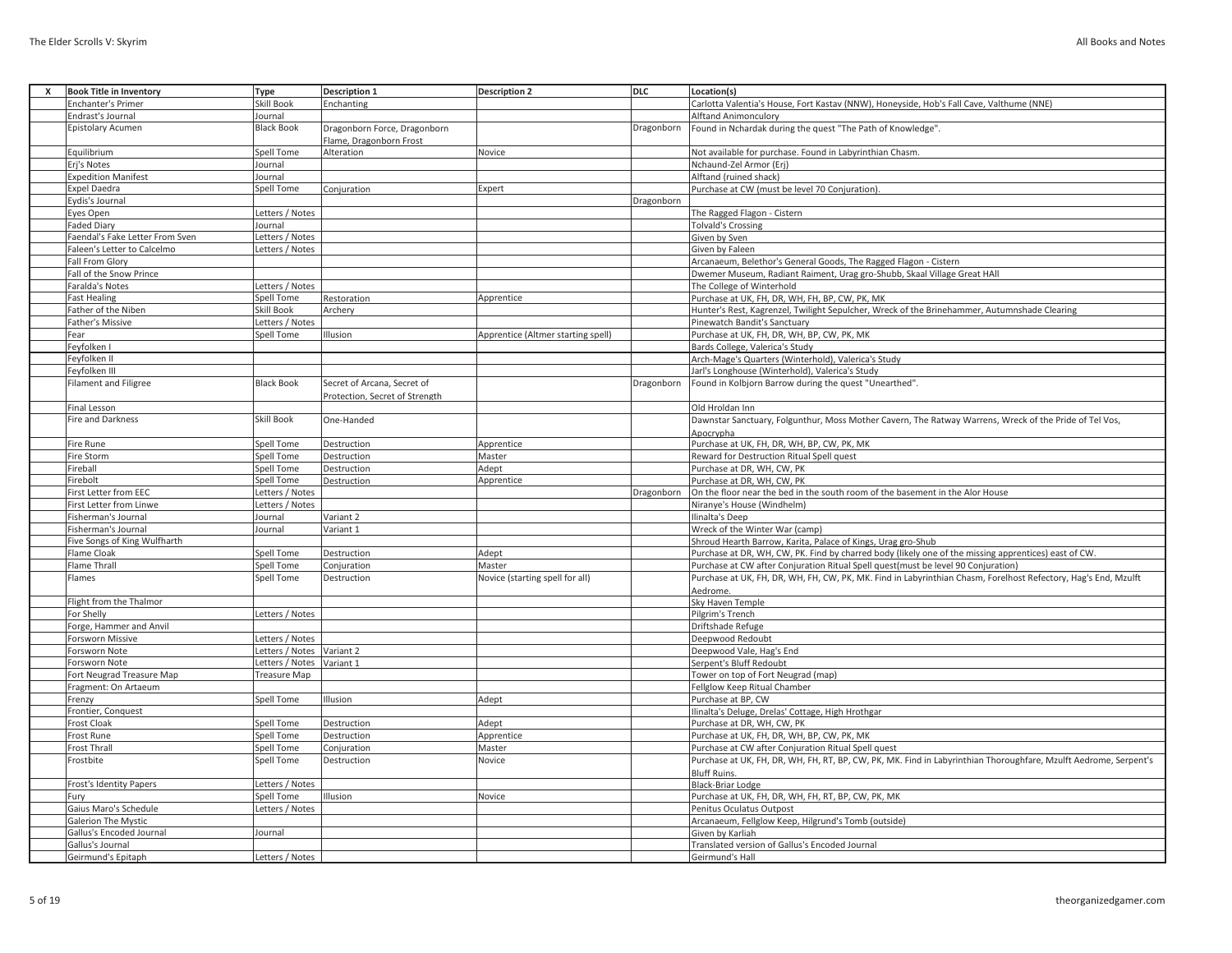| x | <b>Book Title in Inventory</b>    | <b>Type</b>               | <b>Description 1</b> | <b>Description 2</b>            | <b>DLC</b> | Location(s)                                                                                                        |
|---|-----------------------------------|---------------------------|----------------------|---------------------------------|------------|--------------------------------------------------------------------------------------------------------------------|
|   | Ghosts in the Storm               |                           |                      |                                 |            | Jarl's Longhouse (Falkreath)                                                                                       |
|   | Gissur's Note                     | Letters / Notes           |                      |                                 |            | Carried by Gissur                                                                                                  |
|   | Give Me a Chance                  | Letters / Notes           |                      |                                 |            | The Ragged Flagon, under a barrel to the west of the exit to the Ratway Vaults. May not be obtainable[verification |
|   |                                   |                           |                      |                                 |            | neededl                                                                                                            |
|   |                                   |                           |                      |                                 |            | Temple of Dibella - Inner Sanctum, The Katariah                                                                    |
|   | Glories and Laments               |                           |                      |                                 |            |                                                                                                                    |
|   | Glover's Letter                   | Letters / Notes           |                      |                                 | Dragonborn | In the basement room of Glover Mallory's House                                                                     |
|   | Gods and Worship                  |                           |                      |                                 |            | The Katariah, Drelas' Cottage, Bloodlet Throne, Honningbrew Meadery, Farengar's library, House Gray-Mane, House    |
|   |                                   |                           |                      |                                 |            | of Clan Battle-Born, Hob's Fall Cave, Bard's College, Fort Amol, Temple of Mara, Urag gro-Shub, Chillchurrow Farm  |
|   |                                   |                           |                      |                                 |            |                                                                                                                    |
|   | Goldenglow                        | Letters / Notes           |                      |                                 |            | The Ragged Flagon - Cistern                                                                                        |
|   | Goldenglow Bill of Sale           | Letters / Notes Variant 2 |                      |                                 |            | Given by Gulum-EI during "Scoundrel's Folly"                                                                       |
|   | Goldenglow Bill of Sale           | Letters / Notes Variant 1 |                      |                                 |            | Goldenglow Estate during "Loud and Clear"                                                                          |
|   | Gorm's Letter                     | Letters / Notes           |                      |                                 |            | Given by Gorm                                                                                                      |
|   |                                   |                           |                      |                                 |            |                                                                                                                    |
|   | Gourmet's Writ of Passage         | Letters / Notes           |                      |                                 |            | Carried by Balagog gro-Nolob                                                                                       |
|   | <b>Grand Healing</b>              | Spell Tome                | Restoration          | Expert                          |            | Purchase at CW                                                                                                     |
|   | Gratian's Journal                 |                           |                      |                                 | Dragonborn |                                                                                                                    |
|   | Gratian's Letter                  | Letters / Notes           |                      |                                 | Dragonborn | Given by Crescius Caerellius at the start of the quest                                                             |
|   | <b>Great Harbringers</b>          |                           |                      |                                 |            | High Hrothgar, Jorrvaskr, Urag gro-Shub, Apocrypha                                                                 |
|   | Greater Ward                      | Spell Tome                | Restoration          | Adept                           |            | Purchase at CW                                                                                                     |
|   | Guardian Circle                   | Spell Tome                | Restoration          | Master                          |            | Purchase at CW after Restoration Ritual Spell quest                                                                |
|   | Guard's Orders                    | Letters / Notes           |                      |                                 |            | <b>Abandoned Prison</b>                                                                                            |
|   | <b>Guide to Better Thieving</b>   | Skill Book                | Pickpocket           |                                 |            | Fort Sungard Oubliette, Goldenglow Estate Sewer, Jarl's Longhouse (Falkreath), Mara's Eye Den, Thalmor Embassy     |
|   |                                   |                           |                      |                                 |            |                                                                                                                    |
|   |                                   |                           |                      |                                 |            | (Snowy Sabre Cat Den, NE)                                                                                          |
|   | Gulum-Ei's Confession             | Letters / Notes           |                      |                                 |            | <b>Brinewatter Grotto</b>                                                                                          |
|   | Habd's Death Letter               | Letters / Notes           |                      |                                 |            | <b>Frostflow Abyss</b>                                                                                             |
|   | Habd's Journal                    | Journal                   |                      |                                 |            | Frostflow Lighthouse                                                                                               |
|   | Hajvarr's Journal                 | Journal                   |                      |                                 |            | <b>White River Overlook</b>                                                                                        |
|   | Hallgerd's Tale                   | Skill Book                | <b>Heavy Armor</b>   |                                 |            | Fallowstone Cave, Jorrvaskr, Mistwatch East Tower, Rift Watchtower, Alor House                                     |
|   | Hamelyn's Journal                 | Journal                   |                      |                                 |            | Hamelyn, Honningbrew Basement                                                                                      |
|   | Hand-written Note                 | Letters / Notes           |                      |                                 | Dragonborn | On a Thalmor soldier outside of an abandoned lodge                                                                 |
|   | Hargar's Journal                  | Journal                   |                      |                                 |            | Dropped by Captain Hargar in Broken Oar Grotto or found on the table in his room (if he didn't have it on him).    |
|   |                                   |                           |                      |                                 |            |                                                                                                                    |
|   |                                   |                           |                      |                                 |            |                                                                                                                    |
|   | Harmony                           | Spell Tome                | Illusion             | Master                          |            | Purchase at CW after Illusion Ritual Spell quest                                                                   |
|   | Harvesting Frostbite Spider Venom |                           |                      |                                 |            | Lost Knife Hideout, Fort Dawnguard, The Winking Skeever, Mistveil Keep                                             |
|   | <b>Hastily Scribbled Note</b>     | Letters / Notes           |                      |                                 |            | Dark Brotherhood Sanctuary                                                                                         |
|   | Have Need of Cynric               | Letters / Notes           | Variant 2            |                                 |            | <b>Honningbrew Meadery</b>                                                                                         |
|   | Have Need of Cynric               | Letters / Notes Variant 1 |                      |                                 |            | The Ragged Flagon- Cistern                                                                                         |
|   | Heal Other                        | Spell Tome                | Restoration          | Adept                           |            | Purchase at CW. Find in Shalidor's Maze.                                                                           |
|   | Healing                           | Spell Tome                | Restoration          | Novice (starting spell for all) |            | Purchase at UK, FH, DR, WH, FH, BP, CW, PK, MK                                                                     |
|   | <b>Healing Hands</b>              | Spell Tome                | Restoration          | Apprentice                      |            | Purchase at UK, FH, DR, WH, FH, BP, CW, PK, MK                                                                     |
|   | <b>Heavy Armor Forging</b>        | <b>Skill Book</b>         | Smithing             |                                 |            | East Empire Company Warehouse, Gloombound Mine, Pinepeak Cavern, Silent Moons Camp, Whistling Mine,                |
|   |                                   |                           |                      |                                 |            |                                                                                                                    |
|   |                                   |                           |                      |                                 |            | Apocrypha                                                                                                          |
|   | Heddic's Volunruud Notes          | Journal                   |                      |                                 |            | Volunruud                                                                                                          |
|   | Herbalist's Guide to Skyrim       | <b>Skill Book</b>         | Alchemy              |                                 |            | Arcadia's Cauldron, Boulderfall Cave, Journeyman's Nook, The Hag's Cure                                            |
|   | Herbane's Bestiary: Automatons    |                           |                      |                                 |            | Urag gro-Shub, Castle Volkihar                                                                                     |
|   | Herbane's Bestiary: Hagravens     |                           |                      |                                 |            | Mistveil Keep, Jorrvaskr, Bard's College, Urag gro-Shub, Arcanaeum, Lost Knife Hideout                             |
|   | Herbane's Bestiary: Ice Wraiths   |                           |                      |                                 |            | Arcadia's Cauldron, Mistveil Keep, Riverwood (Faendal), Honningbrew Meadery, Urag gro-Shub, Castle Dour            |
|   |                                   |                           |                      |                                 |            |                                                                                                                    |
|   | Hired Thug's Missive              | Letters / Notes           |                      |                                 |            | Labyrinthian                                                                                                       |
|   | History of Raven Rock, Vol. I     |                           |                      |                                 | Dragonborn |                                                                                                                    |
|   | History of Raven Rock, Vol. II    |                           |                      |                                 | Dragonborn |                                                                                                                    |
|   | History of Raven Rock, Vol. III   |                           |                      |                                 | Dragonborn |                                                                                                                    |
|   |                                   |                           |                      |                                 |            |                                                                                                                    |
|   | Holdings of Jarl Gjalund          | Journal                   |                      |                                 |            | Dragonsreach (Farengar's desk)                                                                                     |
|   | Horker Attacks                    |                           |                      |                                 |            | Arcanaeum, Arch-Mage's Quarters (Winterhold)                                                                       |
|   | Horror of Castle Xyr              | <b>Skill Book</b>         | Destruction          |                                 |            | Darklight Tower (WSW), Glenmoril Coven, Harmugstahl (SE), Rannveig's Fast, Stendarr's Beacon (near burning house)  |
|   |                                   |                           |                      |                                 |            |                                                                                                                    |
|   | House Redoran's Reply             | Letters / Notes           |                      |                                 | Dragonborn | Morvayn Manor (Raven Rock), in the upstairs chamber on desk at the end of the bed                                  |
|   | Hrodulf's Journal                 |                           |                      |                                 | Dragonborn |                                                                                                                    |
|   | Hunter's Journal                  | Journal                   | Variant 1            |                                 |            | Halldir's Cairn (camp, N)                                                                                          |
|   | Hunter's Journal                  | Journal                   | Variant 2            |                                 |            | Tolvald's Cave (near entrance)                                                                                     |
|   | Hysteria                          | Spell Tome                | Ilusion              | Master                          |            | Reward for Illusion Ritual Spell quest                                                                             |
|   |                                   |                           |                      |                                 |            |                                                                                                                    |
|   | Ice and Chitin                    | <b>Skill Book</b>         | Light Armor          |                                 |            | Guard Tower (Markarth), Narzulbur, Shrouded Grove Cave, Snow Veil Sanctum, Windhelm (guard's room)                 |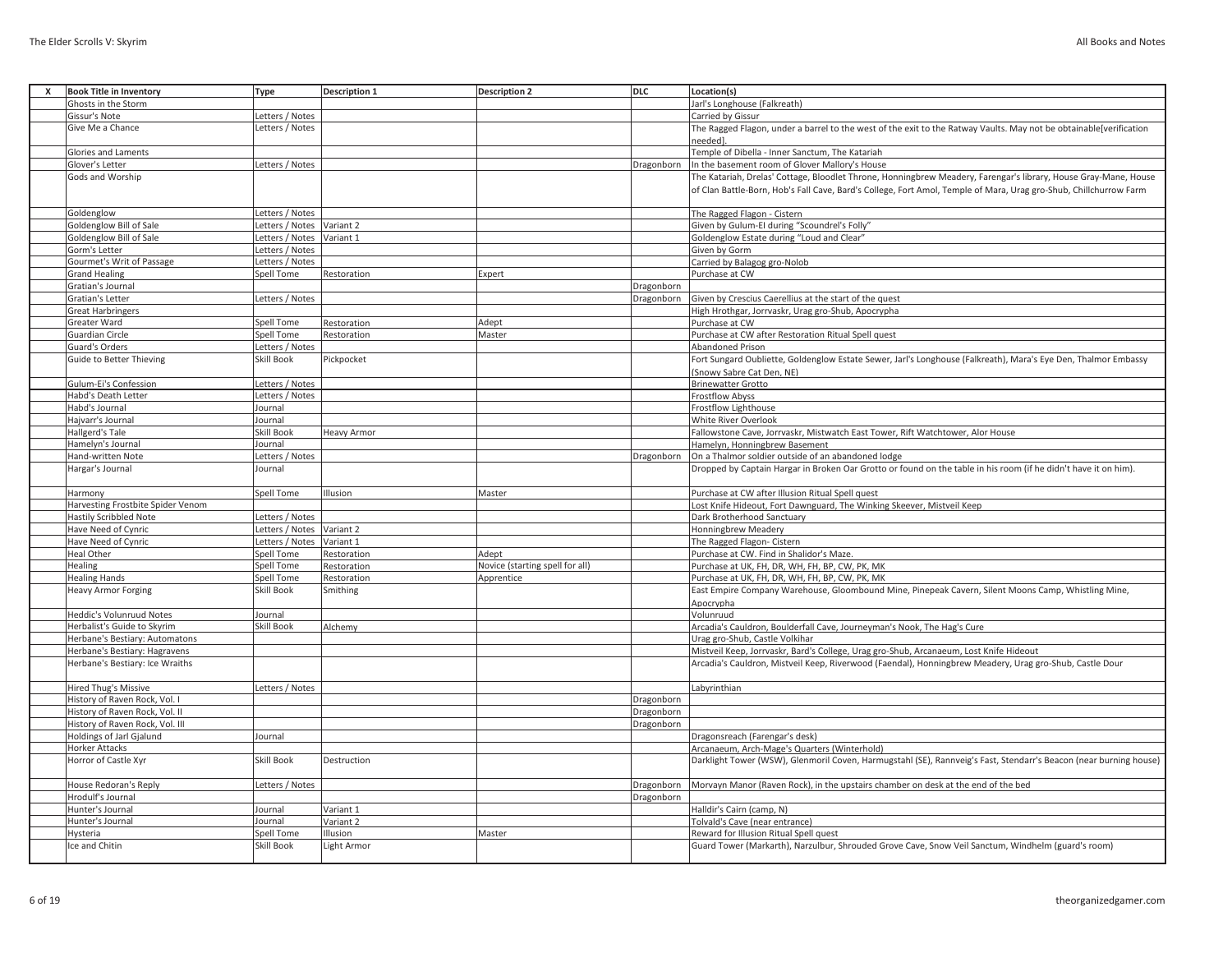| X | <b>Book Title in Inventory</b>    | <b>Type</b>               | <b>Description 1</b> | <b>Description 2</b> | <b>DLC</b> | Location(s)                                                                                                          |
|---|-----------------------------------|---------------------------|----------------------|----------------------|------------|----------------------------------------------------------------------------------------------------------------------|
|   | Ice Spike                         | <b>Spell Tome</b>         | Destruction          | Apprentice           |            | Purchase at UK, FH, DR, WH, BP, CW, PK, MK                                                                           |
|   |                                   |                           |                      |                      |            |                                                                                                                      |
|   | Ice Storm                         | Spell Tome                | Destruction          | Adept                |            | Purchase at DR, WH, CW, PK                                                                                           |
|   | Icy Spear                         | Spell Tome                | Destruction          | Expert               |            | Purchase at CW                                                                                                       |
|   | Idgrod's Note                     | Letters / Notes           |                      |                      |            | Given by Idgrod the Younger at Highmoon Hall                                                                         |
|   | Ildari's Journal                  |                           |                      |                      | Dragonborn |                                                                                                                      |
|   | Ildari's Journal, vol. I          |                           |                      |                      | Dragonborn |                                                                                                                      |
|   | Ildari's Journal, vol. II         |                           |                      |                      | Dragonborn |                                                                                                                      |
|   | Ildari's Journal, vol. III        |                           |                      |                      | Dragonborn |                                                                                                                      |
|   | <b>Immortal Blood</b>             |                           |                      |                      |            | Lami's House, Labyrinthian, Alva's House, Bards College, Vigilants of Stendarr (pickpocket), Movarth's Lair, Smelter |
|   |                                   |                           |                      |                      |            | Overseer's House, Urag gro-Shub, Frostflow Lighthouse, Brunwulf Free-Winter's House, Talsgar the Wanderer            |
|   |                                   |                           |                      |                      |            | (pickpocket)                                                                                                         |
|   | <b>Imperial Condolences</b>       | Letters / Notes           |                      |                      |            | <b>Ansilvund Excavation</b>                                                                                          |
|   | <b>Imperial Letter</b>            | Letters / Notes           |                      |                      |            | Shor's Watchtower                                                                                                    |
|   | <b>Imperial Missive</b>           | Letters / Notes           | Variant 2            |                      |            | Fort Neugrad                                                                                                         |
|   | <b>Imperial Missive</b>           | Letters / Notes Variant 1 |                      |                      |            | House of Clan Battle-Born                                                                                            |
|   |                                   |                           |                      |                      |            |                                                                                                                      |
|   | Imperial Report on Saarthal       |                           |                      |                      |            | Arch-Mage's Quarters                                                                                                 |
|   | Incident in Necrom                | Skill Book                | Illusion             |                      |            | Bloodlet Throne, Fallowstone Cave, Pinemoon Cave, Shrine of Dibella, Shrine to Peryite                               |
|   | Incinerate                        | Spell Tome                | Destruction          | Expert               |            | Purchase at CW                                                                                                       |
|   | <b>Incriminating Letter</b>       | Letters / Notes Variant 1 |                      |                      |            | Given by Gabriella during "Breaching Security"                                                                       |
|   | Incriminating Letter              | Letters / Notes           | Variant 2            |                      |            | Mistveil Keep                                                                                                        |
|   | Invisibility                      | Spell Tome                | Illusion             | Expert               |            | Purchase at CW                                                                                                       |
|   | Invitation to Elenwen's Reception | Letters / Notes           |                      |                      |            | Given by Thalmor Embassy                                                                                             |
|   | Invocation of Azura               |                           |                      |                      |            | <b>Bards College</b>                                                                                                 |
|   | Ironflesh                         | Spell Tome                | Alteration           | Adept                |            | Purchase at CW, MK after reaching level 50 Alteration                                                                |
|   | Isabelle's Letter                 | Letters / Notes           |                      |                      |            | Hob's Fall Cave                                                                                                      |
|   | Japhet's Journal                  | Journal                   |                      |                      |            | Japhet's Folly Towers                                                                                                |
|   | J'datharr's Note                  | Letters / Notes           |                      |                      |            | Carried by J'datharr                                                                                                 |
|   | Jornibret's Last Dance            | Skill Book                | Light Armor          |                      |            | Autumnwatch Tower, Fort Neugrad, Honeystrand Cave, Korvanjund Temple, Soljund's Sinkhole                             |
|   |                                   |                           |                      |                      |            |                                                                                                                      |
|   | Journal                           | Journal                   | Variant 2            |                      |            | Harmugstahl                                                                                                          |
|   | Journal                           | Journal                   | Variant 3            |                      |            | Meeko's Shack                                                                                                        |
|   | Journal                           | Journal                   | Variant 1            |                      |            | Shrine to Peryite (pond, NW)                                                                                         |
|   | Journal of a Madman               | Letters / Notes           |                      |                      | Dragonborn | Carried by a wizard                                                                                                  |
|   | Journal of Drokt                  | Journal                   |                      |                      |            | Tower of Mzark                                                                                                       |
|   | Journal of Mirtil Angoth          |                           |                      |                      |            | Forgotten Vale (Originally titled Unknown Book, Vol II)                                                              |
|   | <b>Justiciar Execution Order</b>  | Letters / Notes           |                      |                      |            | Carried by Thalmor Justiciar                                                                                         |
|   | J'zhar's Journal                  | Journal                   |                      |                      |            | <b>Alftand Glacial Ruins</b>                                                                                         |
|   | Karan's Journal                   | Journal                   |                      |                      |            | Old Hroldan Inn (camp, N)                                                                                            |
|   | Katria's Journal                  |                           |                      |                      |            | Arkngthamz (Katria)                                                                                                  |
|   | Killing - Before You're Killed    |                           |                      |                      |            | Faendal's House, Bards College, Arcanaeum, Dragonsreach, Hollyfrost Farm, Urag gro-Shub, Falkreath Barracks, Snow-   |
|   |                                   |                           |                      |                      |            | Show Manor, Warmaiden's, Jorrvaskr, Mara's Eye Den, House of Clan Battle-Born                                        |
|   | King                              | Skill Book                | Two-Handed           |                      |            | Bleakwind Bluff, Froki's Shack, The Katariah, Forelhost,                                                             |
|   | King Olaf's Verse                 |                           |                      |                      |            | Dead Man's Respite                                                                                                   |
|   | Kodlak's Journal                  | Journal                   |                      |                      |            | Jorrvaskr Living Quarters*                                                                                           |
|   | Kolb & the Dragon                 |                           |                      |                      |            | Bards College, The Blue Palace, Bolli's House, Braidwood Inn, Broken Tower Redoubt, Carlotta Valentia's House,       |
|   |                                   |                           |                      |                      |            |                                                                                                                      |
|   |                                   |                           |                      |                      |            | Arcanaeum, Corpselight Farm, Dragonsreach, Jorrvaskr Living Quarters, Klimmek's House, Marise Aravel's House,        |
|   |                                   |                           |                      |                      |            | Markarth (flute/tree stump), Mistveil Keep, Radiant Raiment, Rorikstead, The Winking Skeever                         |
|   |                                   |                           |                      |                      |            |                                                                                                                      |
|   | Krag's Journal                    | Journal                   |                      |                      |            | Nchuand-Zel                                                                                                          |
|   | Kyr's Bounty                      | Letters / Notes           |                      |                      |            | Frostmere Crypt                                                                                                      |
|   | Kyr's Log                         | Journal                   |                      |                      |            | Frostmere Crypt                                                                                                      |
|   | Last King of the Ayleids          |                           |                      |                      |            | Urag gro-Shub*, Fellglow Keep, Shimmermist Cave, Mzinchaleft Gatehouse, Robber's Gorge, Movarth's Lair, Rebel's      |
|   |                                   |                           |                      |                      |            | Cairn, Redoran's Retreat, Lost Valley Redoubt, Stony Creek Cave, Skaal Village Great Hall                            |
|   | Last Scabbard of Akrash           | Skill Book                | Smithing             |                      |            | Black-Briar Lodge (SSE), Fort Sungard Muster, Gallows Rock                                                           |
|   | Legend of Krately House           | Skill Book                | Sneak                |                      |            | Black-Briara Lodge, Halldir's Cairn, Nightgate Inn Cellar, Potema's Catacombs, Red Wave                              |
|   | Lesser Ward                       | Spell Tome                | Restoration          | Novice               |            | Purchase at UK, FH, DR, WH, FH, RT, BP, CW, PK, MK. Find in Alftand Animonculory.                                    |
|   | Letter                            | Letters / Notes           |                      |                      |            | Greenwall Cave                                                                                                       |
|   | Letter                            | Letters / Notes           |                      |                      | Dragonborn | Hrodulf's House                                                                                                      |
|   | Letter from <enemy></enemy>       | Letters / Notes           |                      |                      |            | An Enemy's Gratitude (given by a courier)                                                                            |
|   | Letter from a Friend              | Letters / Notes           |                      |                      |            | Given by a Courier                                                                                                   |
|   | Letter from Calcelmo              |                           |                      |                      |            | Given by a Courier                                                                                                   |
|   |                                   |                           |                      |                      |            |                                                                                                                      |
|   | Letter from Christophe            | Letters / Notes           |                      |                      |            | <b>Black-Briar Manor</b>                                                                                             |
|   | Letter from Falk Firebeard        | Letters / Notes           |                      |                      |            | Delivered by Courier                                                                                                 |
|   | Letter from Father                | Letters / Notes           |                      |                      |            | Carried by Gaius Maro                                                                                                |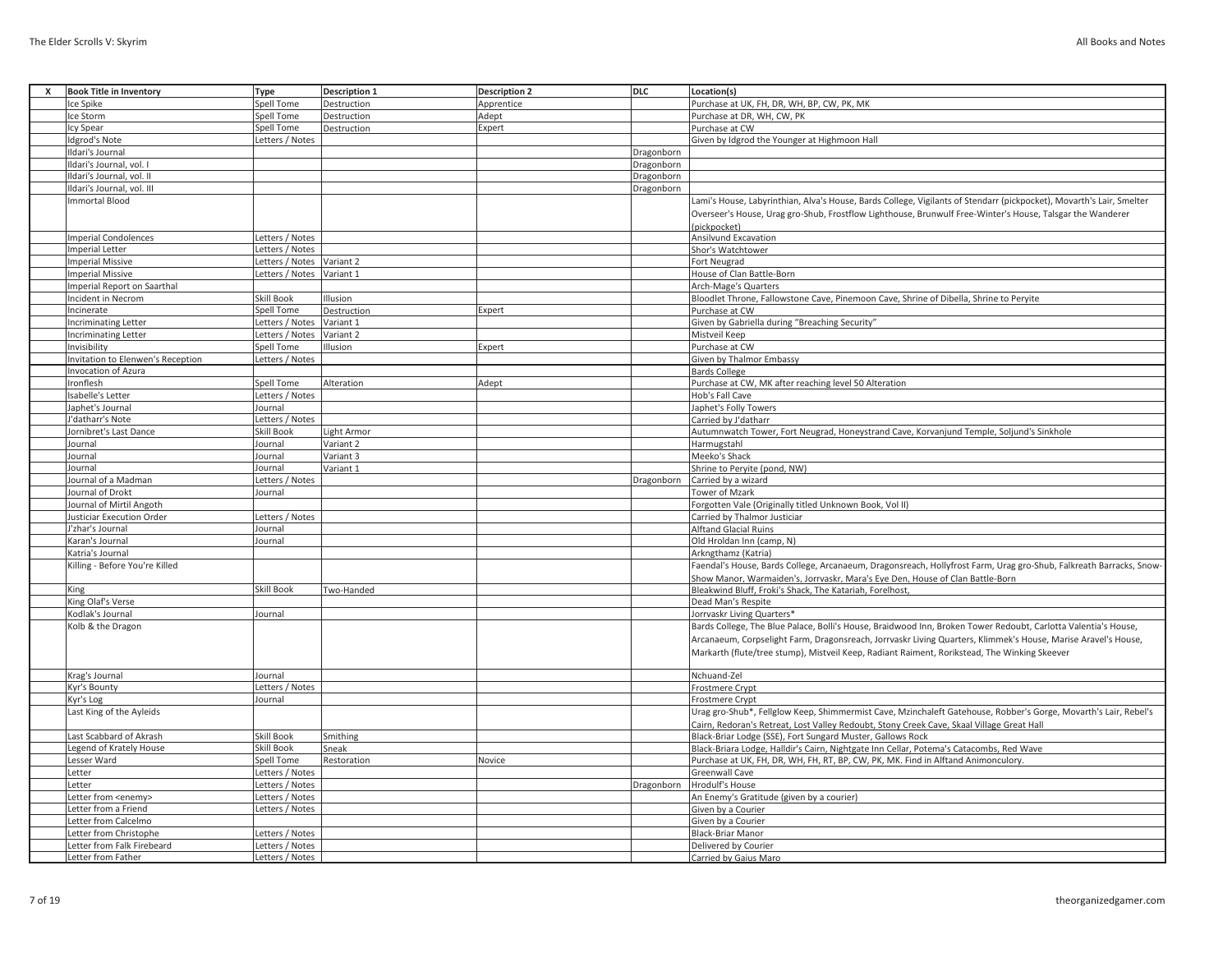| X | <b>Book Title in Inventory</b> | <b>Type</b>       | <b>Description 1</b>            | <b>Description 2</b> | DLC        | Location(s)                                                                                                   |
|---|--------------------------------|-------------------|---------------------------------|----------------------|------------|---------------------------------------------------------------------------------------------------------------|
|   | Letter from Maven              | Letters / Notes   |                                 |                      |            | The Bannered Mare                                                                                             |
|   | Letter from Olfina             | Letters / Notes   |                                 |                      |            | Carried by Jon Battle-Born                                                                                    |
|   | Letter from Quintus Navale     | Letters / Notes   |                                 |                      |            | Delivered by Courier                                                                                          |
|   | Letter from Ralis Sedarys      | Letters / Notes   |                                 |                      | Dragonborn | Given by a Courier                                                                                            |
|   | Letter from Ralis Sedarys 2    | Letters / Notes   |                                 |                      | Dragonborn | Given by a Courier                                                                                            |
|   | Letter from Ralis Sedarys 3    | Letters / Notes   |                                 |                      | Dragonborn | Given by a Courier                                                                                            |
|   | Letter from Ralis Sedarys 4    | Letters / Notes   |                                 |                      | Dragonborn | Given by a Courier                                                                                            |
|   | Letter from Sabjorn            | Letters / Notes   |                                 |                      |            | <b>Black-Briar Manor</b>                                                                                      |
|   | Letter from Septimus Signus    | Letters / Notes   |                                 |                      |            | Delivered by Courier (if under IvI15) during "Discerning the Transmundane"                                    |
|   | Letter from Solitude           | Letters / Notes   |                                 |                      |            | Dragonsreach Jarl's Quarters                                                                                  |
|   | Letter from the Steward        | Letters / Notes   |                                 |                      |            | Aretino Residence                                                                                             |
|   | Letter of Credit               | Letters / Notes   |                                 |                      |            | Given by Delvin Mallory during "The Silence Has Been Broken"                                                  |
|   | Letter of Inheritance          | Letters / Notes   |                                 |                      |            | Delivered by Courier when an NPC you befriended dies                                                          |
|   | etter to Beem-Ja               | Letters / Notes   |                                 |                      |            | Carried by Beem-Ja                                                                                            |
|   | Letter to Golldir              | Letters / Notes   |                                 |                      |            | Carried by Golldir                                                                                            |
|   | Letter to Imperial City        | Letters / Notes   |                                 |                      | Dragonborn | Fort Frostmoth, on General Falx Carius' body                                                                  |
|   | Letter to Salma                | Letters / Notes   |                                 |                      |            | Carried by Salma                                                                                              |
|   | Letter to Usha                 | Letters / Notes   |                                 |                      | Dragonborn | Atop a table next to Usha at an unmarked wooden structure north of Ashfallow Citadel (map)                    |
|   | Life of Uriel Septim VII       |                   |                                 |                      |            | The Blue Palace, Breezehome, Hilgrund's Tomb, High Hrothgar                                                   |
|   | ight Armor Forging             | Skill Book        | Smithing                        |                      |            | Cracked Tusk Keep, Embershard Mine, Lod's House, Silent Moons Camp, Dushnikh Yal (E)                          |
|   | <b>Lightning Bolt</b>          | Spell Tome        |                                 | Apprentice           |            | Purchase at UK, FH, DR, WH, BP, CW, PK, MK                                                                    |
|   | <b>Lightning Cloak</b>         | Spell Tome        | Destruction                     | Adept                |            | Purchase at DR, WH, CW, PK                                                                                    |
|   |                                |                   | Destruction                     |                      |            |                                                                                                               |
|   | <b>Lightning Rune</b>          | Spell Tome        | Destruction                     | Apprentice           |            | Purchase at UK, FH, DR, WH, BP, CW, PK, MK                                                                    |
|   | <b>Lightning Storm</b>         | <b>Spell Tome</b> | Destruction                     | Master               |            | Purchase at CW after Destruction Ritual Spell quest                                                           |
|   | <b>Liminal Bridges</b>         | Skill Book        | Conjuration                     |                      |            | Broken Tower Redoubt, Falkreath Watchtower, Shalidor's Maze, Sleeping Tree Camp                               |
|   | Lives of the Saints            |                   |                                 |                      | Dragonborn |                                                                                                               |
|   | Lorcalin's Orders              | Letters / Notes   |                                 |                      |            | Carried by Agent Lorcalin                                                                                     |
|   | Lost Legends                   |                   | Starts Quest "Forbidden Legend' |                      |            | Arcanaeum, Nightcaller Temple, Geirmund's Hall, Fellglow Keep, Dragonsreach, Thalmor Embassy, Understone Keep |
|   |                                |                   |                                 |                      |            |                                                                                                               |
|   | Love Poem                      |                   |                                 |                      |            | Yngvar the Singer (given)                                                                                     |
|   | Lu-ah's Journal                | Journal           |                                 |                      |            | Ansilvund Excavation                                                                                          |
|   | Lusty Argonian Maid Folio      |                   |                                 |                      | Dragonborn |                                                                                                               |
|   | Lycanthropic Legends of Skyrim |                   |                                 |                      |            | Jorrvaskr Living Quarters, Urag gro-Shub                                                                      |
|   | Lymdrenn Tenvanni's Journal    | Journal           |                                 |                      |            | Wreck at the Pride of Tel Vos                                                                                 |
|   | Mace Etiquette                 | Skill Book        | One-Handed                      |                      |            | Fort Greenwall Captain's Quarters, Orotheim, Sky Haven Temple, Uttering Hills Cave, Volunruud                 |
|   | Madanach's Note                | Letters / Notes   |                                 |                      |            | Madanach                                                                                                      |
|   | Magelight                      | Spell Tome        | Alteration                      | Apprentice           |            | Purchase at CW, MK after reaching level 25 Alteration                                                         |
|   | Magic from the Sky             |                   |                                 |                      |            | Saarthal excavation, Shroud Hearth Barrow, Urag gro-Shub, Soul Cairn                                          |
|   | Maluril's Journal              | Journal           |                                 |                      |            | Mzinchaleft                                                                                                   |
|   | Malyn Varen's Grimoire         | Journal           |                                 |                      |            | Ilinalta's Deluge                                                                                             |
|   | Mani's Letter                  | Letters / Notes   |                                 |                      |            | Frostflow Lighthouse                                                                                          |
|   | Mannimarco, King of Worms      | Skill Book        | Alchemy                         |                      |            | Evergreen Grove, Haafingar Stormcloak Camp, Nightcaller Temple, Winterhold (Rundi)                            |
|   | Many Thanks                    | Letters / Notes   |                                 |                      |            | <b>Riftweald Manor</b>                                                                                        |
|   | Mara Smiles Upon You!          | Letters / Notes   |                                 |                      |            | The Bee and Barb                                                                                              |
|   | Margret's Journal              | Journal           |                                 |                      |            | Silver-Blood Inn                                                                                              |
|   | Markarth Home Decorating Guide |                   |                                 |                      |            | Received when Vindrel Hall in Markarth is purchased                                                           |
|   | <b>Mass Paralysis</b>          | Spell Tome        | Alteration                      | Master               |            | Purchase at CW after Alteration Ritual Spell (Level 90 Alteration)                                            |
|   | <b>Master Illusion Text</b>    |                   |                                 |                      |            | Arcanaeum                                                                                                     |
|   | <b>Master Illusion Text</b>    |                   |                                 |                      |            | Atronach Forge (The Midden)                                                                                   |
|   | <b>Master Illusion Text</b>    |                   |                                 |                      |            | Hall of Attainment                                                                                            |
|   | <b>Master Illusion Text</b>    |                   |                                 |                      |            | Hall of Countenance                                                                                           |
|   | Mayhem                         | Spell Tome        | Illusion                        | Master               |            | Purchase at CW after Illusion Ritual Spell quest                                                              |
|   | Medresi's Notes                | Journal           |                                 |                      |            | Angarvunde (outside camp)                                                                                     |
|   | Merchant's Journal             | Journal           |                                 |                      |            | Dragon Bridge (Redguard corpes, SE)                                                                           |
|   | Merilar's Journal              |                   |                                 |                      | Dragonborn |                                                                                                               |
|   | Midden Incident Report         | Journal           |                                 |                      |            | The Midden Dark                                                                                               |
|   | Miner's Journal                | Journal           |                                 |                      |            | Lost Prospect Mine                                                                                            |
|   | Minorne                        |                   |                                 |                      |            | Ruunvald Temple                                                                                               |
|   | Mireli's Letter to Mother      | Letters / Notes   |                                 |                      | Dragonborn | On the corpse of Mireli in Kolbjorn Barrow                                                                    |
|   | <b>Mixed Unit Tactics</b>      |                   |                                 |                      |            | The Frozen Hearth, Helgen Keep, Pinewatch Bandit's Sanctuary, Treva's Watch, Jorrvaskr, Haemar's Cavern, The  |
|   |                                |                   |                                 |                      |            | Katariah (Hail Sithis), Fellglow Keep Dungeons, Urag gro-Shub, Castle Dour, Whiterun Jail, Chillfurrow Farm,  |
|   |                                |                   |                                 |                      |            | Alchemist's Shack. Wreck of the Brinehammer. Morwen's House                                                   |
|   | Mogrul's Orders                | Letters / Notes   |                                 |                      |            | Dragonborn Carried by Mogrul's thugs                                                                          |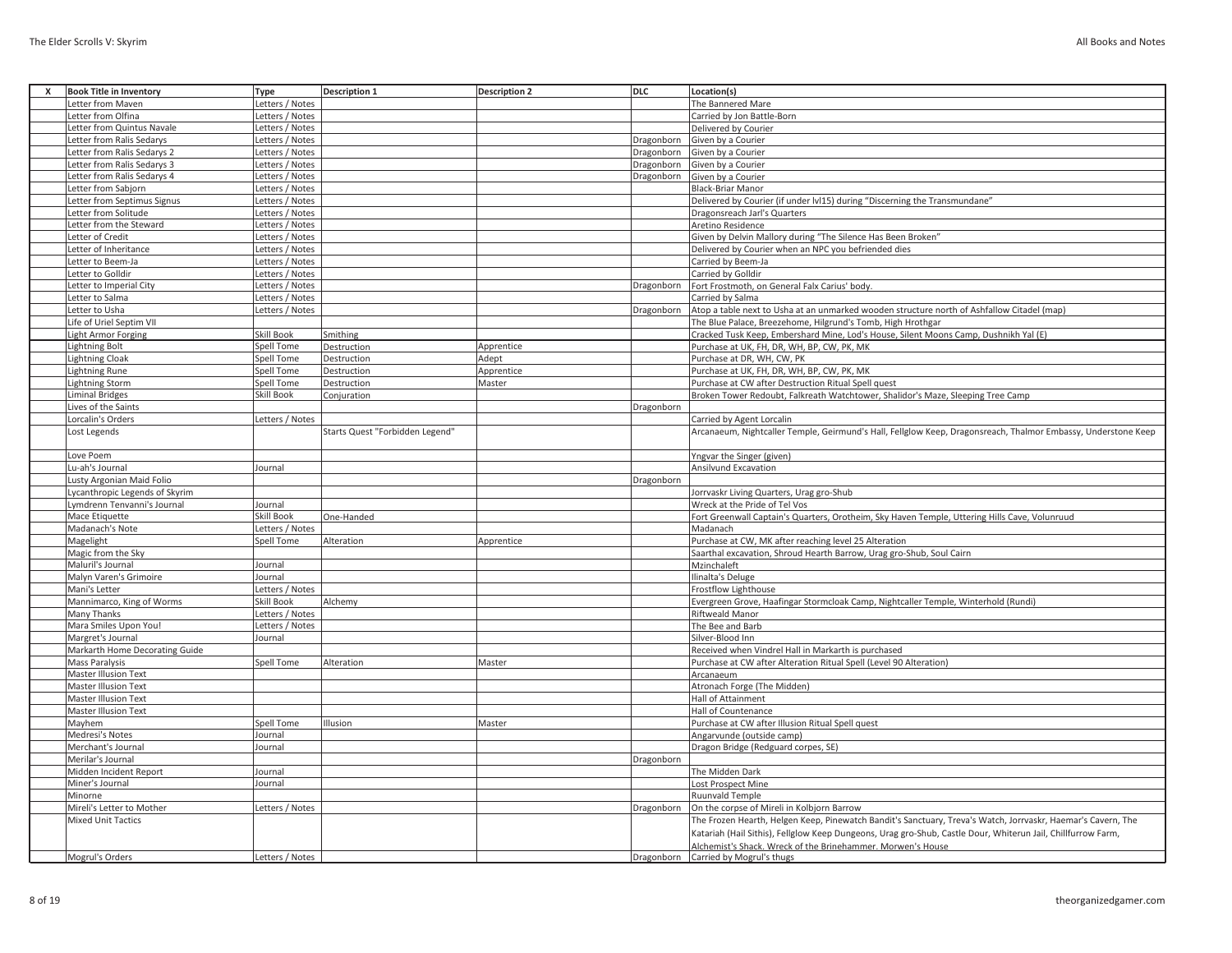| x | <b>Book Title in Inventory</b>       | <b>Type</b>                        | <b>Description 1</b> | <b>Description 2</b> | <b>DLC</b> | Location(s)                                                                                                           |
|---|--------------------------------------|------------------------------------|----------------------|----------------------|------------|-----------------------------------------------------------------------------------------------------------------------|
|   | Muffle                               | Spell Tome                         | Illusion             | Apprentice           |            | Purchase at UK. FH. DR. WH. BP. CW. PK. MK                                                                            |
|   | Museum Pamphlet                      | Letters / Notes                    |                      |                      |            |                                                                                                                       |
|   |                                      |                                    |                      |                      |            | Given by Courier around Ivl20                                                                                         |
|   | <b>Mysterious Akavir</b>             |                                    |                      |                      |            | Arcanaeum, Drelas' Cottage, Pelagia Farm, Dragonsreach Court Wizard Library, House Gray-Mane Valtheim Towers,         |
|   |                                      |                                    |                      |                      |            | Eastmarch Imperial Camp (pre-Battle for Windhelm), The Frozen Hearth, Ustengrav, Lod's House, Chillfurrow Farm        |
|   | Mysterious Note (Dark Brotherhood)   |                                    |                      |                      |            | Handed by Courier                                                                                                     |
|   | Mysterious Note (Delphine)           |                                    |                      |                      |            | Ustengrav                                                                                                             |
|   | Mystery of Talara, Part 4            | <b>Skill Book</b>                  | Illusion             |                      |            | Blind Cliff Bastion, Broken Fang Cave, Hag's End, Nepos' House, Stony Creek Cave                                      |
|   | Mystery of Talara, v 2               | <b>Skill Book</b>                  | Restoration          |                      |            | Eldergleam Sanctuary, Frostflow Lighthouse, Ragnvald Crypts, Ustengrav, Crystaldrift Cave                             |
|   | Mystery of Talara, v1                |                                    |                      |                      |            | Fellglow Keep, Dark Brotherhood Sanctuary                                                                             |
|   | Mystery of Talara, v3                | <b>Skill Book</b>                  | Destruction          |                      |            | Birna's Oddments, Darklight Chambers, Morvunskar, Steepfall Burrow, Tolvald's Crossing                                |
|   | Mystery of Talara, v5                |                                    |                      |                      |            | Bards College, Urag gro-Shub, Temple of Dibella                                                                       |
|   | Mythic Dawn Commentaries 1           |                                    |                      |                      |            | Silus Vesuius' House (Dawnstar Museum)                                                                                |
|   | Mythic Dawn Commentaries 2           |                                    |                      |                      |            | Silus Vesuius' House (Dawnstar Museum)                                                                                |
|   | Mythic Dawn Commentaries 3           |                                    |                      |                      |            | Silus Vesuius' House (Dawnstar Museum)                                                                                |
|   | Mythic Dawn Commentaries 4           |                                    |                      |                      |            | Silus Vesuius' House (Dawnstar Museum)                                                                                |
|   | Myths of Sheogorath                  |                                    |                      |                      |            | Arcanaeum, Fellglow Keep Dungeons, House of Gray-Mane, Pelagia Farm, Abandoned Prison, Lost Knife Cave, Hall of       |
|   |                                      |                                    |                      |                      |            | the Dead (Whiterun), Bards College, Anga's Mill, Dragonsreach court wizard's library, Chillfurrow Farm, Ienth Farm    |
|   |                                      |                                    |                      |                      |            |                                                                                                                       |
|   | Mzinchaleft Work Order               | Letters / Notes                    |                      |                      |            | Mzinchaleft                                                                                                           |
|   | Nchunak's Fire and Faith             |                                    |                      |                      | Dragonborn |                                                                                                                       |
|   | Necromancer's Letter                 | Letters / Notes                    |                      |                      |            | Fort Snowhawk                                                                                                         |
|   | Nepos' Journal                       | Journal                            |                      |                      |            | Nepos the Nose (pickpocketed)                                                                                         |
|   | Nerevar at Red Mountain              |                                    |                      |                      | Dragonborn |                                                                                                                       |
|   | Nerevar Moon and Star                |                                    |                      |                      |            | Dwemer Museum                                                                                                         |
|   | N'Gasta! Kvata! Kvakis!              |                                    |                      |                      |            | Bards College, Bleak Falls Barrow, Halldir's Cairn, Hela's Folly, Morvath's Lair, Nightingale Hall*, Ragnvald Temple, |
|   |                                      |                                    |                      |                      |            |                                                                                                                       |
|   | Night FAlls on Sentinel              | <b>Skill Book</b>                  |                      |                      |            | Skyborn Altar, Valtheim Towers, Orotheim, Labyrinthian                                                                |
|   | Night of Tears                       |                                    | One-Handed           |                      |            | The Guardian Stones (Falkreath), Volunruud*, Swindler's Den*<br>Fellglow Keep Ritual Chamber                          |
|   | Nightingales: Fact or Fiction?       |                                    |                      |                      |            |                                                                                                                       |
|   |                                      |                                    |                      |                      |            | The Bee and Barb, Arcanaeum, Pinewatch, The Ragged Flagon, Riftweald Manor, Jala's House, Beletho's General           |
|   | No Word Yet                          | Letters / Notes                    |                      |                      |            | Goods, Calixto's Curiosities, Nightingale Hall                                                                        |
|   |                                      |                                    |                      |                      |            | The Ragged Flagon - Cistern                                                                                           |
|   | Nords Arise!                         |                                    |                      |                      |            | Urag gro-Shub, Arcanaeum, Lost Knife Hideout, Dead Man's Drink, Amren's House, Hollyfrost Farm, Riftweald Manor,      |
|   |                                      |                                    |                      |                      |            | Alchemist's Shack, Elgrim's Elixirs                                                                                   |
|   | Nords of Skyrim                      |                                    |                      |                      |            | Dragonreach, Faldar's Tooth, Fort Amol, Riftweald Manor, The Katariah, Urag gro-Shub                                  |
|   | Note                                 | Letters / Notes                    |                      |                      |            | Camp NW of Sarethi Farm                                                                                               |
|   | Note<br>Note                         | Letters / Notes<br>Letters / Notes |                      |                      |            | <b>Forelhost Crypt</b>                                                                                                |
|   | Note                                 | Letters / Notes                    |                      |                      |            | <b>Forelhost Refectory</b>                                                                                            |
|   | Note                                 | Letters / Notes                    |                      |                      |            | Fort Greenwall                                                                                                        |
|   | Note                                 | Letters / Notes                    |                      |                      |            | Mistwatch West Tower<br>Unmarked Troll den NW of Ivarstead                                                            |
|   |                                      | Letters / Notes                    |                      |                      |            | Hilgrund's Tomb                                                                                                       |
|   | Note from Agna<br>Note from Jaree-Ra | Letters / Notes                    |                      |                      |            | Carried by Deeja                                                                                                      |
|   | Note from Maven                      | Letters / Notes                    |                      |                      |            | <b>Black-Briar Meadery</b>                                                                                            |
|   | Note from Mogrul                     | Letters / Notes                    |                      |                      | Dragonborn | Carried by Mogrul's thugs.                                                                                            |
|   | Note to Rhorlak                      | Letters / Notes                    |                      |                      |            | Pinewatch Bandit's Sanctuary                                                                                          |
|   | Note to Rodulf                       | Letters / Notes                    |                      |                      |            | White River Watch                                                                                                     |
|   | Note to the Authorities              | Letters / Notes                    |                      |                      |            | <b>Bleak Falls Barrow</b>                                                                                             |
|   | Note to Thomas                       | Letters / Notes                    |                      |                      |            | Hut NW of Bonechill Passage                                                                                           |
|   | Notes on Dimhollow Crypt, Vol.3      |                                    |                      |                      |            | Dimhollow Crypt                                                                                                       |
|   | Notes on the Lunar Forge             | Journal                            |                      |                      |            | Silent Moons Camp                                                                                                     |
|   | Notes on Yngol Barrow                | Journal                            |                      |                      |            | <b>Yngol Barrow</b>                                                                                                   |
|   | Notice                               | Letters / Notes                    |                      |                      |            |                                                                                                                       |
|   | Notice of Cost Increase              | Letters / Notes                    |                      |                      |            | Fort Greymoor                                                                                                         |
|   | Nystrom's Journal                    |                                    |                      |                      |            | The Bee and Barb<br><b>Twilight Sepulcher</b>                                                                         |
|   |                                      | Journal                            |                      |                      |            |                                                                                                                       |
|   | Oakflesh                             | <b>Spell Tome</b>                  | Alteration           | Novice               |            | Purchase at UK, FH, DR, WH, FH, RT, BP, CW, PK, MK                                                                    |
|   | Ode to the Tundrastriders            |                                    |                      |                      |            | Faendal's House, Mistveil Keep, Dragonsreach, Jorrvaskr, Bards College, Urag gro-Shub                                 |
|   | Of Crossed Daggers                   |                                    |                      |                      |            | Temple of Kynareth, Carlotta Valentia's House, Hlaalu Farm, Mistveil Keep, The Bee and Barb, Bards College, Urag gro- |
|   |                                      |                                    |                      |                      |            | Shub, Riften, Uttering Hills Cave                                                                                     |
|   | Of Fjori and Holgeir                 |                                    |                      |                      |            | Hod and Gerdur's House, Ansilvund Burial Chambers, Bards College, Dragonsreach, House of Clan Battle-Born, Urag       |
|   |                                      |                                    |                      |                      |            | gro-Shub, Arcadia's Cauldron, Clan Shatter-Shield Office, Nepos' House, White River Watch                             |
|   |                                      |                                    |                      |                      |            |                                                                                                                       |
|   | <b>Official Warning</b>              | Letters / Notes                    |                      |                      |            | <b>Steamcrag Camp</b>                                                                                                 |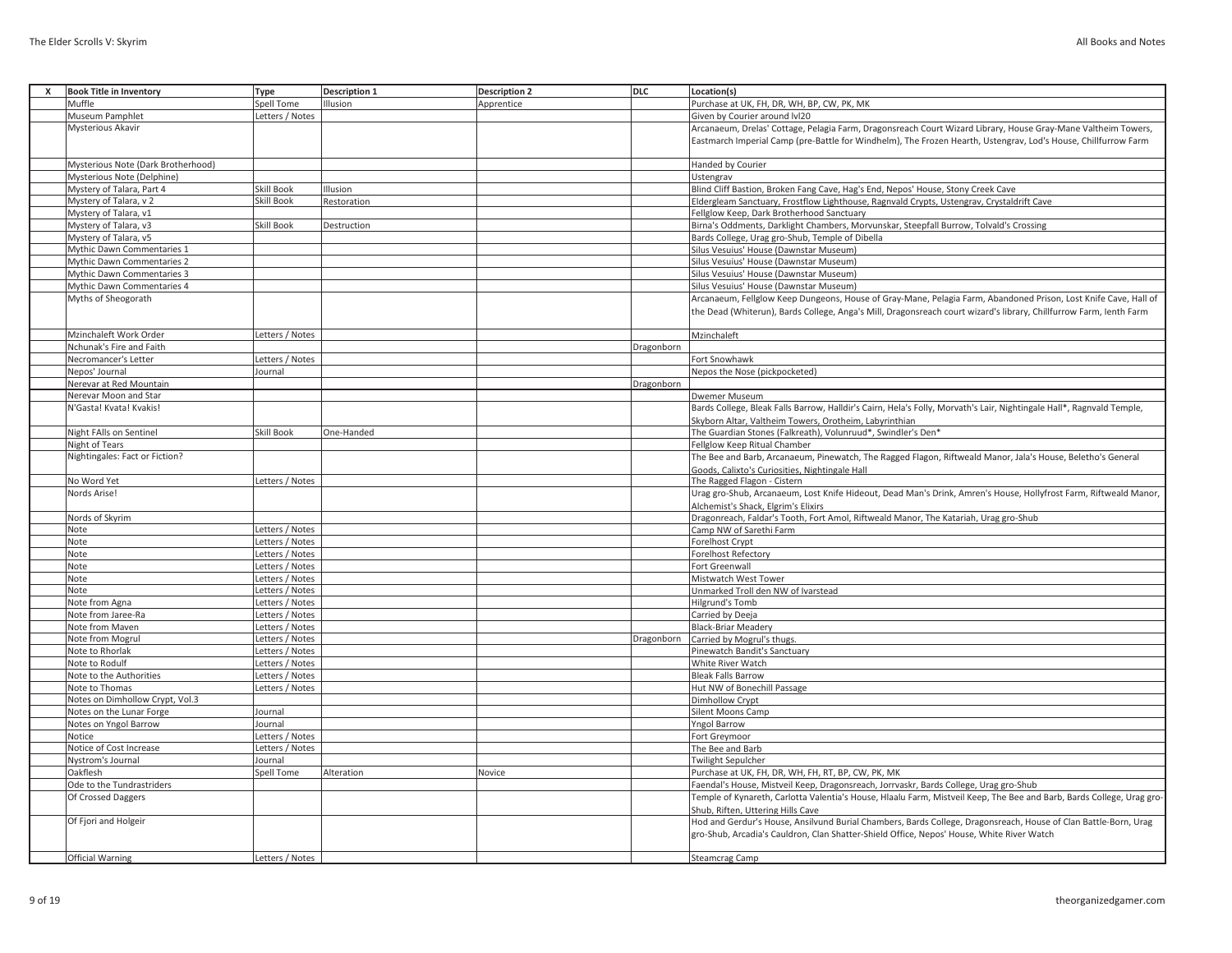| <b>Book Title in Inventory</b><br>x | <b>Type</b>       | <b>Description 1</b> | <b>Description 2</b> | DLC        | Location(s)                                                                                                         |
|-------------------------------------|-------------------|----------------------|----------------------|------------|---------------------------------------------------------------------------------------------------------------------|
| Oghma Infinium                      |                   |                      |                      |            | Obtained through "Discerning the Transmundane"                                                                      |
| Olaf and the Dragon                 |                   |                      |                      |            | Hod and Gerdur's House, Adonato ("Deliver Adonato's Book to Geraud"), Bards College, Dawnstar Barracks, Merryfair   |
|                                     |                   |                      |                      |            | Farm, Urag gro-Shub, Shrine of Akatosh                                                                              |
| Old Tome                            | Journal           |                      |                      |            | Lost Echo Cave                                                                                                      |
| On Apocrypha: Boneless Limbs        |                   |                      |                      | Dragonborn |                                                                                                                     |
| On Apocrypha: Delving Pincers       |                   |                      |                      | Dragonborn |                                                                                                                     |
| On Apocrypha: Gnashing Blades       |                   |                      |                      | Dragonborn |                                                                                                                     |
| On Apocrypha: Prying Orbs           |                   |                      |                      | Dragonborn |                                                                                                                     |
| On Oblivion                         |                   |                      |                      |            | Nightcaller Temple, Mirabelle Ervine (pickpocket), The Katariah, Urag gro-Shub, Bards College                       |
| On Stepping Lightly                 |                   |                      |                      |            | Bards College, Urag gro-Shub                                                                                        |
| On the Great Collapse               |                   |                      |                      |            | Dwemer Museum, Grave Concoctions, Ratway Warrens (Esbern's Hideout), Urag gro-Shub                                  |
| Opusculus Lamae Bal                 |                   |                      |                      |            | Urag gro-Shub, Valerica's Study, Apocrypha,                                                                         |
| Orders                              | Letters / Notes   |                      |                      |            | <b>Forelhost Refectory</b>                                                                                          |
| Orsinium and the Orcs               | Skill Book        | Heavy Armor          |                      |            | Darkshade, Dushnikh Yal, Fort Fellhammer, Lost Knife Hideout, Rockwallow Mine, Apocrypha, Fort Fellhammer Mines     |
|                                     |                   |                      |                      |            |                                                                                                                     |
| Pacify                              | Spell Tome        | Ilusion              | Expert               |            | Purchase at CW                                                                                                      |
| Palla, Volume 1                     |                   |                      |                      |            | Arcanaeum, Castle Dour Dungeon, Fellglow Keep Dungeons, Lost Knife Hideout, Urag gro-Shub                           |
| Palla, Volume 2                     |                   |                      |                      |            | Elgrim's Elixirs, Urag gro-Shub, Saarthal, Castle Volkihar                                                          |
| Paralyze                            | Spell Tome        | Alteration           | Expert               |            | Purchase at CW after reaching level 70 Alteration                                                                   |
| Pension of the Ancestor Moth        |                   |                      |                      |            | Faendal's House, Bards College, Septimus Signus' Outpost, Urag gro-Shub, Alva's House, Nepos' House, Arcanaeum,     |
|                                     |                   |                      |                      |            | Drelas' Cottage, Jorrvaskr                                                                                          |
| Per Your Requests                   | Letters / Notes   |                      |                      |            | Mistveil Keep                                                                                                       |
| Physicalities of Werewolves         |                   |                      |                      |            | Carried by Vigilants of Stendarr, Half-Moon Hill, Autumnwatch Tower, carried by Silver Hand members, Hall of the    |
|                                     |                   |                      |                      |            |                                                                                                                     |
|                                     |                   |                      |                      |            | Vigilant, Gallows Rock, Stendarr's Beacon, Urag gro-Shub, Castle Volkihar                                           |
| Pirate King of the Abecean          |                   |                      |                      |            | Arcanaeum, Bards College, Dragonsreach, Rimerock Burrow, Twilight Sepulcher, The Katariah, Urag gro-Shub,           |
|                                     |                   |                      |                      |            | Proudspire Manor, Dawnstar Sanctuary, Caerellius House, Mistwatch, Riften Fishery, Riverside Shack                  |
|                                     |                   |                      |                      |            |                                                                                                                     |
| Possible Rivals                     | Letters / Notes   |                      |                      |            | The Ragged Flagon - Cistern                                                                                         |
| <b>Posted Notice</b>                | Letters / Notes   |                      |                      | Dragonborn | The Bulwark (Raven Rock), across from the jail, on a table.                                                         |
| Power of the Elements               |                   |                      |                      |            | Given by Faralda once Destruction Skill reaches IvI100                                                              |
| Prisoner's Plan                     | Letters / Notes   |                      |                      |            | Abandoned Prison                                                                                                    |
| Private Letter                      | Letters / Notes   |                      |                      |            | Lod's House                                                                                                         |
| Promissory Note                     | Letters / Notes   |                      |                      |            | Honningbrew Meadery                                                                                                 |
| Proper Lock Design                  | Skill Book        | Lockpicking          |                      |            | Cidhna Mine, Faldar's Tooth, Largashbur (SSE), Twilight Sepulcher, Steepfall Burrow, Howling Wolf's Folly           |
|                                     |                   |                      |                      |            |                                                                                                                     |
| Purchase Agreement                  | Letters / Notes   |                      |                      |            | Carried by Wujeeta                                                                                                  |
| Purchase Agreement                  | Letters / Notes   |                      |                      |            | Given by Bolli                                                                                                      |
| <b>Purloined Shadows</b>            | Skill Book        | Pickpocket           |                      |            | Prospector's Shack, Smuggler's Alcove, Nightingale Hall, Honorhall Orphanage, Bonechill Passage (hut, NW), Duskglow |
|                                     |                   |                      |                      |            | Crevice, Folgunthur                                                                                                 |
| Quite Pleased                       | Letters / Notes   |                      |                      |            | The Scorched Hammer                                                                                                 |
| Racial Phylogeny                    | Skill Book        | Restoration          |                      |            | Avanchnzel Animoncultory, Boulderfall Cave, Autumnshade Clearing, Shor's Stone, Corpselight Farm, Moorside Inn,     |
|                                     |                   |                      |                      |            | <u>Jrag gro-Shub, Apocrypha</u>                                                                                     |
| Rahgot's Reply                      | Letters / Notes   |                      |                      |            | Forelhost Refectory                                                                                                 |
| Raise Zombie                        | Spell Tome        | Conjuration          | Novice               |            | Purchase at UK, FH, DR, WH, FH, RT, BP, CW, PK, MK. Find in Fellglow Keep Dungeons, Fort Snowhawk, Halidir's Cairn. |
|                                     |                   |                      |                      |            |                                                                                                                     |
| Ra'jirr's Note                      | Letters / Notes   |                      |                      |            | Frostmere Crypt                                                                                                     |
| Raleth Eldri's Notes on Kagrumez    |                   |                      |                      | Dragonborn |                                                                                                                     |
| Rally                               | Spell Tome        | Ilusion              | Adept                |            | Purchase at BP, CW                                                                                                  |
| Ramati's Journal                    | Journal           |                      |                      |            | Frostflow Lighthouse                                                                                                |
| Reality & Other Falsehoods          | <b>Skill Book</b> | Alteration           |                      |            | Bthardamz Arcanex*, Marise Aravel's House, Snow-Shod Farm, Sundered Towers, Yngvild Throne Room, Red Eagle          |
|                                     |                   |                      |                      |            | Redoubt                                                                                                             |
| Reanimate Corpse                    | Spell Tome        | Conjuration          | Apprentice           |            | Purchase at UK, FH, DR, WH, FH, BP, CW, PK, MK                                                                      |
| Red Eagle's Rite                    | Journal           |                      |                      |            | <b>Sundered Towers</b>                                                                                              |
| <b>Regarding Your Loss</b>          | Letters / Notes   |                      |                      |            | <b>Black-Briar Manor</b>                                                                                            |
| Remanada                            |                   |                      |                      |            | Pinepeak Cavern, Halted Stream Camp, High Hrothgar, Urag gro-Shub, Riften Fishery, Volskygge Passages, Sky Haven    |
|                                     |                   |                      |                      |            | Temple                                                                                                              |
| Repair Supplies                     | Letters / Notes   |                      |                      |            | Temple of Dibella                                                                                                   |
| Repel Lesser Undead                 | Spell Tome        | Restoration          | Adept                |            | Purchase at CW                                                                                                      |
| Repel Undead                        | Spell Tome        | Restoration          | Expert               |            | Purchase at CW                                                                                                      |
| Report: Disaster at Ionith          |                   |                      |                      |            | Dragonsreach, Bards College, Urag gro-Shub, Halted Stream Camp, Nightgate Inn, Yngol Barrow, Runil (gifted),        |
|                                     |                   |                      |                      |            | Honeyside, Clan Shatter-Shield Office, Palace of the Kings, Fellglow Keep Dungeons, Fort Amol Prison                |
|                                     |                   |                      |                      |            |                                                                                                                     |
| Reports of a Disturbance            | Letters / Notes   |                      |                      |            | Temple of Mara                                                                                                      |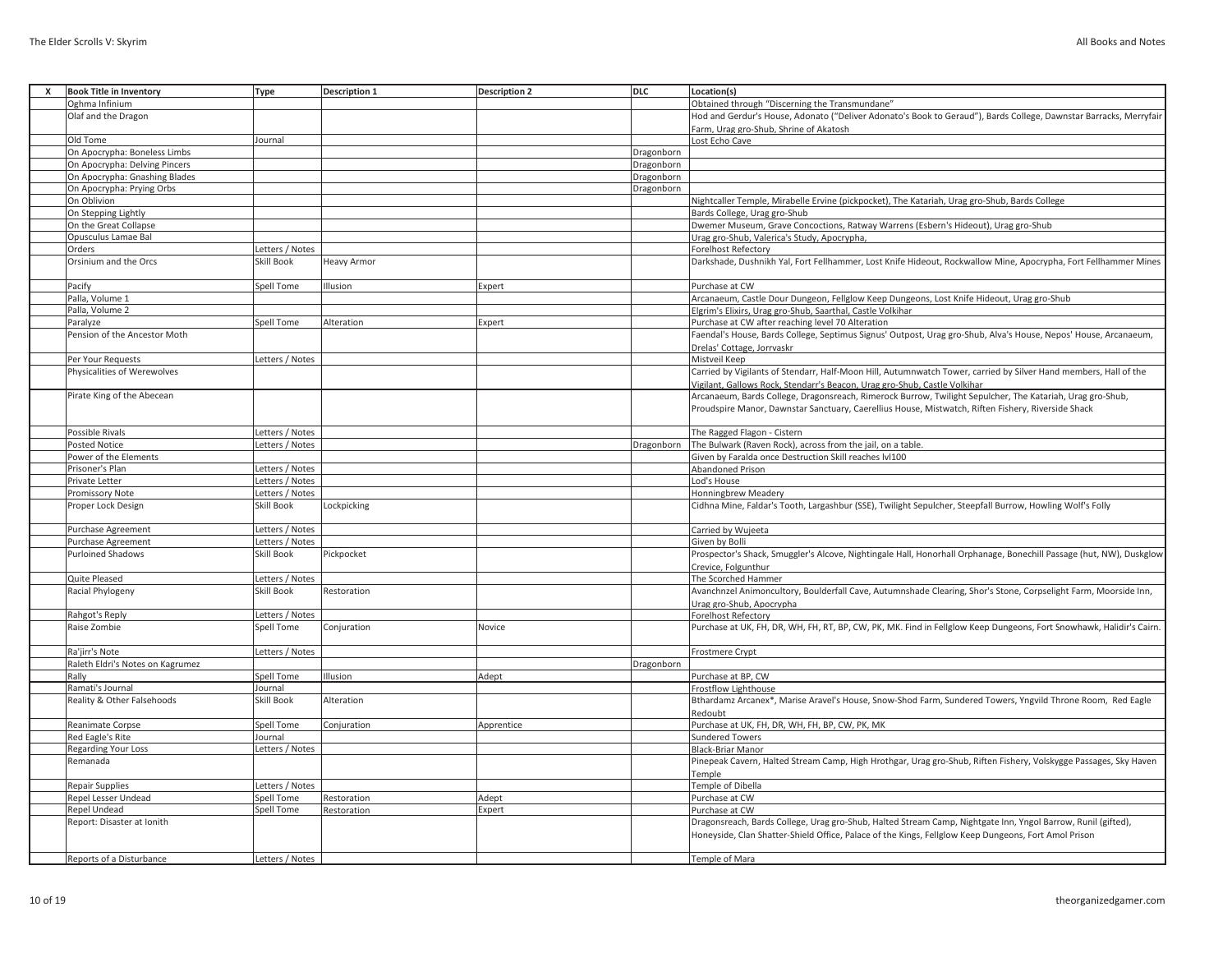| x | <b>Book Title in Inventory</b>      | <b>Type</b>       | Description 1                  | <b>Description 2</b> | DLC        | Location(s)                                                                                                      |
|---|-------------------------------------|-------------------|--------------------------------|----------------------|------------|------------------------------------------------------------------------------------------------------------------|
|   | Request for Help!                   | Letters / Notes   |                                |                      |            | Aerin's House                                                                                                    |
|   | Request from                        | Letters / Notes   |                                |                      |            | Delivered by Courier                                                                                             |
|   | <b>Requested Report</b>             | Letters / Notes   |                                |                      |            | <b>Bolli's House</b>                                                                                             |
|   | Research Log                        | Journal           |                                |                      |            | Gavros Plinius                                                                                                   |
|   | Research Notes                      | Journal           |                                |                      |            | <b>Alftand Glacial Ruins</b>                                                                                     |
|   | Response to Bero's Speech           | <b>Skill Book</b> | Destruction                    |                      |            | Haemar's Cavern, Iron-Breaker Mine, Thaumaturgist's Hut, Witchmist Grove, Urag gro-Shub*                         |
|   | Revenant                            | Spell Tome        | Conjuration                    | Adept                |            | Purchase at UK, FH, CW                                                                                           |
|   | <b>Riften Home Decorating Guide</b> |                   |                                |                      |            | Given by Riften steward after purchasing Honeyside                                                               |
|   | Rigel's Letter                      | Letters / Notes   |                                |                      |            | Pinewatch Bandit's Sanctuary                                                                                     |
|   | Rising Threat, Vol. I               |                   |                                |                      |            | Honningbrew Meadery, Farengar's library in Dragonsreach, Urag gro-Shub,                                          |
|   | Rising Threat, Vol. II              |                   |                                |                      |            | Bards College, House Gray-Mane, Urag gro-Shub, House of Clan Battle-Born                                         |
|   | Rising Threat, Vol. III             |                   |                                |                      |            | Bards College, Snow-Shod Manor, The Drunken Hunstman, Urag gro-Shub                                              |
|   | Rising Threat, Vol. IV              |                   |                                |                      |            | Bards College Farengar Secret-Fire's Library in Dragonsreach, Urag gro-Shub                                      |
|   | Rislav the Righteous                | Skill Book        | ight Armor.                    |                      |            | Abandoned Prison, Bleakcoast Cave, Cracked Tusk Vaults, Fort Greymoor, Riverside Shack, Snow Veil Sanctum (N),   |
|   |                                     |                   |                                |                      |            | Lucky Lorenz's Shack (NW Fort Amol)                                                                              |
|   | Rogatus' Letter                     |                   |                                |                      |            | Given by Rogatus Salvius                                                                                         |
|   | Roras' Letter                       |                   |                                |                      |            | Pinewatch Bandit's Sanctuary                                                                                     |
|   | Rout                                | <b>Spell Tome</b> | Illusion                       | Expert               |            | Purchase at CW (must be level 60 Illusion)                                                                       |
|   | <b>Ruined Trailbook</b>             | Journal           |                                |                      |            | <b>Tolvald's Crossing</b>                                                                                        |
|   | Ruins of Kemel-Ze                   |                   |                                |                      |            | Drelas' Cottage, Treva's Watch, Dragonsreach court wizard library, Breezehome, Jorrvaskr, Hab's Fall Cave, The   |
|   |                                     |                   |                                |                      |            | Katariah, Urag gro-Shub, Chillfurrow Farm                                                                        |
|   | Ruminations on the Elder Scrolls    |                   |                                |                      |            | Arcanaeum, Septimus Signus' Outpost                                                                              |
|   | Runil's Journal                     | Journal           |                                |                      |            | Radiant, found in: Bloated Man's Grotto, Brittleshin Pass, Darkshade Copse, Embershard Mine, Greywater Gorge,    |
|   |                                     |                   |                                |                      |            | Halldir's Cairn, Moss Mother Cavern, Southfringe Sanctum, Sunderstone Gorge                                      |
|   | Sacred Witness                      | <b>Skill Book</b> | Sneak                          |                      |            | Dark Brotherhood Sanctuary, Dawnstar Sanctuary, Deepwood Redoubt, Twilight Sepulcher, Abandoned Shack            |
|   |                                     |                   |                                |                      |            |                                                                                                                  |
|   | Saden's Journal                     |                   |                                |                      | Dragonborn |                                                                                                                  |
|   | Saint Jiub's Opus                   |                   |                                |                      |            | Obtained as a reward upon completion of Impatience of a Saint                                                    |
|   | Scourge of the Gray Quarter         |                   |                                |                      |            | Mistwatch, Winterhold Arch-Mage's Quarters, Riverwood, Bards College, Hollyfrost Farm, Honeyside, Urag gro-Shub, |
|   |                                     |                   |                                |                      |            | House of Clan Battle-Born                                                                                        |
|   | <b>Scrawled Note</b>                | Letters / Notes   |                                |                      | Dragonborn | Bloodskal Barrow, sitting on a desk at the top of one of the exterior towers                                     |
|   | <b>Scrawled Page</b>                | Letters / Notes   |                                |                      |            | Frostflow Abyss                                                                                                  |
|   | Scribbles of a Madman               | Letters / Notes   |                                |                      | Dragonborn | Carried by a madman                                                                                              |
|   | Second Letter from EEC              | Letters / Notes   |                                |                      | Dragonborn | On the floor next to the bed in the south room of the basement in the Alor House                                 |
|   | Second Letter from Linwe            | Letters / Notes   |                                |                      |            | Niranye's House                                                                                                  |
|   | Servos' Journal                     |                   |                                |                      | Dragonborn |                                                                                                                  |
|   | Shadowmarks                         |                   |                                |                      |            | The Ragged Flagon - Cistern, Arcanaeum                                                                           |
|   | Shalidor's Insights                 |                   |                                |                      |            | Radiant quest, given by Urag gro-Shub                                                                            |
|   | Shavari's Note                      | Letters / Notes   |                                |                      |            | Carried by Shavari                                                                                               |
|   | Shezarr and the Divines             |                   |                                |                      |            | Saarthal, Urag gro-Shub, The Winking Skeever                                                                     |
|   | Shipment's Arrived                  | Letters / Notes   |                                |                      |            | The Ragged Flagon                                                                                                |
|   | Shipment's Ready                    | Letters / Notes   |                                |                      |            | Riften Warehouse                                                                                                 |
|   | Shopping List                       | Letters / Notes   |                                |                      |            | Riftweald Manor                                                                                                  |
|   | Short History of Morrowind          |                   |                                |                      |            | Mistveil Keep, Urag gro-Shub                                                                                     |
|   | Sibbi Black-Briar                   | Letters / Notes   |                                |                      |            | Mistveil Keep                                                                                                    |
|   | Sild's Journal                      | Journal           |                                |                      |            | Rannveig's Fast                                                                                                  |
|   | Sinderion's Field Journal           | Journal           | Starts Quest "A Return To Your |                      |            | Sinderion's Field Laboratory                                                                                     |
|   |                                     |                   | Roots"                         |                      |            |                                                                                                                  |
|   | Sithis                              | Skill Book        | Alteration                     |                      |            | Cradle Stone Tower, Dark Brotherhood Sanctuary, Dawnstar Sanctuary, Nchuand-Zel, Wreck of the Brinehammer        |
|   |                                     |                   |                                |                      |            |                                                                                                                  |
|   | Skorm Snow-Strider's Journal        | Journal           |                                |                      |            | Forelhost Stronghold                                                                                             |
|   | Skyrim's Rule                       |                   |                                |                      |            | Urag gro-Shub                                                                                                    |
|   | Small Note                          | Letters / Notes   |                                |                      |            | Radiant, found on dead bandit surrounded by pit wolves                                                           |
|   | Smuggler's Journal                  | Journal           |                                |                      |            | Mara's Eye Den                                                                                                   |
|   | Smugglers' Note                     | Letters / Notes   |                                |                      |            | <b>Bandit Camp SW Whitewatch Tower</b>                                                                           |
|   | Soldier's Request                   | Letters / Notes   |                                |                      |            | Fort Greymoor                                                                                                    |
|   | Solitude Home Decorating Guide      |                   |                                |                      |            | Given by Solitude steward after purchasing Proudspire Manor                                                      |
|   | Sondas' Note                        |                   |                                |                      |            | Given by Sondas Drenim at Darkwater Crossing                                                                     |
|   | Song of Hrormir                     | <b>Skill Book</b> | Two-Handed                     |                      |            | Abandoned Prison, Jala's House, Jorrvaskr Living Quarters, Mauhulakh's Cellar, Yngol Barrow                      |
|   | Song of the Alchemists              | Skill Book        | Alchemy                        |                      |            | Anise's Cabin, Bards College, Apocrypha                                                                          |
|   | Song of the Askelde Men             |                   |                                |                      |            | Arcanaeum, Haemar's Cavern, Bloodlet Throne, High Hrothgar, Windpeak Inn, Urag gro-Shub, Jorrvaskr, Riftweald    |
|   |                                     |                   |                                |                      |            | Manor                                                                                                            |
|   | Songs of Skyrim                     |                   |                                |                      |            | Bards College, Saarthal, Urag gro-Shub, Autumnwatch Tower, Braidwood Inn, Pelagia Farm                           |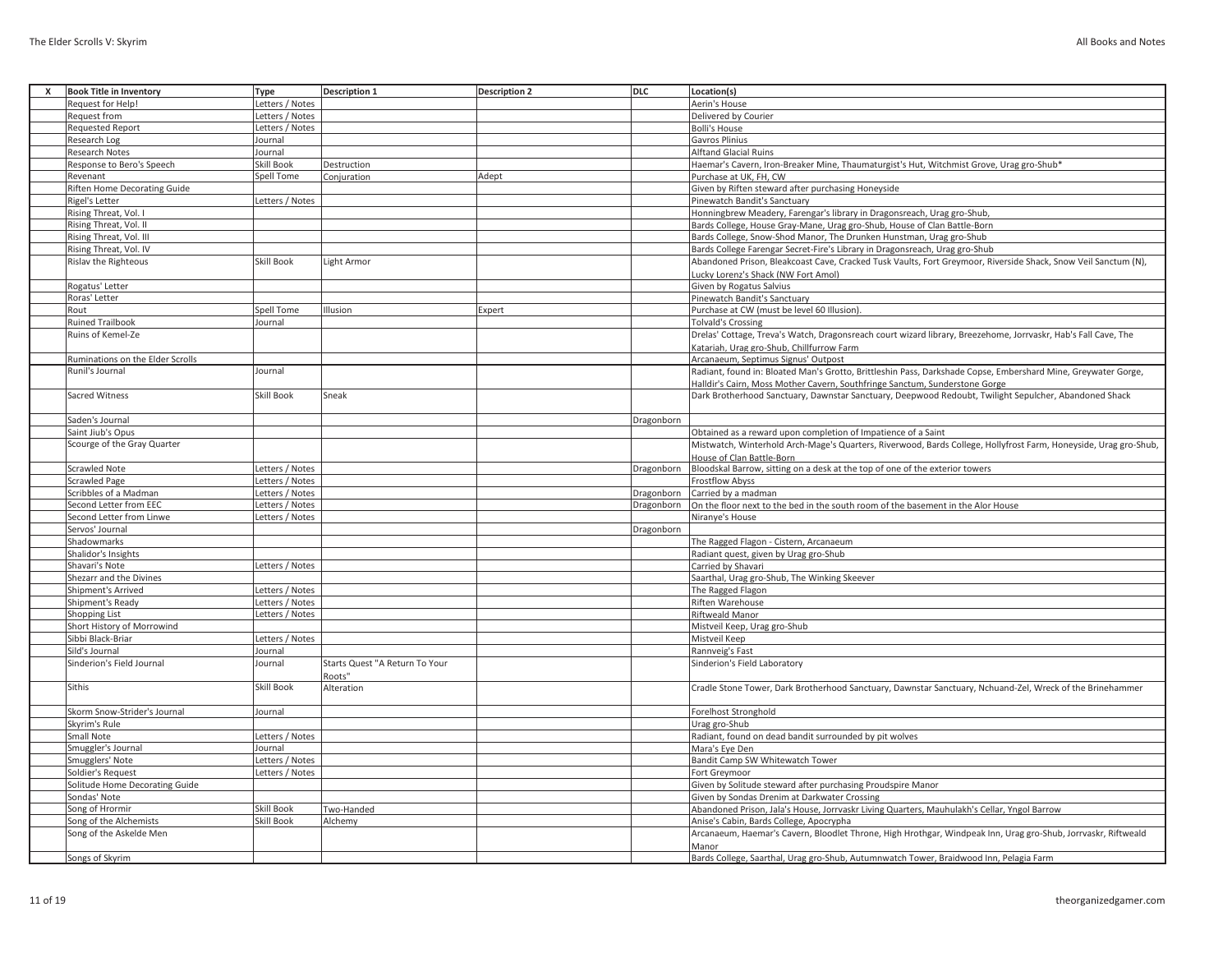| X | <b>Book Title in Inventory</b>     | <b>Type</b>           | <b>Description 1</b>            | <b>Description 2</b>           | DLC        | Location(s)                                                                                                           |
|---|------------------------------------|-----------------------|---------------------------------|--------------------------------|------------|-----------------------------------------------------------------------------------------------------------------------|
|   | Songs of Skyrim: Revised           |                       |                                 |                                |            | Pelagia Farm, Bards College                                                                                           |
|   | Songs of the Return, Vol 19        |                       |                                 |                                |            | The Arcanaeum, High Hrothgar, House Gray-Mane, Bards College, Riverwood Trader, Dragonsreach court wizard             |
|   |                                    |                       |                                 |                                |            | library, Evette San's House, Jorrvaskr Living Quarters, Urag gro-Shub                                                 |
|   | Songs of the Return, Vol 2         |                       |                                 |                                |            | Riverwood, Bards College, Jorrvaskr, Dragonsreach court wizard library, Volunruud, Urag gro-Shub, The Arcanaeum,      |
|   |                                    |                       |                                 |                                |            | Loreius Farmhouse, High Hrothgar                                                                                      |
|   | Songs of the Return, Vol 24        |                       |                                 |                                |            | Jorrvaskr Living Quarters, Riverwood Trader, Dragonsreach Court Wizard Library, Evette San's House, Urag gro-Shub,    |
|   |                                    |                       |                                 |                                |            | <b>Bards College</b>                                                                                                  |
|   | Songs of the Return, Vol 56        |                       |                                 |                                |            | High Hrothgar, Loreius Farmhouse, Pelagia Farm, Bards College, Temple of the Divines (Solitude), House of Clan Battle |
|   |                                    |                       |                                 |                                |            | Born, Urag gro-Shub, Palace of the Kings                                                                              |
|   | Songs of the Return, Vol 7         |                       |                                 |                                |            | High Hrothgar, Loreius Farmhouse, Nightingale Hall, Riverwood Trader, Arcadia's Cauldron, Farengar Secret-Fire's      |
|   |                                    |                       |                                 |                                |            | Library, House of Clan Battle-Born                                                                                    |
|   | Soul Trap                          | Spell Tome            | Conjuration                     | Apprentice                     |            | Purchase at UK, FH, DR, WH, FH, BP, CW, PK, MK. Craft at Atronach Forge.                                              |
|   | Souls, Black and White             |                       |                                 |                                |            | Hall of Attainment, Urag gro-Shub, Movarth's Lair, Wreck of the Brinehammer, Stony Creek Cave, College of             |
|   |                                    |                       |                                 |                                |            | Winterhold, Valtheim Towers (rare)                                                                                    |
|   | Sovngarde: A Reexamination         |                       |                                 |                                |            | The Katariah, Urag gro-Shub, Riften Jail                                                                              |
|   | Sparks                             | Spell Tome            | Destruction                     | Novice (Dunmer starting spell) |            | Purchase at UK, FH, DR, WH, BP, CW, PK, MK                                                                            |
|   | <b>Spider Experiment Notes</b>     |                       |                                 |                                | Dragonborn |                                                                                                                       |
|   | Spirit of Nirn                     |                       |                                 |                                |            | The Winking Skeever, The Arcanaeum, Fellglow Keep Dungeons, Haemar's Shame, High Hrothgar, Radiant Raiment,           |
|   |                                    |                       |                                 |                                |            |                                                                                                                       |
|   | Spirit of the Daedra               |                       |                                 |                                |            | Hall of the Dead, Bards College, Arngeir, The Katariah, Bloodlet Throne<br>Rorik's Manor, Urag gro-Shub               |
|   |                                    |                       |                                 |                                |            |                                                                                                                       |
|   | Staubin's Diary<br>Steadfast Ward  | Journal<br>Spell Tome | Restoration                     |                                |            | Nchuand-Zel Control<br>Purchase at UK, FH, DR, WH, FH, BP, CW, PK, MK. Find in Labyrinthian.                          |
|   |                                    |                       |                                 | Apprentice                     |            |                                                                                                                       |
|   | Stoneflesh                         | Spell Tome            | Alteration                      | Apprentice                     |            | Purchase at UK, FH, DR, WH, FH, BP, CW, PK, MK                                                                        |
|   | <b>Storm Thrall</b>                | Spell Tome            | Conjuration                     | Master                         |            | Purchase at CW after Conjuration Ritual Spell quest                                                                   |
|   | <b>Stormcloak Missive</b>          | Letters / Notes       |                                 |                                |            | Fort Neugrad                                                                                                          |
|   | <b>Stormcloak Missive</b>          | Letters / Notes       |                                 |                                |            | Fort Snowhawk                                                                                                         |
|   | Stromm's Diary                     | Journal               |                                 |                                |            | Nchuand-Zel Quarters                                                                                                  |
|   | Sudi's Journal                     | Journal               |                                 |                                |            | Frostflow Lighthouse                                                                                                  |
|   | Sulla's Journal                    | Journal               |                                 |                                |            | <b>Alftand Glacial Ruins</b>                                                                                          |
|   | Surfeit of Thieves                 | <b>Skill Book</b>     | Lockpicking                     |                                |            | Mistveil Keep Jarl's Chambers, Pelagius Wing, Potema's Catacombs*, Volskygge, Wreck of the Winter War                 |
|   | Suvaris Atheron's Logbook          | Journal               |                                 |                                |            | Clan Shatter-Shield's Office                                                                                          |
|   | Sven's Fake Letter from Faendal    | Letters / Notes       |                                 |                                |            | Given by Sven                                                                                                         |
|   | <b>Tattered Journal</b>            | Journal               | Variant 1                       |                                |            | <b>Embershard Mine</b>                                                                                                |
|   | <b>Tattered Journal</b>            | Journal               | Variant 2                       |                                |            | Tolvald's Cave                                                                                                        |
|   | <b>Tattered Note</b>               | Letters / Notes       |                                 |                                |            | Shalidor's Maze                                                                                                       |
|   | <b>Telekinesis</b>                 | Spell Tome            | Alteration                      | Adept                          |            | Purchase at CW. MK                                                                                                    |
|   | Thalmor Dossier: Delphine          | Journal               |                                 |                                |            | Thalmor Embassy, Elenwen's Solar                                                                                      |
|   | Thalmor Dossier: Esbern            | Journal               |                                 |                                |            | Thalmor Embassy, Dungeon                                                                                              |
|   | Thalmor Dossier: Ulfric Stormcloak | Journal               |                                 |                                |            | Thalmor Embassy, Elenwen's Solar                                                                                      |
|   | <b>Thalmor Orders</b>              | Letters / Notes       |                                 |                                |            | Thalmor Soldier corpse SW of The Guardian Stones                                                                      |
|   | The "Madmen" of the Reach          |                       |                                 |                                |            | The Arcanaeum, Hall of Attainment, Fort Amol, Pelagia Farm, Rimerock burrow, Urag gro-Shub, Deepwood Redoubt          |
|   |                                    |                       |                                 |                                |            |                                                                                                                       |
|   | The Adabal-a                       |                       |                                 |                                |            | Urag gro-Shub, The Karariah, Thalmor Embassy (Elenwen's Solar)                                                        |
|   | The Aetherium Wars                 |                       | Starts Quest "Lost to the Ages" |                                | Dawnguard  | Castle Dour Dungeon, Castle Volkihar Undercroft, Dragonsreach, Fallglow Keep, Fort Dawnguard, Fort Snowhawk,          |
|   |                                    |                       |                                 |                                |            | Hall of the Vigilant, Ilinalta's Deep, Rannveig's Fast, Redwater Den, Ruunvald TEmple, Thalmor Embassy, Calcelmo's    |
|   |                                    |                       |                                 |                                |            | Dwemer Museum, Katria, Bards College, Palace of the Kings, Hob's Fall Cave                                            |
|   |                                    |                       |                                 |                                |            |                                                                                                                       |
|   | The Alduin/Akatosh Dichotomy       |                       |                                 |                                |            | High Hrothgar, Bards College, Farengar's Library, Temple of Kynareth, Urag gro-Shub                                   |
|   | The Amulet of Kings                |                       |                                 |                                |            | Ilinalta's Deep, Fort Amol Prison, Arch-Mage's Quarters (College of Winterhold), Riftweald Manor, Bards College       |
|   |                                    |                       |                                 |                                |            |                                                                                                                       |
|   | The Anticipations                  |                       |                                 |                                | Dragonborn | Wreck of the Strident Squall, Apocrypha                                                                               |
|   | The Apprentice's Assistant         |                       |                                 |                                |            | The Dark Brotherhood Sanctuary, Corpselight Farm, Urag gro-Shub                                                       |
|   | The Arcturian Heresy               |                       |                                 |                                |            | The Frozen Hearth, Farengar's library, House Gray-Mane, Karita (pickpocketed), Bards College, Riftweald Manor, Fort   |
|   |                                    |                       |                                 |                                |            | Neugrad, Urag gro-Shub, Chillfurrow Farm, House of Clan Battle-Born, Pelagia Farm, Fort Amol Prison, Cracked Tusk     |
|   | The Armorer's Challenge            | Skill Book            | Smithing                        |                                |            | Keep<br>Bilegulch Mine, Mor Khazgur, The Scorched Hammer, The Skyforge, Tower of Mzark                                |
|   | The Art of War Magic               | Skill Book            | Destruction                     |                                |            | Southfringe Sanctum (Bashnag)*, Bthardamz, Fallowstone Cave, Ravenscar Hollow, The White Hall, Apocrypha              |
|   |                                    |                       |                                 |                                |            |                                                                                                                       |
|   | The Axe Man                        |                       |                                 |                                | Dragonborn | The Bulwark, Tel Mithryn, lenth Farm, Alor House, Glover Mallory's House, Severin Manor, Bloodskal Barrow             |
|   | The Battle of Red Mountain         |                       |                                 |                                |            | Kilkreath Ruins, Boulderfall Cave (Bandit's House, SW), Skybound Watch Pass, Tolvald's Crossing (caravan),            |
|   |                                    |                       |                                 |                                |            | Largashbur Cellar, Redwater Den-                                                                                      |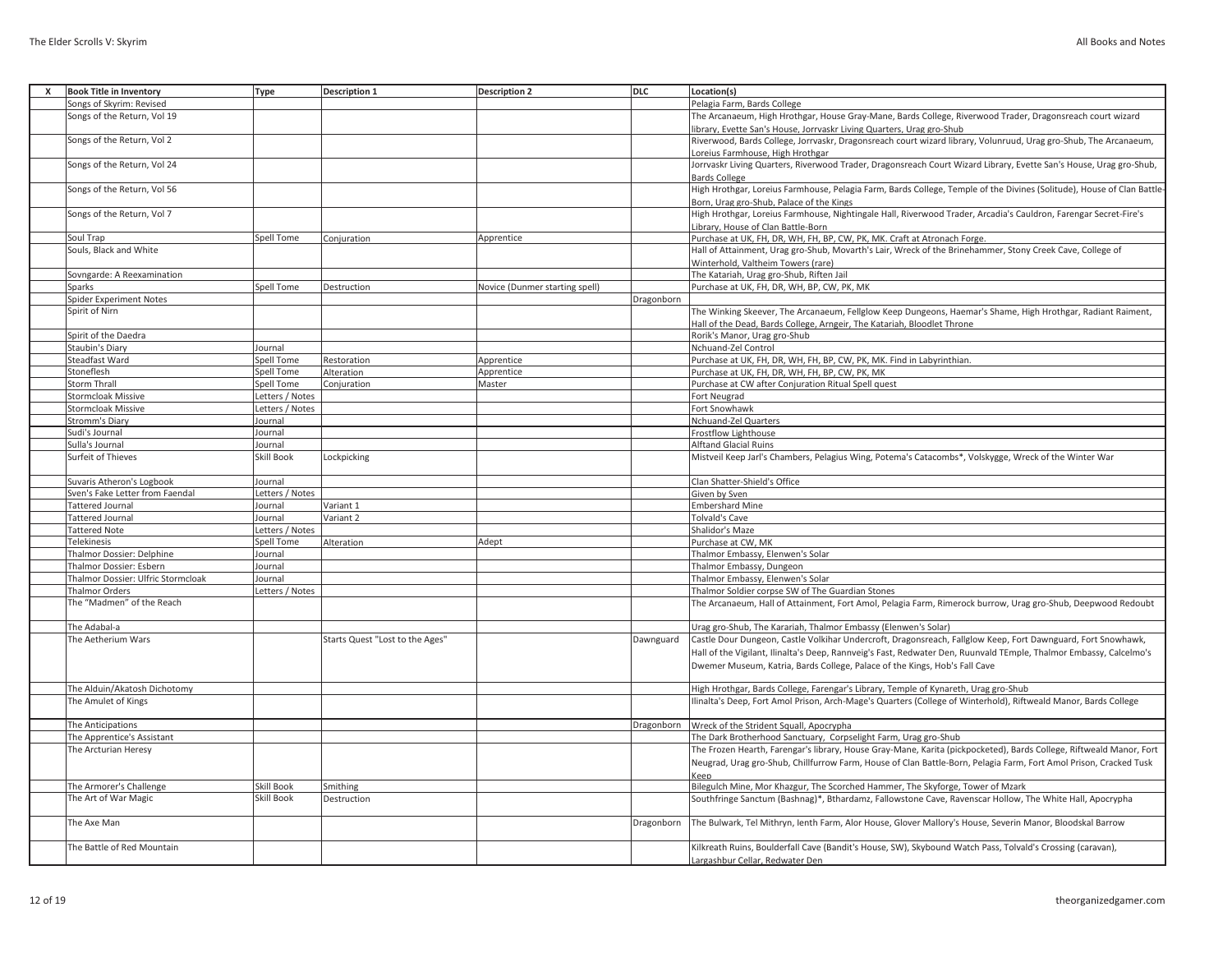| <b>Book Title in Inventory</b>           | Type              | <b>Description 1</b>                       | <b>Description 2</b> | <b>DLC</b> | Location(s)                                                                                                                                                                                                    |
|------------------------------------------|-------------------|--------------------------------------------|----------------------|------------|----------------------------------------------------------------------------------------------------------------------------------------------------------------------------------------------------------------|
| The Bear of Markarth                     |                   |                                            |                      |            | Fellglow Keep, Bloodlet Throne, Farengar's Library, Jorrvaskr Living Quarters, Hob's Fall Cave, Urag gro-Shub, Bards                                                                                           |
|                                          |                   |                                            |                      |            | College, House of Clan Battle-Born                                                                                                                                                                             |
| The Beginner's Guide to Homesteading     |                   |                                            |                      |            | Carpenter's Workbench next to homestead                                                                                                                                                                        |
| The Betrayed                             |                   |                                            |                      |            | Reward from Urag gro-Shub after completing the quest "Ancient Falmer Tomes"                                                                                                                                    |
| The Black Arrow, v1                      |                   |                                            |                      |            | Bards College, Sunderstone Gorge, Shrine to Peryite, Fort Fellhammer, Urag gro-Shub, The Winking Skeever, Fellglow                                                                                             |
|                                          |                   |                                            |                      |            | Keep Dungeons, Lost Knife Hideout                                                                                                                                                                              |
| The Black Arrow, v2                      | Skill Book        | Archerv                                    |                      |            | Valtheim Towers, The Drunken Huntsman, Brood Cavern, Helgen Keep, Robber's Gorge                                                                                                                               |
| The Black Arts on Trial                  | Skill Book        | <b>Illusion</b>                            |                      |            | Falkreath Jail, Fallen Tree Bridge, SE of Morthal (Black Arts Burial Ground), The White Phial, Urag gro-Shub*                                                                                                  |
| The Book of Daedra                       |                   |                                            |                      |            | The Arcanaeum, Hall of Attainment, Nightcaller Temple, Fellglow Keep Dungeons, Fort Amol, House of Clan Battle-<br>Born                                                                                        |
| The Book of Fate                         |                   |                                            |                      |            | Calixto's House of Curiosities                                                                                                                                                                                 |
| The Book of Life and Service             |                   |                                            |                      |            | Soul Cairn                                                                                                                                                                                                     |
| The Book of the Dragonborn               |                   |                                            |                      |            | The Arcanaeum, Helgen Keep, Sky Haven Temple, Sleeping Giant Inn, Urag gro-Shub                                                                                                                                |
| The Buying Game                          | <b>Skill Book</b> | Speech                                     |                      |            | Bards College, Dead Men's Respite, East Empire Company Warehouse, Falkreath Stormcloak Camp, Shrine to Peryite,                                                                                                |
|                                          |                   |                                            |                      |            | Ambushed Khajiit Caravan (S of Orphan Rock)                                                                                                                                                                    |
| The Cabin in the Woods                   |                   |                                            |                      |            | Lost Knife Hideout, Honorhall Orphanage, House Gray-Mane, Farengar's Library, Windpeak Inn, Unmarked cabin near                                                                                                |
|                                          |                   |                                            |                      |            | Bonechill Passage, Vittoria Vici's House, Lakeview Manor, House of Clan Battle-Born                                                                                                                            |
| The Cake and the Diamond                 |                   |                                            |                      |            | The Arcanaeum, Pinewatch Bandit Sanctuary, Radiant Raiment, Bloodlet Throne, Halted Stream Camp, Honningbrew                                                                                                   |
|                                          |                   |                                            |                      |            | Meadery, Bards College, Proudspire Manor, Chillfurrow Farm, House of Clan Battle-Born, Palace of the Kings                                                                                                     |
|                                          |                   |                                            |                      |            |                                                                                                                                                                                                                |
| The City of Stone                        |                   |                                            |                      |            | The Arcanaeum, Fellglow Keep Dungeons, Fellglow Keep, Bards College, Pawned Prawn, Dawnstar Jail, Merryfair Farm                                                                                               |
| The Code of Malacath                     |                   |                                            |                      |            | The Winking Skeever, Cracked Tusk Keep, Bards College, Rift Watchtower, Orc mines                                                                                                                              |
| The Doors of Oblivion                    | Skill Book        | Conjuration                                |                      |            | Fellglow Keep, Hall of the Dead (Falkreath), Ilinalta's Deluge, Reachcliff Cave                                                                                                                                |
| The Doors of the Spirit                  |                   |                                            |                      | Dragonborn | Raven Rock Temple, Tel Mithryn                                                                                                                                                                                 |
| The Dowry                                |                   |                                            |                      |            | Urag Gro-Shub, Mistveil Keep                                                                                                                                                                                   |
| The Dragon Break                         |                   |                                            |                      |            | High Hrothgar                                                                                                                                                                                                  |
| The Dragon War                           |                   |                                            |                      |            | High Hrothgar, Ratway Warrens (Esbern's Hideout), Urag gro-Shub                                                                                                                                                |
| The Dreamstride                          |                   |                                            |                      |            | Nightcaller Temple                                                                                                                                                                                             |
| The Exodus                               | Skill Book        | Restoration                                |                      |            | Forelhost Crypt, Frozen Hearth Cellar, Hob's Fall Cave, Stendarr's Beacon, N Apprentice Stone                                                                                                                  |
| The Falmer: A Study                      |                   |                                            |                      |            | Dwemer Museum, Urag gro-Shub, The Frozen Hearth                                                                                                                                                                |
| The Firmament                            |                   |                                            |                      |            | Arcadia's Cauldron, House of Clan Battle-Born, Hob's Fall Cave, Cragwallow Slope, Pinewatch, Fort Amol, Broken<br>Tower Redoubt, Drelas' Cottage Urag gro-Shub, Cracked Tusk Keep, Tel Mithryn Steward's House |
| The Firsthold Revolt                     |                   |                                            |                      |            | Fellglow Keep Dungeons, Drelas' Cottage, Fort Amol Prison, Jorrvaskr, Honningbrew Meadery                                                                                                                      |
| The Five Far Stars                       |                   |                                            |                      | Dragonborn | Raven Rock Temple, The Bulwark, Abandoned Building (Raven Rock), Morvayn Manor, Severin Manor                                                                                                                  |
| The Four Totems of Volskygge             |                   |                                            |                      |            | Volskvgge                                                                                                                                                                                                      |
| The Gold Ribbon of Merit                 | Skill Book        | Archery                                    |                      |            | Fletcher, Fort Hraggstad, Hunter Camp SE Autumnshade Clearing, Angi's Camp                                                                                                                                     |
| The Great War                            |                   |                                            |                      |            | Sleeping Giant Inn, High Hrothgar, Dragonsreach, Honningbrew Meadery, House Gray-Mane, House of Clan Battle-                                                                                                   |
|                                          |                   |                                            |                      |            | Born, Uragr gro-Shub                                                                                                                                                                                           |
| The Guardian and the Traitor             |                   |                                            |                      | Dragonborn | Seekers in Apocrypha, Greathall (Skaal Village)                                                                                                                                                                |
| The Hidden Twilight                      | <b>Black Book</b> | Mora's Agony, Mora's Boon, Mora's<br>Grasp |                      |            | Found in Tel Mithryn, next to the Staff Enchanter.                                                                                                                                                             |
| The Holds of Skyrim                      |                   |                                            |                      |            | The Arcanaeum, Thane Bryling's House, Dragonsreach, Amren's House, Urag gro-Shub                                                                                                                               |
| The Hope of the Redoran                  |                   |                                            |                      |            | Drelas' Cottage, Ilinalta's Deluge, High Hrothgar, Lost Knife Hideout, Pelagia Farm, House Gray-Man, Riftweald                                                                                                 |
|                                          |                   |                                            |                      |            | Manor, Temple of Kynareth, Bards College, Valthume, The Katariah, House of Clan Battle-Born, Honningbrew                                                                                                       |
| The House of Troubles                    |                   |                                            |                      | Dragonborn | Meadery. Tel Mithryn Steward's House<br>Glover Mallory's House, Raven Rock Temple, Alor House, Morvayn Manor, Caerellius House, The Bulwark, Severin                                                           |
|                                          |                   |                                            |                      |            | Manor. Tel Mithryn                                                                                                                                                                                             |
| The Importance of Where                  | Skill Book        | One-Handed                                 |                      | Dragonborn | Brina's House, Chillfurrow Farm, Gallows Rock, Markarth Guard Tower, Winterhold Shrine of Talos (W)                                                                                                            |
| The Journal of Ralis Sedarys - Volume 19 |                   |                                            |                      | Dragonborn |                                                                                                                                                                                                                |
| The Journal of Ralis Sedarys - Volume 20 |                   |                                            |                      | Dragonborn |                                                                                                                                                                                                                |
| The Journal of Ralis Sedarys - Volume 21 |                   |                                            |                      | Dragonborn |                                                                                                                                                                                                                |
|                                          |                   |                                            |                      |            |                                                                                                                                                                                                                |

The Journal of Ralis Sedarys - Volume 22 Dragonborn<br>
The Journal of Ralis Sedarys - Volume 23 Dragonborn<br>
Dragonborn

The Keepers of the Razor Journal Journal Journal Journal Chamber of the Past" Culturing the Daedric quest "Pieces of the Past" Culturing the Daedric quest "Pieces of the Past" Culturing the Obtained during the Daedric ques

The Knights of the Nine Skill Book Heavy Armor School Heavy Armor Stone School Heavy Armor Stone School Heavy Armor Stone School Heavy Armor Stone School Heavy Armor Stone School Heavy Armor Stone School Heavy Armor Stone

Fellglow Keep Ritual Chamber, Shimmermist Cave, Mzinchaleft, Robber's Gorge, Movarth's Lair, Rebel's Cairn,

Redoran's Retreat, Lost Valley Redoubt, Stony Creek Cave

The Journal of Ralis Sedarys - Volume 23<br>The Keepers of the Razor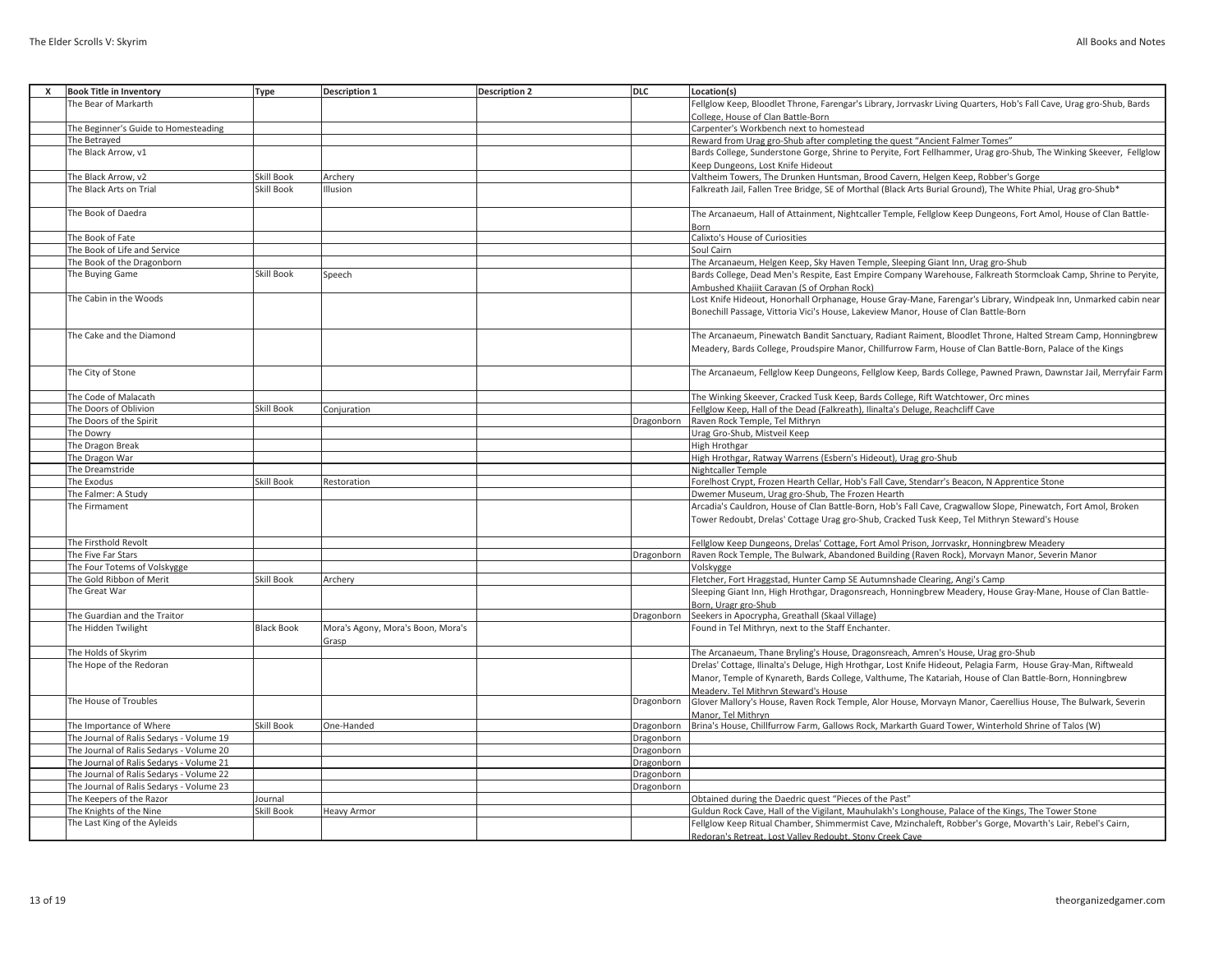| x | <b>Book Title in Inventory</b>  | <b>Type</b>       | <b>Description 1</b>                | <b>Description 2</b> | <b>DLC</b> | Location(s)                                                                                                                                                                |
|---|---------------------------------|-------------------|-------------------------------------|----------------------|------------|----------------------------------------------------------------------------------------------------------------------------------------------------------------------------|
|   | The Legend of Red Eagle         |                   | Starts Quest "Find Red Eagle's      |                      |            | Abandoned Prison, The Arcanaeum, Silver-Blood Inn, Mistveil Keep, Riftweald Manor, Riverside Shack, Frostflow                                                              |
|   |                                 |                   | sword"                              |                      |            | Lighthouse, Lost Knife Cave, Dragonsreach, Fellglow Keep Dungeons, The Katariah, Sundered Towers, Falkreath Jarl's                                                         |
|   |                                 |                   |                                     |                      |            | Longhouse, Understone Keep, Angelines Aromatics, Deepwood Redoubt, Wreck of the Brinehammer, Pinewatch                                                                     |
|   |                                 |                   |                                     |                      |            | Bandit's Sanctuary, Honningbrew Meadery, Hag's End, Faldar's Tooth, Palace of the Kings, Anga's Mill House                                                                 |
|   |                                 |                   |                                     |                      |            |                                                                                                                                                                            |
|   | The Legendary Sancre Tor        | <b>Skill Book</b> | Two-Handed                          |                      |            | Ysgramor's Tomb*, Steamcrag Camp, Robber's Gorge, Falkreath Barracks, Northwatch Keep, Broken Tower Redoubt,                                                               |
|   |                                 |                   |                                     |                      |            | Cragswallow Slope                                                                                                                                                          |
|   | The Legendary Scourge           |                   |                                     |                      |            | Urag gro-Shub, Steepfall Barrow, Shadowgreen Cavern, Volunruud*, Stony Creek Cave, High Gate Ruins, Hrolduf's                                                              |
|   |                                 |                   |                                     |                      |            | House                                                                                                                                                                      |
|   | The Locked Room                 | Skill Book        | Lockpicking                         |                      |            | Alftand Animonculory, The Apprentice Stone (Flooded Mound, NW), Cronvangr Cave, Highmoon Hall, Honeystrand                                                                 |
|   |                                 |                   |                                     |                      |            | Cave                                                                                                                                                                       |
|   | The Lunar Lorkhan               | <b>Skill Book</b> | Alteration                          |                      |            | Faldar's Tooth, Solitude Lighthouse, Mzulft, Cragswallow Camp, Pinewatch                                                                                                   |
|   | The Lusty Argonian Maid, v1     |                   |                                     |                      |            | Abandoned Prison, Benkongerike, Driftshade Refuge, Fort Dawnguard, Haelga's Bunkhouse, Hrodulf's House,                                                                    |
|   |                                 |                   |                                     |                      |            | Riftweald Manor, Winterhold Jarl's Longhouse, Mercer Frey's House                                                                                                          |
|   | The Lusty Argonian Maid, v2     |                   |                                     |                      |            | Honningbrew Meadery, Haelga's Bunkhouse, Urag gro-Shub, Baldor Iron-Shaper's House, Benkongerike, Highmoon                                                                 |
|   |                                 |                   |                                     |                      |            | Hall, Hrodulf's House, Kolbjorn Barrow, Volkihar Keep                                                                                                                      |
|   | The Madness of Pelagius         |                   |                                     |                      |            | Urag gro-Shub, Proventus Avenicci's quarters in Dragonsreach                                                                                                               |
|   | The Marksmanship Lesson         | <b>Skill Book</b> | Archery                             |                      |            | Cliffside Retreat, Dawnstar Sanctuary, Faldar's Tooth, Jorrvaskr Living Quarters, Mixwater Mill                                                                            |
|   | The Mirror                      | <b>Skill Book</b> | Block                               |                      |            | Broken Tower Redoubt, Forsaken Cave, The Palace of the Kings                                                                                                               |
|   |                                 |                   |                                     |                      |            |                                                                                                                                                                            |
|   | The Monomyth                    |                   |                                     |                      |            | Fellglow Keep Dungeons, High Hrothgar, Urag gro-Shub                                                                                                                       |
|   | The Night Mother's Truth        |                   |                                     |                      |            | Korvanjund, Urag gro-Shub, Dark Brotherhood Sanctuary, Falkreath Jarl's Longhouse                                                                                          |
|   | The Nightingales Vol. 1         |                   |                                     |                      |            | Nightingale Hall                                                                                                                                                           |
|   | The Nightingales Vol. 2         |                   |                                     |                      |            | Nightingale Hall                                                                                                                                                           |
|   | The Nirnroot Missive            |                   |                                     |                      |            | Received after completing the quest "A Return To Your Roots"                                                                                                               |
|   | The Oblivion Crisis             |                   |                                     |                      |            | Helgen Keep, Fort Snowhawk, The Bard's College, Dragonsreach, High Hrothgar, Hob's Fall Cave, College of                                                                   |
|   |                                 |                   |                                     |                      |            | Winterhold, The Katariah, Urag gro-Shub                                                                                                                                    |
|   | The Old Ways                    |                   |                                     |                      |            | Fort Kastav Captain's Quarters, Urag gro-Shub, Movarth's Lair*, Uttering Hills Cave, Nightingale Hall                                                                      |
|   | The Pig Children                |                   |                                     |                      |            | Carried by Grelod, Bards College, Urag gro-Shub, Hall of the Dead, Nightingale Hall                                                                                        |
|   | The Poison Song, Book I         |                   |                                     |                      | Dragonborn | Bloodskal Barrow, Tel Mithryn, Raven, Ienth Farm, Alor House, Morvayn Manor                                                                                                |
|   | The Poison Song, Book II        |                   |                                     |                      | Dragonborn | lenth Farm, Alor House, Morvayn Manor, Glover Mallory's House                                                                                                              |
|   | The Poison Song, Book III       |                   |                                     |                      | Dragonborn | Raven Rock Mine, lenth Farm, Alor House                                                                                                                                    |
|   | The Poison Song, Book IV        |                   |                                     |                      | Dragonborn | Abandoned Building (Raven Rock), Alor House                                                                                                                                |
|   | The Poison Song, Book V         |                   |                                     |                      | Dragonborn | Alor House                                                                                                                                                                 |
|   | The Poison Song, Book VI        |                   |                                     |                      | Dragonborn | lenth Farm, Alor House, Carried by Seekers in Apocrypha                                                                                                                    |
|   | The Poison Song, Book VII       |                   |                                     |                      | Dragonborn | Alor House                                                                                                                                                                 |
|   | The Posting of the Hunt         |                   |                                     |                      |            | Urag gro-Shub                                                                                                                                                              |
|   | The Ransom of Zerek             |                   |                                     |                      |            | Mistwatch East Tower, Rimerock Burrow, Halted Stream Camp, Urag gro-Shub, Arcanaeum                                                                                        |
|   | The Real Barenziah, Book I      |                   |                                     |                      |            | Breezehome, Tolvald's Cave, The Katariah, Urag gro-Shub, Chillfurrow Farm, House of Clan Battle-Born, lenth Farm,                                                          |
|   |                                 |                   |                                     |                      |            | Drelas' Cottage, Lost Knife Hideout                                                                                                                                        |
|   | The Real Barenziah, Book II     |                   |                                     |                      |            | Valthume, Radiant Raiment, Arcadia's Cauldron, Honningbrew Meadery, Tolvald's Cave, The Katariah, Urag gro-Shub                                                            |
|   |                                 |                   |                                     |                      |            | lenth Farm                                                                                                                                                                 |
|   | The Real Barenziah, Book III    |                   |                                     |                      |            | Radiant Raiment, Arcadia's Cauldron, Honningbrew Meadery, Farengar Secret-Fire's Library, Tolvald's Cave, The                                                              |
|   |                                 |                   |                                     |                      |            |                                                                                                                                                                            |
|   | The Real Barenziah, Book IV     |                   |                                     |                      |            | Katariah, Urag gro-Shub, Drelas' Cottage, Fellglow Keep<br>Haemar's Cavern, Honningbrew Meadery, Tolvald's Cave, The Blue Palace, The Katariah, Urag gro-Shub, Chillfurrow |
|   |                                 |                   |                                     |                      |            |                                                                                                                                                                            |
|   |                                 |                   |                                     |                      |            | Farm. Nightingale Hall                                                                                                                                                     |
|   | The Real Barenziah, Book V      |                   |                                     |                      |            | Honningbrew Meadery, House Gray-Mane, Tolvald's Cave, The Katariah, Urag gro-Shub, Jorrvaskr, House of Clan                                                                |
|   |                                 |                   |                                     |                      |            | Battle-Born, Lost Knife Hideout, Mistwatch                                                                                                                                 |
|   | The Rear Guard                  | <b>Skill Book</b> | Light Armor                         |                      |            | Castle Dour, Driftshade Cellar, Druadach Redoubt Cave, Largashbur, Shadowgreen Cavern, Apocrypha, Avanchnzel                                                               |
|   |                                 |                   |                                     |                      |            |                                                                                                                                                                            |
|   | The Reclamations                |                   |                                     |                      | Dragonborn | Raven Rock Temple, The Retching Netch, Caerellius' House                                                                                                                   |
|   | The Red Book of Riddles         |                   |                                     |                      |            | Nightgate Inn (carried by Fultheim), Urag gro-Shub                                                                                                                         |
|   | The Red Kitchen Reader          | <b>Skill Book</b> | Sneak                               |                      |            | Frostmere Crypt, New Gnisis Cornerclub, Nightingale Hall, Pinewatch, Riftweald Manor                                                                                       |
|   | The Red Year, Vol I             |                   |                                     |                      |            | Raven Rock Temple, The Retching Netch, lenth Farm, Alor House, Glover Mallory's House, Morvayn Manor, The                                                                  |
|   |                                 |                   |                                     |                      |            | Bulwark, Severin Manor                                                                                                                                                     |
|   | The Red Year, Vol II            |                   |                                     |                      |            | Raven Rock Temple, The Retching Netch, Morvayn Manor, Severing Manor                                                                                                       |
|   | The Red Year, Vol. I            |                   |                                     |                      | Dragonborn |                                                                                                                                                                            |
|   | The Red Year, Vol. II           |                   |                                     |                      | Dragonborn |                                                                                                                                                                            |
|   | The Refugees                    | Skill Book        | Light Armor                         |                      |            | Blind Cliff Cave, Solitude Blacksmith, Wolfskull Ruins, South Cold Rock Pass, Drelas' Cottage                                                                              |
|   | The Rise and Fall of the Blades |                   |                                     |                      |            | The Arcanaeum, High Hrothgar, Sleeping Giant Inn (basement), Ratway Warrens                                                                                                |
|   | The Sallow Regent               | <b>Black Book</b> | Seeker of Might, Seeker of Shadows, |                      | Dragonborn | Found in White Ridge Barrow                                                                                                                                                |
|   |                                 |                   | Seeker of Sorcery                   |                      |            |                                                                                                                                                                            |
|   | The Seed                        |                   |                                     |                      |            | Dwemer Museum, Urag gro-Shub, Bards College, Homestead double bed (Hearthfire)                                                                                             |
|   | The Song of Pelinal, Book v1    |                   |                                     |                      |            | The Katariah, Urag gro-Shub, Temple of Kynareth, Temple of Mara                                                                                                            |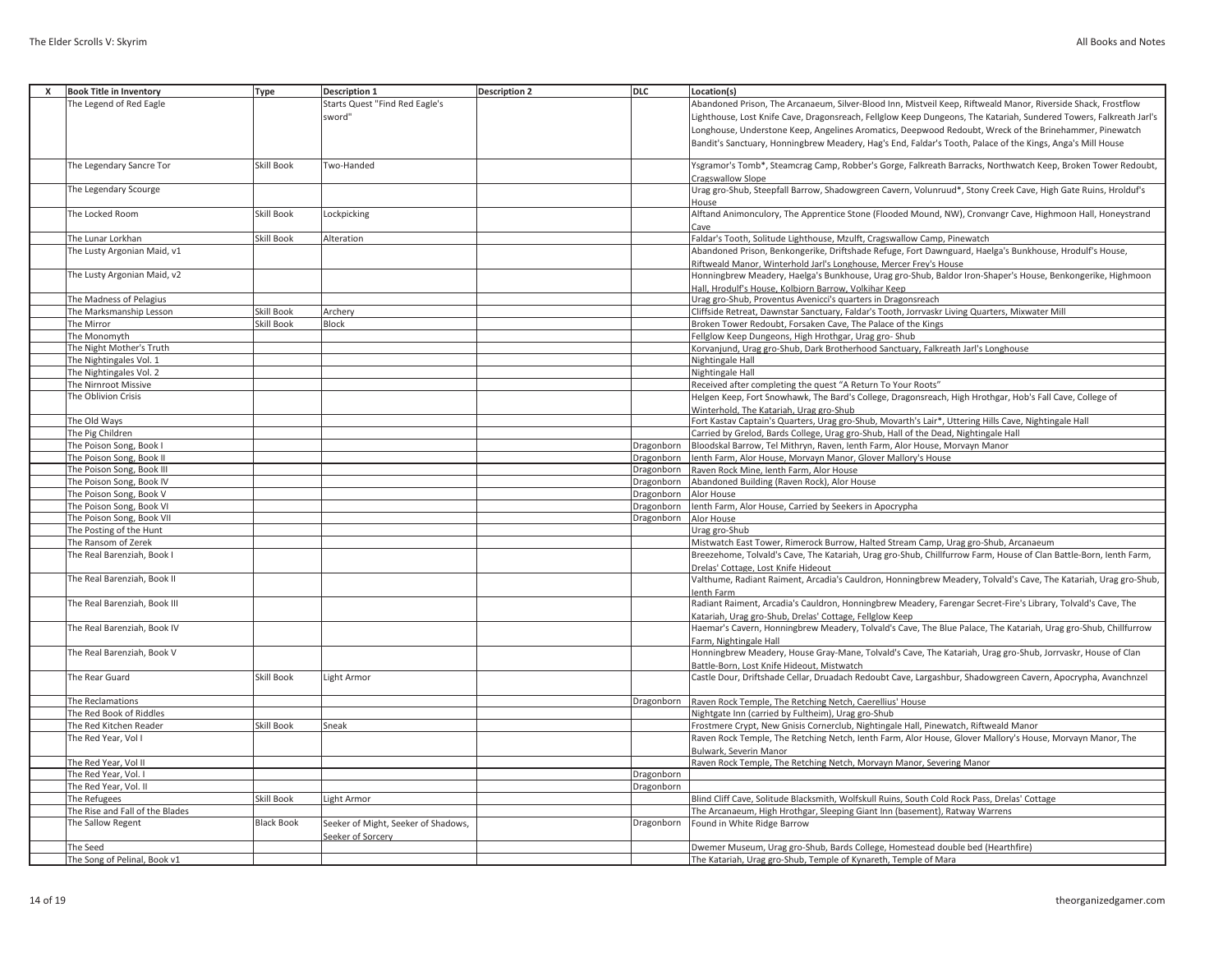| X | <b>Book Title in Inventory</b> | Type              | <b>Description 1</b>                  | <b>Description 2</b> | <b>DLC</b> | <b>Location(s)</b>                                                                                                    |
|---|--------------------------------|-------------------|---------------------------------------|----------------------|------------|-----------------------------------------------------------------------------------------------------------------------|
|   | The Song of Pelinal, Book v2   |                   |                                       |                      |            | Urag gro-Shub, Temple of Kynareth, Bards College, Temple of Mara, Bloodlet Throne, Palace of the Kings                |
|   | The Song of Pelinal, Book v3   |                   |                                       |                      |            | The Katariah, Urag gro-Shub, Bards College, Temple of Mara, Skaal Village                                             |
|   | The Song of Pelinal, Book v4   |                   |                                       |                      |            | Urag gro-Shub, Temple of Kynareth, Bards College, Temple of Mara                                                      |
|   | The Song of Pelinal, Book v5   |                   |                                       |                      |            | Urag gro-Shub, Temple of Mara                                                                                         |
|   | The Song of Pelinal, Book v6   |                   |                                       |                      |            | Urag gro-Shub, Temple of Mara                                                                                         |
|   | The Song of Pelinal, Book v7   |                   |                                       |                      |            | Urag gro-Shub, Valtheim Towers, Temple of Mara                                                                        |
|   | The Song of Pelinal, Book v8   |                   |                                       |                      |            | The Katariah, Urag gro-Shub, Temple of Mara                                                                           |
|   | The Sultry Argonian Bard, v1   |                   |                                       |                      |            | Dead Drop Mine                                                                                                        |
|   | The Tale of Dro'Zira           |                   |                                       |                      |            | Dengeir's House, Temple of Dibella, Bloodskal Barrow, Urag gro-Shub                                                   |
|   | The Talos Mistake              |                   |                                       |                      |            |                                                                                                                       |
|   |                                |                   |                                       |                      |            | Nightcaller Temple, Fellglow Keep, Thalmor Embassy, Fort Amol, Dragonsreach, Valthume, Fort Greenwall, Urag gro-      |
|   |                                |                   |                                       |                      |            | Shub                                                                                                                  |
|   | The Third Door                 |                   |                                       |                      |            | Vindrell Hall, Urag gro-Shub                                                                                          |
|   | The Third Era Timeline         |                   |                                       |                      |            | Honningbrew Meadery, Bards College, Dragonsreach, The Drunken Huntsman, Urag gro-Shub, Tel Mithryn, Nepos'            |
|   |                                |                   |                                       |                      |            | House, Pelagia Farm                                                                                                   |
|   | The Totems of Hircine          |                   |                                       |                      |            | Jorrvaskr                                                                                                             |
|   | The True Nature of Orcs        |                   |                                       |                      |            | Largashbur, Narzulbur, Rift Watchtower, Urag gro-Shub, Burguk's Longhouse                                             |
|   | The True Noble's Code          |                   |                                       |                      | Dragonborn | Tel Mithryn, Ienth Farm, Morvayn Manor, Caerellius House                                                              |
|   | The Ulen Matter                | Letters / Notes   |                                       |                      | Dragonborn | In the Severin family safe in the basement of Severin Manor                                                           |
|   | The Warmth of Mara             | Letters / Notes   |                                       |                      |            | Given by Dinya Balu during the related quest                                                                          |
|   | The Warrior's Charge           | <b>Skill Book</b> | Conjuration                           |                      |            | Brittleshin Pass, Pinepeak Cavern, Southfringe Sanctum, Stillborn Cave, Understone Keep, The Headless Skeleton, Fort  |
|   |                                |                   |                                       |                      |            | Amol                                                                                                                  |
|   | The Waters of Oblivion         |                   |                                       |                      |            | Yngvild, Urag gro-Shub, Hag's End                                                                                     |
|   | The Wild Elves                 |                   |                                       |                      |            | Bards College, Hob's Fall Cave, Dead Man's Respite, Cronvangr Bloodlair, Arcanaeum                                    |
|   | The Windhelm Letters           |                   |                                       |                      |            | The Arcanaeum, Dragonsreach, Angeline's Aromatics, Bards College, Blacksmith Quarters, The Blue Palace,               |
|   |                                |                   |                                       |                      |            | Braidwood Inn, Erikur's House, Hlaalu Farm, Jorrvaskr Living Quarters, Moorside Inn, Nightgate Inn, Vittoria Vici's   |
|   |                                |                   |                                       |                      |            | House, Cragwallow Slope                                                                                               |
|   | The Winds of Change            | <b>Black Book</b> | Companion's Insight, Lover's Insight, |                      | Dragonborn | Found in Bloodskal Barrow, during the quest "The Final Descent".                                                      |
|   |                                |                   | Scholar's Insight                     |                      |            |                                                                                                                       |
|   | The Wispmother                 |                   |                                       |                      |            | The Arcanaeum, Arch-Mage's Quarters, High Hrothgar, Lost Knife Hideout, Fort Dawnguard, Jorrvaskr, Dragonsreach,      |
|   |                                |                   |                                       |                      |            | Hob's Fall Cave                                                                                                       |
|   | The Wolf Queen, v1             | Skill Book        | Lockpicking                           |                      |            | Broken Fang Cave, Cragslane Cavern, Dawnstar Jail, Duskglow Crevice, Urag gro-Shub                                    |
|   | The Wolf Queen, v2             |                   |                                       |                      |            | Mistwatch East Tower, Sadri's Used Wares, Urag gro-Shub, Proudspire Manor, Faldar's Tooth                             |
|   | The Wolf Queen, v3             |                   |                                       |                      |            | Radiant Raiment, Hall of the Dead (Solitude), Uttering Hills Cave Hideout, Urag gro-Shub, Windelm Barracks, Faldar's  |
|   |                                |                   |                                       |                      |            |                                                                                                                       |
|   | The Wolf Queen, v4             |                   |                                       |                      |            | Tooth                                                                                                                 |
|   |                                |                   |                                       |                      |            | Urag gro-Shub, Erikur's House, Palace of the Kings                                                                    |
|   | The Wolf Queen, v5             |                   |                                       |                      |            | Reachcliff Cave, Urag gro-Shub, Uttering Hills Cave, Bards College, Clan Shatter-Shield Office, Bloodlet Throne, Fort |
|   |                                |                   |                                       |                      |            | Amol Prison, Viola Giordano's House                                                                                   |
|   | The Wolf Queen, v6             |                   |                                       |                      |            | Dragonsreach, The Ratway Warrens, Esbern's hideout (Ratway Warrens), Urag gro-Shub                                    |
|   | The Wolf Queen, v7             |                   |                                       |                      |            | Radiant Raiment, Urag gro-Shub, Mistwatch East Tower, Bards College, Fort amol Prison, The Blue Palace, Fellglow      |
|   |                                |                   |                                       |                      |            | Keep Dungeons                                                                                                         |
|   | The Wolf Queen, v8             |                   |                                       |                      |            | Proudspire Manor, Fellglow Keep, Urag gro-Shub                                                                        |
|   | The Woodcutter's Wife          |                   |                                       |                      |            | Pelagia Farm, Dragonsreach, House of Clan Battle-Born, Bards College, Loreius Farm, Honorhall Orphanage, Hag's End,   |
|   |                                |                   |                                       |                      |            | Urag gro-Shub, Alva's House, Merryfair Farm                                                                           |
|   | There Be Dragons               |                   |                                       |                      |            | Sleeping Giant Inn, Urag gro-Shub                                                                                     |
|   | Thief                          | Skill Book        | Pickpocket                            |                      |            | Swindler's Den, Bleak Falls Temple, Argonian Assemblage, Silverdrift Lair, Alchemist's Shack                          |
|   | Thief of Virtue                |                   |                                       |                      |            | Bannered Mare, Fellglow Keep Dungeons, Pelagia Farm, The Pelagius Wing, Wreck of the Brinehammer, House of            |
|   |                                |                   |                                       |                      |            | Clan Battle-Bron, Bards College, Honeyside, Pinewatch Bandit's Sanctuary, Cracked Tusk Keep, Proudspire Manor,        |
|   |                                |                   |                                       |                      |            | Ragged Flagon - Cistern. Urag gro-Shub                                                                                |
|   | Thief's Last Words             | Letters / Notes   |                                       |                      |            | Irkngthand Slave Pens                                                                                                 |
|   | Things to Do                   | Letters / Notes   |                                       |                      |            | Riften Fishery                                                                                                        |
|   | Third Letter from EEC          | Letters / Notes   |                                       |                      | Dragonborn | On the floor near the bed in the south room of the basement in the Alor House                                         |
|   | Thirsk, a Revised History      |                   |                                       |                      | Dragonborn | Apocrypha, Chapter IV                                                                                                 |
|   | Thonar's Journal               | Journal           |                                       |                      |            | Carried by Thonar Silver-Blood                                                                                        |
|   | Three Thieves                  | Skill Book        | Sneak                                 |                      |            | Angi's Camp, Honningbrew Meadery Basement*, Shor's Watchtower, Snow Veil Catacombs*                                   |
|   | Thunderbolt                    | <b>Spell Tome</b> | Destruction                           | Expert               |            | Purchase at CW                                                                                                        |
|   | Timely Offer                   | Letters / Notes   |                                       |                      |            | The Ragged Flagon                                                                                                     |
|   | To a Concerned Citizen         | Letters / Notes   |                                       |                      |            | Pawned Prawn                                                                                                          |
|   | To Be Read Immediately!        |                   |                                       |                      |            | <b>Black-Briar Meadery</b>                                                                                            |
|   | To Milore from Nilara          | Letters / Notes   |                                       |                      | Dragonborn | lenth Farm (Raven Rock), main floor, on a table to the right of the cooking pot.                                      |
|   | To the Brotherhood             | Letters / Notes   |                                       |                      |            | Black-Briar Manor (basement)                                                                                          |
|   | To the Owner                   |                   |                                       |                      |            | Riftweald Manor                                                                                                       |
|   |                                | Letters / Notes   |                                       |                      |            |                                                                                                                       |
|   | Torkild's Letter to Wulf       | Letters / Notes   |                                       |                      | Dragonborn | Carried by Torkild                                                                                                    |
|   | <b>Torn Note</b>               | Letters / Notes   |                                       |                      |            | <b>Chillwind Depths (Firir)</b>                                                                                       |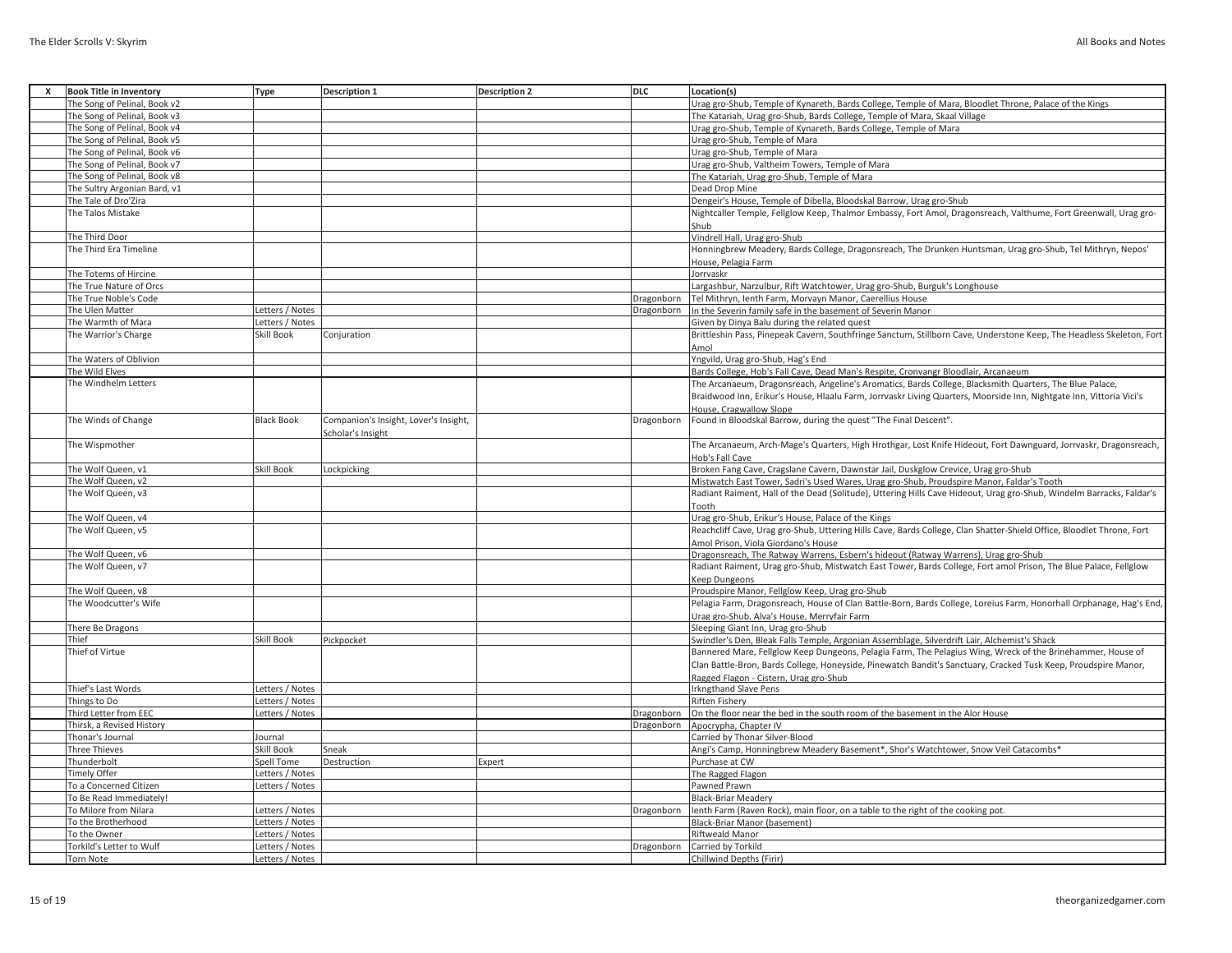|  | All Books and Notes |  |  |
|--|---------------------|--|--|
|--|---------------------|--|--|

| <b>Torn Note</b><br>Letters / Notes<br>Dragonborn<br>On the body of a dead adventurer in Gyldenhul Barrow<br>Touching the Sky<br>Originally titled Unknown Book, Vol. IV, translated by Calcelmo<br>House of Clan Shatter-Shield if Nilsine Shatter-Shield died during "Mourning Never Comes"<br>Tova's Farewell<br>Letters / Notes<br><b>Training Chests</b><br>Letters / Notes<br>The Ragged Flagon - Cistern<br>Alteration<br>Adept<br>Purchase at CW after reaching level 50 Alteration. Found in Ansilvund Burial Chambers, Halted Stream Camp.<br><b>Transmute Mineral Ore</b><br>Spell Tome<br>Bloodskal Barrow, Ashfallow Citadel<br>Trap<br>Dragonborn<br>Treasure Hunter's Note<br>Letters / Notes<br>Carried by Treasure Hunters<br>Treasure Map I<br>Treasure Map<br>Unmarked Bandit camp just south of The Guardian Stones (map)<br><b>Treasure Map II</b><br>Treasure Map<br>Journeyman's Nook (map)<br>Treasure Map III<br>Riverside Shack (map)<br><b>Treasure Map</b><br><b>Treasure Map IV</b><br><b>Treasure Map</b><br>Inside Redoran's Retreat<br><b>Treasure Map IX</b><br><b>Treasure Map</b><br>On Lucky Lorenz's corpse, just across the White River from the Abandoned Prison, underneath the rubble of his<br>crushed house (map)<br>Treasure Map V<br><b>Treasure Map</b><br>Angi's Camp (map)<br>Treasure Map VI<br><b>Treasure Map</b><br>South-southeast of Shrine of Mehrunes Dagon and west of Stonehill Bluff on the corpse of a female Bosmer found<br>alone on top of a mountain (map)<br><b>Treasure Map VII</b><br><b>Treasure Map</b><br>Traitor's Post (map)<br>Southeast of Bleakcoast Cave on Dead Hunter (map)<br><b>Treasure Map VIII</b><br><b>Treasure Map</b><br>Inside Stony Creek Cave<br>Treasure Map X<br><b>Treasure Map</b><br>Treatise on Ayleidic Cities<br>The White Hall, Urag gro-Shub<br>Trials of St. Alessia<br>Nightcaller Temple, Lost Knife Hideout, Fort Snowhawk, Riftweald Manor, Urag gro-Shub<br>The Arcanaeum, Mistveil Keep, Bards College, Dragonsreach, Urag gro-Shub, Angeline's Aromatics, House of Clan<br><b>Troll Slaying</b><br>Battle-Born, Tel Mithryn Steward's House<br><b>Turn Greater Undead</b><br>Spell Tome<br>Restoration<br>Expert<br>Purchase at CW<br>Purchase at UK, FH, DR, WH, FH, BP, CW, PK, MK<br><b>Turn Lesser Undead</b><br>Spell Tome<br>Restoration<br>Apprentice<br><b>Turn Undead</b><br><b>Spell Tome</b><br>Restoration<br>Adept<br>Purchase at CW<br><b>Twin Secrets</b><br>Skill Book<br>Calcelmo's Laboratory, Winterhold Jarl's Longhouse, Serpent's Bluff Ruins, Shrine of Stendarr (S of Swindler's Den),<br>Enchanting<br>Treva's Watch<br>Ulfr's Book<br>Journal<br>White River Watch<br>Ulyn's Journal<br>Dragonborn<br>Umana's Journal<br><b>Alftand Glacial Ruins</b><br>Journal<br>Bryling's House, Erikur's House, Windhelm Barracks, carried by Balbus, Palace of the Kings, Belethor's General Goods,<br><b>Uncommon Taste</b><br>Understone Keep, Riftweald Manor, Dragonsreach, Narzulbur, The Bards College, Urag gro-Shub, Cronvangr Cave,<br>Faldar's Tooth. Mara's Eve Den. Thalmor Embassy<br>Given by Festus Krex during the related quest<br>Uncommon Taste - Signed<br>Unknown Book, Vol. I<br>Forgotten Vale<br>Unknown Book, Vol. II<br>Forgotten Vale Overlook (N, right, in a chest before a waterfall)<br>Unknown Book, Vol. III<br>Forgotten Vale, near the Glacial Crevice<br>Unknown Book, Vol. IV<br>Forgotten Vale, through the Falmer village<br><b>Unsent Afflicted Letter</b><br>Journal<br>Removed from the game.<br>Until Next Time<br>Haelga's Bunkhouse<br>Letters / Notes<br>Untold Legends<br><b>Black Book</b><br>Bardic Knowledge, Black Market,<br>Dragonborn<br>Found in Benkongerike, after the word wall.<br>Secret Servant<br>Letters / Notes<br>Urag's Note<br>Given by Urag gro-Shub during "Fetch me that Book!"<br>Vald's Debt<br>Letters / Notes<br>Given by Maven Black-Briar during the quest "The Pursuit"<br>Valerica's Journal<br>Valerica's Study (Castle Volkihar)<br>Valmir's Orders<br>Letters / Notes<br>Captain Valmir (pickpocket)<br>Varieties of Daedra<br>Urag gro-Shub, Vigilants of Stendarr<br>Varieties of Faith in the Empire<br>Dragonborn<br>Ashfallow Citadel, Tel Mithryn Steward's House<br>Velehk Sain's Treasure Map<br>Treasure Map<br>Given to you by Velehk Sain<br>Venarus Vulpin's Journal<br><b>Redwater Den</b><br>Venarus Vulpin's Research<br>Redwater Den<br>Skill Book<br>Vernaccus and Bourlor<br>Archery<br>Clearspring Tarn Froki's Shack, Graywinter Watch, Kinfepoint Ridge, The Treasury House (Markarth), Honningbrew<br>Meadery, Dragonsreach Jarl's Quarters, Temple of Kynareth, Bards College, Bloodlet Throne, House of Clan Battle-<br>Born. Urag gro-Shub. Skaal Village<br>Outside Ruunvald<br>Volk's Journal<br>Wabbajack<br>The Arcanaeum, Lost Knife Hideout, Ustengrav, Morvunskar, Honningbrew Meadery, Arcadia's Cauldron, Alvor and<br>Sigrid's House, Dragonsreach, Jorrvaskr Living Quarters, Pawned Prawn, Merryfair Farm, Urag gro-Shub<br><b>Waking Dreams</b><br><b>Black Book</b><br>Skill tree reset in exchange for one<br>Dragonborn<br>Found in the Temple of Miraak during the main questline.<br>dragon soul. | x | <b>Book Title in Inventory</b> | Type | <b>Description 1</b> | <b>Description 2</b> | <b>DLC</b> | Location(s) |
|-----------------------------------------------------------------------------------------------------------------------------------------------------------------------------------------------------------------------------------------------------------------------------------------------------------------------------------------------------------------------------------------------------------------------------------------------------------------------------------------------------------------------------------------------------------------------------------------------------------------------------------------------------------------------------------------------------------------------------------------------------------------------------------------------------------------------------------------------------------------------------------------------------------------------------------------------------------------------------------------------------------------------------------------------------------------------------------------------------------------------------------------------------------------------------------------------------------------------------------------------------------------------------------------------------------------------------------------------------------------------------------------------------------------------------------------------------------------------------------------------------------------------------------------------------------------------------------------------------------------------------------------------------------------------------------------------------------------------------------------------------------------------------------------------------------------------------------------------------------------------------------------------------------------------------------------------------------------------------------------------------------------------------------------------------------------------------------------------------------------------------------------------------------------------------------------------------------------------------------------------------------------------------------------------------------------------------------------------------------------------------------------------------------------------------------------------------------------------------------------------------------------------------------------------------------------------------------------------------------------------------------------------------------------------------------------------------------------------------------------------------------------------------------------------------------------------------------------------------------------------------------------------------------------------------------------------------------------------------------------------------------------------------------------------------------------------------------------------------------------------------------------------------------------------------------------------------------------------------------------------------------------------------------------------------------------------------------------------------------------------------------------------------------------------------------------------------------------------------------------------------------------------------------------------------------------------------------------------------------------------------------------------------------------------------------------------------------------------------------------------------------------------------------------------------------------------------------------------------------------------------------------------------------------------------------------------------------------------------------------------------------------------------------------------------------------------------------------------------------------------------------------------------------------------------------------------------------------------------------------------------------------------------------------------------------------------------------------------------------------------------------------------------------------------------------------------------------------------------------------------------------------------------------------------------------------------------------------------------------------------------------------------------------------------------------------------------------------------------------------------------------------------------------------------------------------------------------------------------------------------------------------------------------------------------------------------------------------------------------------------------------------------------------------------------------------------------------------------------------------------------------------------------------------------------------------------------------------------------------------------------------|---|--------------------------------|------|----------------------|----------------------|------------|-------------|
|                                                                                                                                                                                                                                                                                                                                                                                                                                                                                                                                                                                                                                                                                                                                                                                                                                                                                                                                                                                                                                                                                                                                                                                                                                                                                                                                                                                                                                                                                                                                                                                                                                                                                                                                                                                                                                                                                                                                                                                                                                                                                                                                                                                                                                                                                                                                                                                                                                                                                                                                                                                                                                                                                                                                                                                                                                                                                                                                                                                                                                                                                                                                                                                                                                                                                                                                                                                                                                                                                                                                                                                                                                                                                                                                                                                                                                                                                                                                                                                                                                                                                                                                                                                                                                                                                                                                                                                                                                                                                                                                                                                                                                                                                                                                                                                                                                                                                                                                                                                                                                                                                                                                                                                                                                                           |   |                                |      |                      |                      |            |             |
|                                                                                                                                                                                                                                                                                                                                                                                                                                                                                                                                                                                                                                                                                                                                                                                                                                                                                                                                                                                                                                                                                                                                                                                                                                                                                                                                                                                                                                                                                                                                                                                                                                                                                                                                                                                                                                                                                                                                                                                                                                                                                                                                                                                                                                                                                                                                                                                                                                                                                                                                                                                                                                                                                                                                                                                                                                                                                                                                                                                                                                                                                                                                                                                                                                                                                                                                                                                                                                                                                                                                                                                                                                                                                                                                                                                                                                                                                                                                                                                                                                                                                                                                                                                                                                                                                                                                                                                                                                                                                                                                                                                                                                                                                                                                                                                                                                                                                                                                                                                                                                                                                                                                                                                                                                                           |   |                                |      |                      |                      |            |             |
|                                                                                                                                                                                                                                                                                                                                                                                                                                                                                                                                                                                                                                                                                                                                                                                                                                                                                                                                                                                                                                                                                                                                                                                                                                                                                                                                                                                                                                                                                                                                                                                                                                                                                                                                                                                                                                                                                                                                                                                                                                                                                                                                                                                                                                                                                                                                                                                                                                                                                                                                                                                                                                                                                                                                                                                                                                                                                                                                                                                                                                                                                                                                                                                                                                                                                                                                                                                                                                                                                                                                                                                                                                                                                                                                                                                                                                                                                                                                                                                                                                                                                                                                                                                                                                                                                                                                                                                                                                                                                                                                                                                                                                                                                                                                                                                                                                                                                                                                                                                                                                                                                                                                                                                                                                                           |   |                                |      |                      |                      |            |             |
|                                                                                                                                                                                                                                                                                                                                                                                                                                                                                                                                                                                                                                                                                                                                                                                                                                                                                                                                                                                                                                                                                                                                                                                                                                                                                                                                                                                                                                                                                                                                                                                                                                                                                                                                                                                                                                                                                                                                                                                                                                                                                                                                                                                                                                                                                                                                                                                                                                                                                                                                                                                                                                                                                                                                                                                                                                                                                                                                                                                                                                                                                                                                                                                                                                                                                                                                                                                                                                                                                                                                                                                                                                                                                                                                                                                                                                                                                                                                                                                                                                                                                                                                                                                                                                                                                                                                                                                                                                                                                                                                                                                                                                                                                                                                                                                                                                                                                                                                                                                                                                                                                                                                                                                                                                                           |   |                                |      |                      |                      |            |             |
|                                                                                                                                                                                                                                                                                                                                                                                                                                                                                                                                                                                                                                                                                                                                                                                                                                                                                                                                                                                                                                                                                                                                                                                                                                                                                                                                                                                                                                                                                                                                                                                                                                                                                                                                                                                                                                                                                                                                                                                                                                                                                                                                                                                                                                                                                                                                                                                                                                                                                                                                                                                                                                                                                                                                                                                                                                                                                                                                                                                                                                                                                                                                                                                                                                                                                                                                                                                                                                                                                                                                                                                                                                                                                                                                                                                                                                                                                                                                                                                                                                                                                                                                                                                                                                                                                                                                                                                                                                                                                                                                                                                                                                                                                                                                                                                                                                                                                                                                                                                                                                                                                                                                                                                                                                                           |   |                                |      |                      |                      |            |             |
|                                                                                                                                                                                                                                                                                                                                                                                                                                                                                                                                                                                                                                                                                                                                                                                                                                                                                                                                                                                                                                                                                                                                                                                                                                                                                                                                                                                                                                                                                                                                                                                                                                                                                                                                                                                                                                                                                                                                                                                                                                                                                                                                                                                                                                                                                                                                                                                                                                                                                                                                                                                                                                                                                                                                                                                                                                                                                                                                                                                                                                                                                                                                                                                                                                                                                                                                                                                                                                                                                                                                                                                                                                                                                                                                                                                                                                                                                                                                                                                                                                                                                                                                                                                                                                                                                                                                                                                                                                                                                                                                                                                                                                                                                                                                                                                                                                                                                                                                                                                                                                                                                                                                                                                                                                                           |   |                                |      |                      |                      |            |             |
|                                                                                                                                                                                                                                                                                                                                                                                                                                                                                                                                                                                                                                                                                                                                                                                                                                                                                                                                                                                                                                                                                                                                                                                                                                                                                                                                                                                                                                                                                                                                                                                                                                                                                                                                                                                                                                                                                                                                                                                                                                                                                                                                                                                                                                                                                                                                                                                                                                                                                                                                                                                                                                                                                                                                                                                                                                                                                                                                                                                                                                                                                                                                                                                                                                                                                                                                                                                                                                                                                                                                                                                                                                                                                                                                                                                                                                                                                                                                                                                                                                                                                                                                                                                                                                                                                                                                                                                                                                                                                                                                                                                                                                                                                                                                                                                                                                                                                                                                                                                                                                                                                                                                                                                                                                                           |   |                                |      |                      |                      |            |             |
|                                                                                                                                                                                                                                                                                                                                                                                                                                                                                                                                                                                                                                                                                                                                                                                                                                                                                                                                                                                                                                                                                                                                                                                                                                                                                                                                                                                                                                                                                                                                                                                                                                                                                                                                                                                                                                                                                                                                                                                                                                                                                                                                                                                                                                                                                                                                                                                                                                                                                                                                                                                                                                                                                                                                                                                                                                                                                                                                                                                                                                                                                                                                                                                                                                                                                                                                                                                                                                                                                                                                                                                                                                                                                                                                                                                                                                                                                                                                                                                                                                                                                                                                                                                                                                                                                                                                                                                                                                                                                                                                                                                                                                                                                                                                                                                                                                                                                                                                                                                                                                                                                                                                                                                                                                                           |   |                                |      |                      |                      |            |             |
|                                                                                                                                                                                                                                                                                                                                                                                                                                                                                                                                                                                                                                                                                                                                                                                                                                                                                                                                                                                                                                                                                                                                                                                                                                                                                                                                                                                                                                                                                                                                                                                                                                                                                                                                                                                                                                                                                                                                                                                                                                                                                                                                                                                                                                                                                                                                                                                                                                                                                                                                                                                                                                                                                                                                                                                                                                                                                                                                                                                                                                                                                                                                                                                                                                                                                                                                                                                                                                                                                                                                                                                                                                                                                                                                                                                                                                                                                                                                                                                                                                                                                                                                                                                                                                                                                                                                                                                                                                                                                                                                                                                                                                                                                                                                                                                                                                                                                                                                                                                                                                                                                                                                                                                                                                                           |   |                                |      |                      |                      |            |             |
|                                                                                                                                                                                                                                                                                                                                                                                                                                                                                                                                                                                                                                                                                                                                                                                                                                                                                                                                                                                                                                                                                                                                                                                                                                                                                                                                                                                                                                                                                                                                                                                                                                                                                                                                                                                                                                                                                                                                                                                                                                                                                                                                                                                                                                                                                                                                                                                                                                                                                                                                                                                                                                                                                                                                                                                                                                                                                                                                                                                                                                                                                                                                                                                                                                                                                                                                                                                                                                                                                                                                                                                                                                                                                                                                                                                                                                                                                                                                                                                                                                                                                                                                                                                                                                                                                                                                                                                                                                                                                                                                                                                                                                                                                                                                                                                                                                                                                                                                                                                                                                                                                                                                                                                                                                                           |   |                                |      |                      |                      |            |             |
|                                                                                                                                                                                                                                                                                                                                                                                                                                                                                                                                                                                                                                                                                                                                                                                                                                                                                                                                                                                                                                                                                                                                                                                                                                                                                                                                                                                                                                                                                                                                                                                                                                                                                                                                                                                                                                                                                                                                                                                                                                                                                                                                                                                                                                                                                                                                                                                                                                                                                                                                                                                                                                                                                                                                                                                                                                                                                                                                                                                                                                                                                                                                                                                                                                                                                                                                                                                                                                                                                                                                                                                                                                                                                                                                                                                                                                                                                                                                                                                                                                                                                                                                                                                                                                                                                                                                                                                                                                                                                                                                                                                                                                                                                                                                                                                                                                                                                                                                                                                                                                                                                                                                                                                                                                                           |   |                                |      |                      |                      |            |             |
|                                                                                                                                                                                                                                                                                                                                                                                                                                                                                                                                                                                                                                                                                                                                                                                                                                                                                                                                                                                                                                                                                                                                                                                                                                                                                                                                                                                                                                                                                                                                                                                                                                                                                                                                                                                                                                                                                                                                                                                                                                                                                                                                                                                                                                                                                                                                                                                                                                                                                                                                                                                                                                                                                                                                                                                                                                                                                                                                                                                                                                                                                                                                                                                                                                                                                                                                                                                                                                                                                                                                                                                                                                                                                                                                                                                                                                                                                                                                                                                                                                                                                                                                                                                                                                                                                                                                                                                                                                                                                                                                                                                                                                                                                                                                                                                                                                                                                                                                                                                                                                                                                                                                                                                                                                                           |   |                                |      |                      |                      |            |             |
|                                                                                                                                                                                                                                                                                                                                                                                                                                                                                                                                                                                                                                                                                                                                                                                                                                                                                                                                                                                                                                                                                                                                                                                                                                                                                                                                                                                                                                                                                                                                                                                                                                                                                                                                                                                                                                                                                                                                                                                                                                                                                                                                                                                                                                                                                                                                                                                                                                                                                                                                                                                                                                                                                                                                                                                                                                                                                                                                                                                                                                                                                                                                                                                                                                                                                                                                                                                                                                                                                                                                                                                                                                                                                                                                                                                                                                                                                                                                                                                                                                                                                                                                                                                                                                                                                                                                                                                                                                                                                                                                                                                                                                                                                                                                                                                                                                                                                                                                                                                                                                                                                                                                                                                                                                                           |   |                                |      |                      |                      |            |             |
|                                                                                                                                                                                                                                                                                                                                                                                                                                                                                                                                                                                                                                                                                                                                                                                                                                                                                                                                                                                                                                                                                                                                                                                                                                                                                                                                                                                                                                                                                                                                                                                                                                                                                                                                                                                                                                                                                                                                                                                                                                                                                                                                                                                                                                                                                                                                                                                                                                                                                                                                                                                                                                                                                                                                                                                                                                                                                                                                                                                                                                                                                                                                                                                                                                                                                                                                                                                                                                                                                                                                                                                                                                                                                                                                                                                                                                                                                                                                                                                                                                                                                                                                                                                                                                                                                                                                                                                                                                                                                                                                                                                                                                                                                                                                                                                                                                                                                                                                                                                                                                                                                                                                                                                                                                                           |   |                                |      |                      |                      |            |             |
|                                                                                                                                                                                                                                                                                                                                                                                                                                                                                                                                                                                                                                                                                                                                                                                                                                                                                                                                                                                                                                                                                                                                                                                                                                                                                                                                                                                                                                                                                                                                                                                                                                                                                                                                                                                                                                                                                                                                                                                                                                                                                                                                                                                                                                                                                                                                                                                                                                                                                                                                                                                                                                                                                                                                                                                                                                                                                                                                                                                                                                                                                                                                                                                                                                                                                                                                                                                                                                                                                                                                                                                                                                                                                                                                                                                                                                                                                                                                                                                                                                                                                                                                                                                                                                                                                                                                                                                                                                                                                                                                                                                                                                                                                                                                                                                                                                                                                                                                                                                                                                                                                                                                                                                                                                                           |   |                                |      |                      |                      |            |             |
|                                                                                                                                                                                                                                                                                                                                                                                                                                                                                                                                                                                                                                                                                                                                                                                                                                                                                                                                                                                                                                                                                                                                                                                                                                                                                                                                                                                                                                                                                                                                                                                                                                                                                                                                                                                                                                                                                                                                                                                                                                                                                                                                                                                                                                                                                                                                                                                                                                                                                                                                                                                                                                                                                                                                                                                                                                                                                                                                                                                                                                                                                                                                                                                                                                                                                                                                                                                                                                                                                                                                                                                                                                                                                                                                                                                                                                                                                                                                                                                                                                                                                                                                                                                                                                                                                                                                                                                                                                                                                                                                                                                                                                                                                                                                                                                                                                                                                                                                                                                                                                                                                                                                                                                                                                                           |   |                                |      |                      |                      |            |             |
|                                                                                                                                                                                                                                                                                                                                                                                                                                                                                                                                                                                                                                                                                                                                                                                                                                                                                                                                                                                                                                                                                                                                                                                                                                                                                                                                                                                                                                                                                                                                                                                                                                                                                                                                                                                                                                                                                                                                                                                                                                                                                                                                                                                                                                                                                                                                                                                                                                                                                                                                                                                                                                                                                                                                                                                                                                                                                                                                                                                                                                                                                                                                                                                                                                                                                                                                                                                                                                                                                                                                                                                                                                                                                                                                                                                                                                                                                                                                                                                                                                                                                                                                                                                                                                                                                                                                                                                                                                                                                                                                                                                                                                                                                                                                                                                                                                                                                                                                                                                                                                                                                                                                                                                                                                                           |   |                                |      |                      |                      |            |             |
|                                                                                                                                                                                                                                                                                                                                                                                                                                                                                                                                                                                                                                                                                                                                                                                                                                                                                                                                                                                                                                                                                                                                                                                                                                                                                                                                                                                                                                                                                                                                                                                                                                                                                                                                                                                                                                                                                                                                                                                                                                                                                                                                                                                                                                                                                                                                                                                                                                                                                                                                                                                                                                                                                                                                                                                                                                                                                                                                                                                                                                                                                                                                                                                                                                                                                                                                                                                                                                                                                                                                                                                                                                                                                                                                                                                                                                                                                                                                                                                                                                                                                                                                                                                                                                                                                                                                                                                                                                                                                                                                                                                                                                                                                                                                                                                                                                                                                                                                                                                                                                                                                                                                                                                                                                                           |   |                                |      |                      |                      |            |             |
|                                                                                                                                                                                                                                                                                                                                                                                                                                                                                                                                                                                                                                                                                                                                                                                                                                                                                                                                                                                                                                                                                                                                                                                                                                                                                                                                                                                                                                                                                                                                                                                                                                                                                                                                                                                                                                                                                                                                                                                                                                                                                                                                                                                                                                                                                                                                                                                                                                                                                                                                                                                                                                                                                                                                                                                                                                                                                                                                                                                                                                                                                                                                                                                                                                                                                                                                                                                                                                                                                                                                                                                                                                                                                                                                                                                                                                                                                                                                                                                                                                                                                                                                                                                                                                                                                                                                                                                                                                                                                                                                                                                                                                                                                                                                                                                                                                                                                                                                                                                                                                                                                                                                                                                                                                                           |   |                                |      |                      |                      |            |             |
|                                                                                                                                                                                                                                                                                                                                                                                                                                                                                                                                                                                                                                                                                                                                                                                                                                                                                                                                                                                                                                                                                                                                                                                                                                                                                                                                                                                                                                                                                                                                                                                                                                                                                                                                                                                                                                                                                                                                                                                                                                                                                                                                                                                                                                                                                                                                                                                                                                                                                                                                                                                                                                                                                                                                                                                                                                                                                                                                                                                                                                                                                                                                                                                                                                                                                                                                                                                                                                                                                                                                                                                                                                                                                                                                                                                                                                                                                                                                                                                                                                                                                                                                                                                                                                                                                                                                                                                                                                                                                                                                                                                                                                                                                                                                                                                                                                                                                                                                                                                                                                                                                                                                                                                                                                                           |   |                                |      |                      |                      |            |             |
|                                                                                                                                                                                                                                                                                                                                                                                                                                                                                                                                                                                                                                                                                                                                                                                                                                                                                                                                                                                                                                                                                                                                                                                                                                                                                                                                                                                                                                                                                                                                                                                                                                                                                                                                                                                                                                                                                                                                                                                                                                                                                                                                                                                                                                                                                                                                                                                                                                                                                                                                                                                                                                                                                                                                                                                                                                                                                                                                                                                                                                                                                                                                                                                                                                                                                                                                                                                                                                                                                                                                                                                                                                                                                                                                                                                                                                                                                                                                                                                                                                                                                                                                                                                                                                                                                                                                                                                                                                                                                                                                                                                                                                                                                                                                                                                                                                                                                                                                                                                                                                                                                                                                                                                                                                                           |   |                                |      |                      |                      |            |             |
|                                                                                                                                                                                                                                                                                                                                                                                                                                                                                                                                                                                                                                                                                                                                                                                                                                                                                                                                                                                                                                                                                                                                                                                                                                                                                                                                                                                                                                                                                                                                                                                                                                                                                                                                                                                                                                                                                                                                                                                                                                                                                                                                                                                                                                                                                                                                                                                                                                                                                                                                                                                                                                                                                                                                                                                                                                                                                                                                                                                                                                                                                                                                                                                                                                                                                                                                                                                                                                                                                                                                                                                                                                                                                                                                                                                                                                                                                                                                                                                                                                                                                                                                                                                                                                                                                                                                                                                                                                                                                                                                                                                                                                                                                                                                                                                                                                                                                                                                                                                                                                                                                                                                                                                                                                                           |   |                                |      |                      |                      |            |             |
|                                                                                                                                                                                                                                                                                                                                                                                                                                                                                                                                                                                                                                                                                                                                                                                                                                                                                                                                                                                                                                                                                                                                                                                                                                                                                                                                                                                                                                                                                                                                                                                                                                                                                                                                                                                                                                                                                                                                                                                                                                                                                                                                                                                                                                                                                                                                                                                                                                                                                                                                                                                                                                                                                                                                                                                                                                                                                                                                                                                                                                                                                                                                                                                                                                                                                                                                                                                                                                                                                                                                                                                                                                                                                                                                                                                                                                                                                                                                                                                                                                                                                                                                                                                                                                                                                                                                                                                                                                                                                                                                                                                                                                                                                                                                                                                                                                                                                                                                                                                                                                                                                                                                                                                                                                                           |   |                                |      |                      |                      |            |             |
|                                                                                                                                                                                                                                                                                                                                                                                                                                                                                                                                                                                                                                                                                                                                                                                                                                                                                                                                                                                                                                                                                                                                                                                                                                                                                                                                                                                                                                                                                                                                                                                                                                                                                                                                                                                                                                                                                                                                                                                                                                                                                                                                                                                                                                                                                                                                                                                                                                                                                                                                                                                                                                                                                                                                                                                                                                                                                                                                                                                                                                                                                                                                                                                                                                                                                                                                                                                                                                                                                                                                                                                                                                                                                                                                                                                                                                                                                                                                                                                                                                                                                                                                                                                                                                                                                                                                                                                                                                                                                                                                                                                                                                                                                                                                                                                                                                                                                                                                                                                                                                                                                                                                                                                                                                                           |   |                                |      |                      |                      |            |             |
|                                                                                                                                                                                                                                                                                                                                                                                                                                                                                                                                                                                                                                                                                                                                                                                                                                                                                                                                                                                                                                                                                                                                                                                                                                                                                                                                                                                                                                                                                                                                                                                                                                                                                                                                                                                                                                                                                                                                                                                                                                                                                                                                                                                                                                                                                                                                                                                                                                                                                                                                                                                                                                                                                                                                                                                                                                                                                                                                                                                                                                                                                                                                                                                                                                                                                                                                                                                                                                                                                                                                                                                                                                                                                                                                                                                                                                                                                                                                                                                                                                                                                                                                                                                                                                                                                                                                                                                                                                                                                                                                                                                                                                                                                                                                                                                                                                                                                                                                                                                                                                                                                                                                                                                                                                                           |   |                                |      |                      |                      |            |             |
|                                                                                                                                                                                                                                                                                                                                                                                                                                                                                                                                                                                                                                                                                                                                                                                                                                                                                                                                                                                                                                                                                                                                                                                                                                                                                                                                                                                                                                                                                                                                                                                                                                                                                                                                                                                                                                                                                                                                                                                                                                                                                                                                                                                                                                                                                                                                                                                                                                                                                                                                                                                                                                                                                                                                                                                                                                                                                                                                                                                                                                                                                                                                                                                                                                                                                                                                                                                                                                                                                                                                                                                                                                                                                                                                                                                                                                                                                                                                                                                                                                                                                                                                                                                                                                                                                                                                                                                                                                                                                                                                                                                                                                                                                                                                                                                                                                                                                                                                                                                                                                                                                                                                                                                                                                                           |   |                                |      |                      |                      |            |             |
|                                                                                                                                                                                                                                                                                                                                                                                                                                                                                                                                                                                                                                                                                                                                                                                                                                                                                                                                                                                                                                                                                                                                                                                                                                                                                                                                                                                                                                                                                                                                                                                                                                                                                                                                                                                                                                                                                                                                                                                                                                                                                                                                                                                                                                                                                                                                                                                                                                                                                                                                                                                                                                                                                                                                                                                                                                                                                                                                                                                                                                                                                                                                                                                                                                                                                                                                                                                                                                                                                                                                                                                                                                                                                                                                                                                                                                                                                                                                                                                                                                                                                                                                                                                                                                                                                                                                                                                                                                                                                                                                                                                                                                                                                                                                                                                                                                                                                                                                                                                                                                                                                                                                                                                                                                                           |   |                                |      |                      |                      |            |             |
|                                                                                                                                                                                                                                                                                                                                                                                                                                                                                                                                                                                                                                                                                                                                                                                                                                                                                                                                                                                                                                                                                                                                                                                                                                                                                                                                                                                                                                                                                                                                                                                                                                                                                                                                                                                                                                                                                                                                                                                                                                                                                                                                                                                                                                                                                                                                                                                                                                                                                                                                                                                                                                                                                                                                                                                                                                                                                                                                                                                                                                                                                                                                                                                                                                                                                                                                                                                                                                                                                                                                                                                                                                                                                                                                                                                                                                                                                                                                                                                                                                                                                                                                                                                                                                                                                                                                                                                                                                                                                                                                                                                                                                                                                                                                                                                                                                                                                                                                                                                                                                                                                                                                                                                                                                                           |   |                                |      |                      |                      |            |             |
|                                                                                                                                                                                                                                                                                                                                                                                                                                                                                                                                                                                                                                                                                                                                                                                                                                                                                                                                                                                                                                                                                                                                                                                                                                                                                                                                                                                                                                                                                                                                                                                                                                                                                                                                                                                                                                                                                                                                                                                                                                                                                                                                                                                                                                                                                                                                                                                                                                                                                                                                                                                                                                                                                                                                                                                                                                                                                                                                                                                                                                                                                                                                                                                                                                                                                                                                                                                                                                                                                                                                                                                                                                                                                                                                                                                                                                                                                                                                                                                                                                                                                                                                                                                                                                                                                                                                                                                                                                                                                                                                                                                                                                                                                                                                                                                                                                                                                                                                                                                                                                                                                                                                                                                                                                                           |   |                                |      |                      |                      |            |             |
|                                                                                                                                                                                                                                                                                                                                                                                                                                                                                                                                                                                                                                                                                                                                                                                                                                                                                                                                                                                                                                                                                                                                                                                                                                                                                                                                                                                                                                                                                                                                                                                                                                                                                                                                                                                                                                                                                                                                                                                                                                                                                                                                                                                                                                                                                                                                                                                                                                                                                                                                                                                                                                                                                                                                                                                                                                                                                                                                                                                                                                                                                                                                                                                                                                                                                                                                                                                                                                                                                                                                                                                                                                                                                                                                                                                                                                                                                                                                                                                                                                                                                                                                                                                                                                                                                                                                                                                                                                                                                                                                                                                                                                                                                                                                                                                                                                                                                                                                                                                                                                                                                                                                                                                                                                                           |   |                                |      |                      |                      |            |             |
|                                                                                                                                                                                                                                                                                                                                                                                                                                                                                                                                                                                                                                                                                                                                                                                                                                                                                                                                                                                                                                                                                                                                                                                                                                                                                                                                                                                                                                                                                                                                                                                                                                                                                                                                                                                                                                                                                                                                                                                                                                                                                                                                                                                                                                                                                                                                                                                                                                                                                                                                                                                                                                                                                                                                                                                                                                                                                                                                                                                                                                                                                                                                                                                                                                                                                                                                                                                                                                                                                                                                                                                                                                                                                                                                                                                                                                                                                                                                                                                                                                                                                                                                                                                                                                                                                                                                                                                                                                                                                                                                                                                                                                                                                                                                                                                                                                                                                                                                                                                                                                                                                                                                                                                                                                                           |   |                                |      |                      |                      |            |             |
|                                                                                                                                                                                                                                                                                                                                                                                                                                                                                                                                                                                                                                                                                                                                                                                                                                                                                                                                                                                                                                                                                                                                                                                                                                                                                                                                                                                                                                                                                                                                                                                                                                                                                                                                                                                                                                                                                                                                                                                                                                                                                                                                                                                                                                                                                                                                                                                                                                                                                                                                                                                                                                                                                                                                                                                                                                                                                                                                                                                                                                                                                                                                                                                                                                                                                                                                                                                                                                                                                                                                                                                                                                                                                                                                                                                                                                                                                                                                                                                                                                                                                                                                                                                                                                                                                                                                                                                                                                                                                                                                                                                                                                                                                                                                                                                                                                                                                                                                                                                                                                                                                                                                                                                                                                                           |   |                                |      |                      |                      |            |             |
|                                                                                                                                                                                                                                                                                                                                                                                                                                                                                                                                                                                                                                                                                                                                                                                                                                                                                                                                                                                                                                                                                                                                                                                                                                                                                                                                                                                                                                                                                                                                                                                                                                                                                                                                                                                                                                                                                                                                                                                                                                                                                                                                                                                                                                                                                                                                                                                                                                                                                                                                                                                                                                                                                                                                                                                                                                                                                                                                                                                                                                                                                                                                                                                                                                                                                                                                                                                                                                                                                                                                                                                                                                                                                                                                                                                                                                                                                                                                                                                                                                                                                                                                                                                                                                                                                                                                                                                                                                                                                                                                                                                                                                                                                                                                                                                                                                                                                                                                                                                                                                                                                                                                                                                                                                                           |   |                                |      |                      |                      |            |             |
|                                                                                                                                                                                                                                                                                                                                                                                                                                                                                                                                                                                                                                                                                                                                                                                                                                                                                                                                                                                                                                                                                                                                                                                                                                                                                                                                                                                                                                                                                                                                                                                                                                                                                                                                                                                                                                                                                                                                                                                                                                                                                                                                                                                                                                                                                                                                                                                                                                                                                                                                                                                                                                                                                                                                                                                                                                                                                                                                                                                                                                                                                                                                                                                                                                                                                                                                                                                                                                                                                                                                                                                                                                                                                                                                                                                                                                                                                                                                                                                                                                                                                                                                                                                                                                                                                                                                                                                                                                                                                                                                                                                                                                                                                                                                                                                                                                                                                                                                                                                                                                                                                                                                                                                                                                                           |   |                                |      |                      |                      |            |             |
|                                                                                                                                                                                                                                                                                                                                                                                                                                                                                                                                                                                                                                                                                                                                                                                                                                                                                                                                                                                                                                                                                                                                                                                                                                                                                                                                                                                                                                                                                                                                                                                                                                                                                                                                                                                                                                                                                                                                                                                                                                                                                                                                                                                                                                                                                                                                                                                                                                                                                                                                                                                                                                                                                                                                                                                                                                                                                                                                                                                                                                                                                                                                                                                                                                                                                                                                                                                                                                                                                                                                                                                                                                                                                                                                                                                                                                                                                                                                                                                                                                                                                                                                                                                                                                                                                                                                                                                                                                                                                                                                                                                                                                                                                                                                                                                                                                                                                                                                                                                                                                                                                                                                                                                                                                                           |   |                                |      |                      |                      |            |             |
|                                                                                                                                                                                                                                                                                                                                                                                                                                                                                                                                                                                                                                                                                                                                                                                                                                                                                                                                                                                                                                                                                                                                                                                                                                                                                                                                                                                                                                                                                                                                                                                                                                                                                                                                                                                                                                                                                                                                                                                                                                                                                                                                                                                                                                                                                                                                                                                                                                                                                                                                                                                                                                                                                                                                                                                                                                                                                                                                                                                                                                                                                                                                                                                                                                                                                                                                                                                                                                                                                                                                                                                                                                                                                                                                                                                                                                                                                                                                                                                                                                                                                                                                                                                                                                                                                                                                                                                                                                                                                                                                                                                                                                                                                                                                                                                                                                                                                                                                                                                                                                                                                                                                                                                                                                                           |   |                                |      |                      |                      |            |             |
|                                                                                                                                                                                                                                                                                                                                                                                                                                                                                                                                                                                                                                                                                                                                                                                                                                                                                                                                                                                                                                                                                                                                                                                                                                                                                                                                                                                                                                                                                                                                                                                                                                                                                                                                                                                                                                                                                                                                                                                                                                                                                                                                                                                                                                                                                                                                                                                                                                                                                                                                                                                                                                                                                                                                                                                                                                                                                                                                                                                                                                                                                                                                                                                                                                                                                                                                                                                                                                                                                                                                                                                                                                                                                                                                                                                                                                                                                                                                                                                                                                                                                                                                                                                                                                                                                                                                                                                                                                                                                                                                                                                                                                                                                                                                                                                                                                                                                                                                                                                                                                                                                                                                                                                                                                                           |   |                                |      |                      |                      |            |             |
|                                                                                                                                                                                                                                                                                                                                                                                                                                                                                                                                                                                                                                                                                                                                                                                                                                                                                                                                                                                                                                                                                                                                                                                                                                                                                                                                                                                                                                                                                                                                                                                                                                                                                                                                                                                                                                                                                                                                                                                                                                                                                                                                                                                                                                                                                                                                                                                                                                                                                                                                                                                                                                                                                                                                                                                                                                                                                                                                                                                                                                                                                                                                                                                                                                                                                                                                                                                                                                                                                                                                                                                                                                                                                                                                                                                                                                                                                                                                                                                                                                                                                                                                                                                                                                                                                                                                                                                                                                                                                                                                                                                                                                                                                                                                                                                                                                                                                                                                                                                                                                                                                                                                                                                                                                                           |   |                                |      |                      |                      |            |             |
|                                                                                                                                                                                                                                                                                                                                                                                                                                                                                                                                                                                                                                                                                                                                                                                                                                                                                                                                                                                                                                                                                                                                                                                                                                                                                                                                                                                                                                                                                                                                                                                                                                                                                                                                                                                                                                                                                                                                                                                                                                                                                                                                                                                                                                                                                                                                                                                                                                                                                                                                                                                                                                                                                                                                                                                                                                                                                                                                                                                                                                                                                                                                                                                                                                                                                                                                                                                                                                                                                                                                                                                                                                                                                                                                                                                                                                                                                                                                                                                                                                                                                                                                                                                                                                                                                                                                                                                                                                                                                                                                                                                                                                                                                                                                                                                                                                                                                                                                                                                                                                                                                                                                                                                                                                                           |   |                                |      |                      |                      |            |             |
|                                                                                                                                                                                                                                                                                                                                                                                                                                                                                                                                                                                                                                                                                                                                                                                                                                                                                                                                                                                                                                                                                                                                                                                                                                                                                                                                                                                                                                                                                                                                                                                                                                                                                                                                                                                                                                                                                                                                                                                                                                                                                                                                                                                                                                                                                                                                                                                                                                                                                                                                                                                                                                                                                                                                                                                                                                                                                                                                                                                                                                                                                                                                                                                                                                                                                                                                                                                                                                                                                                                                                                                                                                                                                                                                                                                                                                                                                                                                                                                                                                                                                                                                                                                                                                                                                                                                                                                                                                                                                                                                                                                                                                                                                                                                                                                                                                                                                                                                                                                                                                                                                                                                                                                                                                                           |   |                                |      |                      |                      |            |             |
|                                                                                                                                                                                                                                                                                                                                                                                                                                                                                                                                                                                                                                                                                                                                                                                                                                                                                                                                                                                                                                                                                                                                                                                                                                                                                                                                                                                                                                                                                                                                                                                                                                                                                                                                                                                                                                                                                                                                                                                                                                                                                                                                                                                                                                                                                                                                                                                                                                                                                                                                                                                                                                                                                                                                                                                                                                                                                                                                                                                                                                                                                                                                                                                                                                                                                                                                                                                                                                                                                                                                                                                                                                                                                                                                                                                                                                                                                                                                                                                                                                                                                                                                                                                                                                                                                                                                                                                                                                                                                                                                                                                                                                                                                                                                                                                                                                                                                                                                                                                                                                                                                                                                                                                                                                                           |   |                                |      |                      |                      |            |             |
|                                                                                                                                                                                                                                                                                                                                                                                                                                                                                                                                                                                                                                                                                                                                                                                                                                                                                                                                                                                                                                                                                                                                                                                                                                                                                                                                                                                                                                                                                                                                                                                                                                                                                                                                                                                                                                                                                                                                                                                                                                                                                                                                                                                                                                                                                                                                                                                                                                                                                                                                                                                                                                                                                                                                                                                                                                                                                                                                                                                                                                                                                                                                                                                                                                                                                                                                                                                                                                                                                                                                                                                                                                                                                                                                                                                                                                                                                                                                                                                                                                                                                                                                                                                                                                                                                                                                                                                                                                                                                                                                                                                                                                                                                                                                                                                                                                                                                                                                                                                                                                                                                                                                                                                                                                                           |   |                                |      |                      |                      |            |             |
|                                                                                                                                                                                                                                                                                                                                                                                                                                                                                                                                                                                                                                                                                                                                                                                                                                                                                                                                                                                                                                                                                                                                                                                                                                                                                                                                                                                                                                                                                                                                                                                                                                                                                                                                                                                                                                                                                                                                                                                                                                                                                                                                                                                                                                                                                                                                                                                                                                                                                                                                                                                                                                                                                                                                                                                                                                                                                                                                                                                                                                                                                                                                                                                                                                                                                                                                                                                                                                                                                                                                                                                                                                                                                                                                                                                                                                                                                                                                                                                                                                                                                                                                                                                                                                                                                                                                                                                                                                                                                                                                                                                                                                                                                                                                                                                                                                                                                                                                                                                                                                                                                                                                                                                                                                                           |   |                                |      |                      |                      |            |             |
|                                                                                                                                                                                                                                                                                                                                                                                                                                                                                                                                                                                                                                                                                                                                                                                                                                                                                                                                                                                                                                                                                                                                                                                                                                                                                                                                                                                                                                                                                                                                                                                                                                                                                                                                                                                                                                                                                                                                                                                                                                                                                                                                                                                                                                                                                                                                                                                                                                                                                                                                                                                                                                                                                                                                                                                                                                                                                                                                                                                                                                                                                                                                                                                                                                                                                                                                                                                                                                                                                                                                                                                                                                                                                                                                                                                                                                                                                                                                                                                                                                                                                                                                                                                                                                                                                                                                                                                                                                                                                                                                                                                                                                                                                                                                                                                                                                                                                                                                                                                                                                                                                                                                                                                                                                                           |   |                                |      |                      |                      |            |             |
|                                                                                                                                                                                                                                                                                                                                                                                                                                                                                                                                                                                                                                                                                                                                                                                                                                                                                                                                                                                                                                                                                                                                                                                                                                                                                                                                                                                                                                                                                                                                                                                                                                                                                                                                                                                                                                                                                                                                                                                                                                                                                                                                                                                                                                                                                                                                                                                                                                                                                                                                                                                                                                                                                                                                                                                                                                                                                                                                                                                                                                                                                                                                                                                                                                                                                                                                                                                                                                                                                                                                                                                                                                                                                                                                                                                                                                                                                                                                                                                                                                                                                                                                                                                                                                                                                                                                                                                                                                                                                                                                                                                                                                                                                                                                                                                                                                                                                                                                                                                                                                                                                                                                                                                                                                                           |   |                                |      |                      |                      |            |             |
|                                                                                                                                                                                                                                                                                                                                                                                                                                                                                                                                                                                                                                                                                                                                                                                                                                                                                                                                                                                                                                                                                                                                                                                                                                                                                                                                                                                                                                                                                                                                                                                                                                                                                                                                                                                                                                                                                                                                                                                                                                                                                                                                                                                                                                                                                                                                                                                                                                                                                                                                                                                                                                                                                                                                                                                                                                                                                                                                                                                                                                                                                                                                                                                                                                                                                                                                                                                                                                                                                                                                                                                                                                                                                                                                                                                                                                                                                                                                                                                                                                                                                                                                                                                                                                                                                                                                                                                                                                                                                                                                                                                                                                                                                                                                                                                                                                                                                                                                                                                                                                                                                                                                                                                                                                                           |   |                                |      |                      |                      |            |             |
|                                                                                                                                                                                                                                                                                                                                                                                                                                                                                                                                                                                                                                                                                                                                                                                                                                                                                                                                                                                                                                                                                                                                                                                                                                                                                                                                                                                                                                                                                                                                                                                                                                                                                                                                                                                                                                                                                                                                                                                                                                                                                                                                                                                                                                                                                                                                                                                                                                                                                                                                                                                                                                                                                                                                                                                                                                                                                                                                                                                                                                                                                                                                                                                                                                                                                                                                                                                                                                                                                                                                                                                                                                                                                                                                                                                                                                                                                                                                                                                                                                                                                                                                                                                                                                                                                                                                                                                                                                                                                                                                                                                                                                                                                                                                                                                                                                                                                                                                                                                                                                                                                                                                                                                                                                                           |   |                                |      |                      |                      |            |             |
|                                                                                                                                                                                                                                                                                                                                                                                                                                                                                                                                                                                                                                                                                                                                                                                                                                                                                                                                                                                                                                                                                                                                                                                                                                                                                                                                                                                                                                                                                                                                                                                                                                                                                                                                                                                                                                                                                                                                                                                                                                                                                                                                                                                                                                                                                                                                                                                                                                                                                                                                                                                                                                                                                                                                                                                                                                                                                                                                                                                                                                                                                                                                                                                                                                                                                                                                                                                                                                                                                                                                                                                                                                                                                                                                                                                                                                                                                                                                                                                                                                                                                                                                                                                                                                                                                                                                                                                                                                                                                                                                                                                                                                                                                                                                                                                                                                                                                                                                                                                                                                                                                                                                                                                                                                                           |   |                                |      |                      |                      |            |             |
|                                                                                                                                                                                                                                                                                                                                                                                                                                                                                                                                                                                                                                                                                                                                                                                                                                                                                                                                                                                                                                                                                                                                                                                                                                                                                                                                                                                                                                                                                                                                                                                                                                                                                                                                                                                                                                                                                                                                                                                                                                                                                                                                                                                                                                                                                                                                                                                                                                                                                                                                                                                                                                                                                                                                                                                                                                                                                                                                                                                                                                                                                                                                                                                                                                                                                                                                                                                                                                                                                                                                                                                                                                                                                                                                                                                                                                                                                                                                                                                                                                                                                                                                                                                                                                                                                                                                                                                                                                                                                                                                                                                                                                                                                                                                                                                                                                                                                                                                                                                                                                                                                                                                                                                                                                                           |   |                                |      |                      |                      |            |             |
|                                                                                                                                                                                                                                                                                                                                                                                                                                                                                                                                                                                                                                                                                                                                                                                                                                                                                                                                                                                                                                                                                                                                                                                                                                                                                                                                                                                                                                                                                                                                                                                                                                                                                                                                                                                                                                                                                                                                                                                                                                                                                                                                                                                                                                                                                                                                                                                                                                                                                                                                                                                                                                                                                                                                                                                                                                                                                                                                                                                                                                                                                                                                                                                                                                                                                                                                                                                                                                                                                                                                                                                                                                                                                                                                                                                                                                                                                                                                                                                                                                                                                                                                                                                                                                                                                                                                                                                                                                                                                                                                                                                                                                                                                                                                                                                                                                                                                                                                                                                                                                                                                                                                                                                                                                                           |   |                                |      |                      |                      |            |             |
|                                                                                                                                                                                                                                                                                                                                                                                                                                                                                                                                                                                                                                                                                                                                                                                                                                                                                                                                                                                                                                                                                                                                                                                                                                                                                                                                                                                                                                                                                                                                                                                                                                                                                                                                                                                                                                                                                                                                                                                                                                                                                                                                                                                                                                                                                                                                                                                                                                                                                                                                                                                                                                                                                                                                                                                                                                                                                                                                                                                                                                                                                                                                                                                                                                                                                                                                                                                                                                                                                                                                                                                                                                                                                                                                                                                                                                                                                                                                                                                                                                                                                                                                                                                                                                                                                                                                                                                                                                                                                                                                                                                                                                                                                                                                                                                                                                                                                                                                                                                                                                                                                                                                                                                                                                                           |   |                                |      |                      |                      |            |             |
|                                                                                                                                                                                                                                                                                                                                                                                                                                                                                                                                                                                                                                                                                                                                                                                                                                                                                                                                                                                                                                                                                                                                                                                                                                                                                                                                                                                                                                                                                                                                                                                                                                                                                                                                                                                                                                                                                                                                                                                                                                                                                                                                                                                                                                                                                                                                                                                                                                                                                                                                                                                                                                                                                                                                                                                                                                                                                                                                                                                                                                                                                                                                                                                                                                                                                                                                                                                                                                                                                                                                                                                                                                                                                                                                                                                                                                                                                                                                                                                                                                                                                                                                                                                                                                                                                                                                                                                                                                                                                                                                                                                                                                                                                                                                                                                                                                                                                                                                                                                                                                                                                                                                                                                                                                                           |   |                                |      |                      |                      |            |             |
|                                                                                                                                                                                                                                                                                                                                                                                                                                                                                                                                                                                                                                                                                                                                                                                                                                                                                                                                                                                                                                                                                                                                                                                                                                                                                                                                                                                                                                                                                                                                                                                                                                                                                                                                                                                                                                                                                                                                                                                                                                                                                                                                                                                                                                                                                                                                                                                                                                                                                                                                                                                                                                                                                                                                                                                                                                                                                                                                                                                                                                                                                                                                                                                                                                                                                                                                                                                                                                                                                                                                                                                                                                                                                                                                                                                                                                                                                                                                                                                                                                                                                                                                                                                                                                                                                                                                                                                                                                                                                                                                                                                                                                                                                                                                                                                                                                                                                                                                                                                                                                                                                                                                                                                                                                                           |   |                                |      |                      |                      |            |             |
|                                                                                                                                                                                                                                                                                                                                                                                                                                                                                                                                                                                                                                                                                                                                                                                                                                                                                                                                                                                                                                                                                                                                                                                                                                                                                                                                                                                                                                                                                                                                                                                                                                                                                                                                                                                                                                                                                                                                                                                                                                                                                                                                                                                                                                                                                                                                                                                                                                                                                                                                                                                                                                                                                                                                                                                                                                                                                                                                                                                                                                                                                                                                                                                                                                                                                                                                                                                                                                                                                                                                                                                                                                                                                                                                                                                                                                                                                                                                                                                                                                                                                                                                                                                                                                                                                                                                                                                                                                                                                                                                                                                                                                                                                                                                                                                                                                                                                                                                                                                                                                                                                                                                                                                                                                                           |   |                                |      |                      |                      |            |             |
|                                                                                                                                                                                                                                                                                                                                                                                                                                                                                                                                                                                                                                                                                                                                                                                                                                                                                                                                                                                                                                                                                                                                                                                                                                                                                                                                                                                                                                                                                                                                                                                                                                                                                                                                                                                                                                                                                                                                                                                                                                                                                                                                                                                                                                                                                                                                                                                                                                                                                                                                                                                                                                                                                                                                                                                                                                                                                                                                                                                                                                                                                                                                                                                                                                                                                                                                                                                                                                                                                                                                                                                                                                                                                                                                                                                                                                                                                                                                                                                                                                                                                                                                                                                                                                                                                                                                                                                                                                                                                                                                                                                                                                                                                                                                                                                                                                                                                                                                                                                                                                                                                                                                                                                                                                                           |   |                                |      |                      |                      |            |             |
|                                                                                                                                                                                                                                                                                                                                                                                                                                                                                                                                                                                                                                                                                                                                                                                                                                                                                                                                                                                                                                                                                                                                                                                                                                                                                                                                                                                                                                                                                                                                                                                                                                                                                                                                                                                                                                                                                                                                                                                                                                                                                                                                                                                                                                                                                                                                                                                                                                                                                                                                                                                                                                                                                                                                                                                                                                                                                                                                                                                                                                                                                                                                                                                                                                                                                                                                                                                                                                                                                                                                                                                                                                                                                                                                                                                                                                                                                                                                                                                                                                                                                                                                                                                                                                                                                                                                                                                                                                                                                                                                                                                                                                                                                                                                                                                                                                                                                                                                                                                                                                                                                                                                                                                                                                                           |   |                                |      |                      |                      |            |             |
|                                                                                                                                                                                                                                                                                                                                                                                                                                                                                                                                                                                                                                                                                                                                                                                                                                                                                                                                                                                                                                                                                                                                                                                                                                                                                                                                                                                                                                                                                                                                                                                                                                                                                                                                                                                                                                                                                                                                                                                                                                                                                                                                                                                                                                                                                                                                                                                                                                                                                                                                                                                                                                                                                                                                                                                                                                                                                                                                                                                                                                                                                                                                                                                                                                                                                                                                                                                                                                                                                                                                                                                                                                                                                                                                                                                                                                                                                                                                                                                                                                                                                                                                                                                                                                                                                                                                                                                                                                                                                                                                                                                                                                                                                                                                                                                                                                                                                                                                                                                                                                                                                                                                                                                                                                                           |   |                                |      |                      |                      |            |             |
|                                                                                                                                                                                                                                                                                                                                                                                                                                                                                                                                                                                                                                                                                                                                                                                                                                                                                                                                                                                                                                                                                                                                                                                                                                                                                                                                                                                                                                                                                                                                                                                                                                                                                                                                                                                                                                                                                                                                                                                                                                                                                                                                                                                                                                                                                                                                                                                                                                                                                                                                                                                                                                                                                                                                                                                                                                                                                                                                                                                                                                                                                                                                                                                                                                                                                                                                                                                                                                                                                                                                                                                                                                                                                                                                                                                                                                                                                                                                                                                                                                                                                                                                                                                                                                                                                                                                                                                                                                                                                                                                                                                                                                                                                                                                                                                                                                                                                                                                                                                                                                                                                                                                                                                                                                                           |   |                                |      |                      |                      |            |             |
|                                                                                                                                                                                                                                                                                                                                                                                                                                                                                                                                                                                                                                                                                                                                                                                                                                                                                                                                                                                                                                                                                                                                                                                                                                                                                                                                                                                                                                                                                                                                                                                                                                                                                                                                                                                                                                                                                                                                                                                                                                                                                                                                                                                                                                                                                                                                                                                                                                                                                                                                                                                                                                                                                                                                                                                                                                                                                                                                                                                                                                                                                                                                                                                                                                                                                                                                                                                                                                                                                                                                                                                                                                                                                                                                                                                                                                                                                                                                                                                                                                                                                                                                                                                                                                                                                                                                                                                                                                                                                                                                                                                                                                                                                                                                                                                                                                                                                                                                                                                                                                                                                                                                                                                                                                                           |   |                                |      |                      |                      |            |             |
|                                                                                                                                                                                                                                                                                                                                                                                                                                                                                                                                                                                                                                                                                                                                                                                                                                                                                                                                                                                                                                                                                                                                                                                                                                                                                                                                                                                                                                                                                                                                                                                                                                                                                                                                                                                                                                                                                                                                                                                                                                                                                                                                                                                                                                                                                                                                                                                                                                                                                                                                                                                                                                                                                                                                                                                                                                                                                                                                                                                                                                                                                                                                                                                                                                                                                                                                                                                                                                                                                                                                                                                                                                                                                                                                                                                                                                                                                                                                                                                                                                                                                                                                                                                                                                                                                                                                                                                                                                                                                                                                                                                                                                                                                                                                                                                                                                                                                                                                                                                                                                                                                                                                                                                                                                                           |   |                                |      |                      |                      |            |             |
|                                                                                                                                                                                                                                                                                                                                                                                                                                                                                                                                                                                                                                                                                                                                                                                                                                                                                                                                                                                                                                                                                                                                                                                                                                                                                                                                                                                                                                                                                                                                                                                                                                                                                                                                                                                                                                                                                                                                                                                                                                                                                                                                                                                                                                                                                                                                                                                                                                                                                                                                                                                                                                                                                                                                                                                                                                                                                                                                                                                                                                                                                                                                                                                                                                                                                                                                                                                                                                                                                                                                                                                                                                                                                                                                                                                                                                                                                                                                                                                                                                                                                                                                                                                                                                                                                                                                                                                                                                                                                                                                                                                                                                                                                                                                                                                                                                                                                                                                                                                                                                                                                                                                                                                                                                                           |   |                                |      |                      |                      |            |             |
|                                                                                                                                                                                                                                                                                                                                                                                                                                                                                                                                                                                                                                                                                                                                                                                                                                                                                                                                                                                                                                                                                                                                                                                                                                                                                                                                                                                                                                                                                                                                                                                                                                                                                                                                                                                                                                                                                                                                                                                                                                                                                                                                                                                                                                                                                                                                                                                                                                                                                                                                                                                                                                                                                                                                                                                                                                                                                                                                                                                                                                                                                                                                                                                                                                                                                                                                                                                                                                                                                                                                                                                                                                                                                                                                                                                                                                                                                                                                                                                                                                                                                                                                                                                                                                                                                                                                                                                                                                                                                                                                                                                                                                                                                                                                                                                                                                                                                                                                                                                                                                                                                                                                                                                                                                                           |   |                                |      |                      |                      |            |             |
|                                                                                                                                                                                                                                                                                                                                                                                                                                                                                                                                                                                                                                                                                                                                                                                                                                                                                                                                                                                                                                                                                                                                                                                                                                                                                                                                                                                                                                                                                                                                                                                                                                                                                                                                                                                                                                                                                                                                                                                                                                                                                                                                                                                                                                                                                                                                                                                                                                                                                                                                                                                                                                                                                                                                                                                                                                                                                                                                                                                                                                                                                                                                                                                                                                                                                                                                                                                                                                                                                                                                                                                                                                                                                                                                                                                                                                                                                                                                                                                                                                                                                                                                                                                                                                                                                                                                                                                                                                                                                                                                                                                                                                                                                                                                                                                                                                                                                                                                                                                                                                                                                                                                                                                                                                                           |   |                                |      |                      |                      |            |             |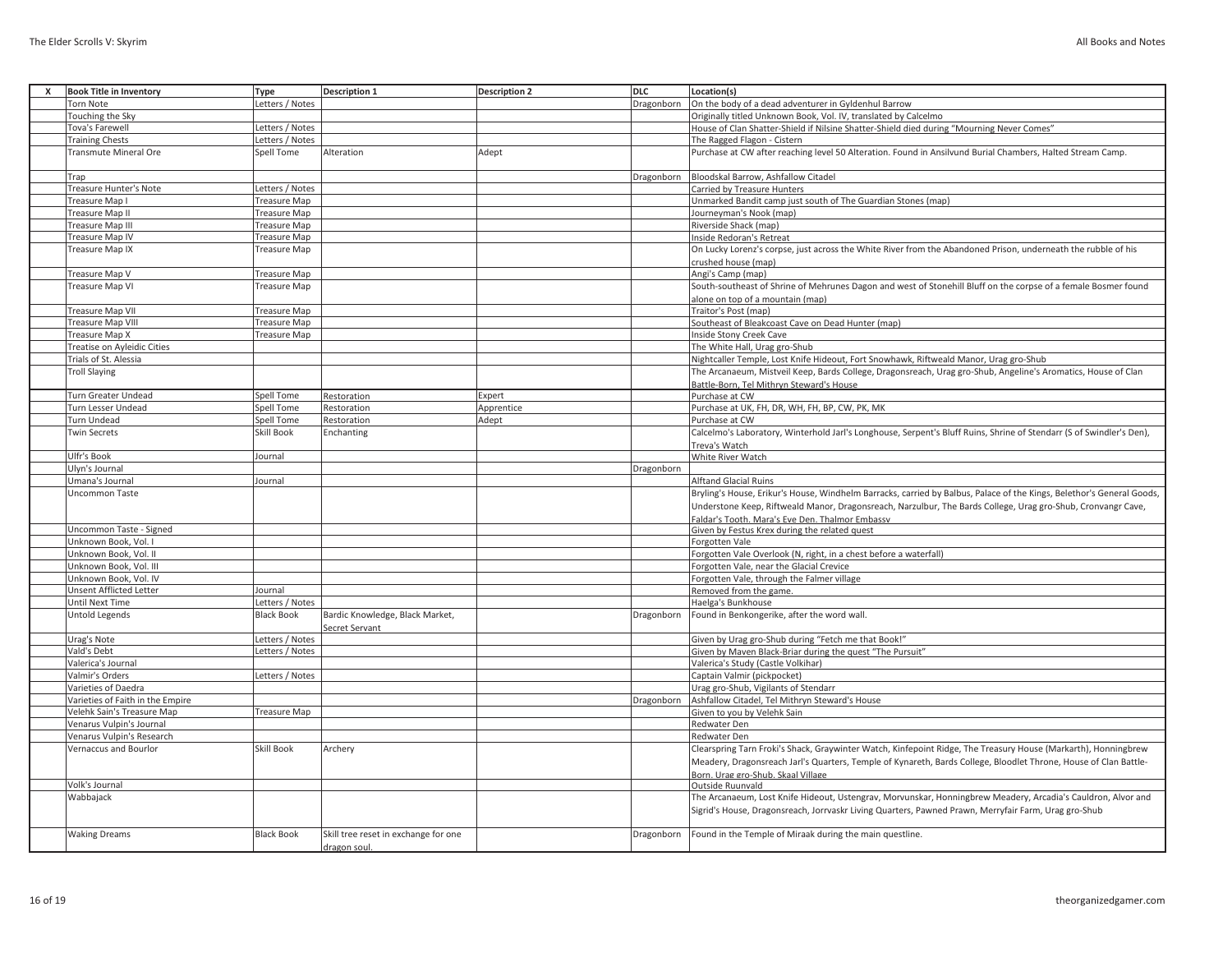| <b>Book Title in Inventory</b>       | Type            | <b>Description 1</b> | <b>Description 2</b> | <b>DLC</b> | Location(s)                                                                                                             |
|--------------------------------------|-----------------|----------------------|----------------------|------------|-------------------------------------------------------------------------------------------------------------------------|
| Walking the World, Vol XI            |                 |                      |                      |            | Nightcaller Temple, Nightgate Inn, Bards College, Dragonsreach, House Gray-Mane, Harmugstahl, Urag gro-Shub,            |
|                                      |                 |                      |                      |            | Alchemist's Shack. Jorrvaskr. The Frozen Hearth                                                                         |
| Wall of Flames                       | Spell Tome      | Destruction          | Expert               |            | Purchase at CW. Find in Skuldafn.                                                                                       |
| Wall of Frost                        | Spell Tome      | Destruction          | Expert               |            | Purchase at CW                                                                                                          |
| Wall of Storms                       | Spell Tome      | Destruction          | Expert               |            | Purchase at CW                                                                                                          |
| War of the First Council             |                 |                      |                      |            | Dwemer Museum, Duskglow Crevice, Darkwater Pass, Valtheim Towers, Kagrenzel, Druadach Redoubt Cave,                     |
|                                      |                 |                      |                      |            | Orotheim, Mara's Eye Pond, Urag gro-Shub                                                                                |
| Warning                              | Letters / Notes |                      |                      |            | Pinewatch                                                                                                               |
| Warrior                              | Skill Book      | Block                |                      |            | Driftshade Refuge, Fort Kastav Captain's Quarters, Haafingar Stormcloak Camp, North Skybound Watch, Silent Ruin         |
|                                      |                 |                      |                      |            | (Blackreach)                                                                                                            |
| Watcher of Stones                    |                 |                      |                      |            | Dragonsreach, Temple of Kynareth, Jorrvaskr, Bards College, Urag gro-Shub                                               |
| Watchtower Guard's Letter            | Letters / Notes |                      |                      |            | Shor's Watchtower                                                                                                       |
| Waterbreathing                       | Spell Tome      | Alteration           | Adept                |            | Purchase at CW, MK after reaching level 50 Alteration                                                                   |
| <b>Wevlin's Note</b>                 | Letters / Notes |                      |                      |            | The Warrens                                                                                                             |
| Where were you when the Dragon Broke |                 |                      |                      | Dragonborn | Fahlbtharz, in a Riekling tent                                                                                          |
| Whiterun Home Decorating Guide       |                 |                      |                      |            | Acquired from Proventus Avenicci when Breezehome is purchased                                                           |
| Wind and Sand                        |                 |                      |                      | Dragonborn | Radiant, part of the quest "Wind and Sand"                                                                              |
| Windhelm Home Decorating Guide       |                 |                      |                      |            | Given by the Steward when purchasing Hjerim                                                                             |
| Withershins                          | Skill Book      | Restoration          |                      |            | Arcwind Point, Gloomreach Cavern, Harmughstahl, Temple of Kynareth, Valthume                                            |
| Words and Philosophy                 | Skill Book      | Two-Handed           |                      |            | Geirmund's Hall, Lost Knife Cave, Mistveil Keep Barracks, Shrine of Talos west of Saarthal, Silverdrift Lair, Apocrypha |
|                                      |                 |                      |                      |            | (Winds of Change)                                                                                                       |
| Words of Clan Mother Ahnissi         |                 |                      |                      |            | The Frozen Hearth, Autumnwatch Tower, Urag gro-Shub                                                                     |
| Words of the Wind                    |                 |                      |                      | Dragonborn | Fethis Alor, Tel Mithryn, Alor House, Morvayn Manor, Severin Manor                                                      |
| Wraith's Wedding Dowry               |                 |                      |                      |            | Urag gro-Shub, Angarvunde Catacombs, Brinewater Grotto                                                                  |
| Writ of Execution: <player></player> | Letters / Notes |                      |                      | Dragonborn | Carried by Morag Tong Assassins.                                                                                        |
| Writ of Sealing                      | Letters / Notes |                      |                      |            | Folgunthur                                                                                                              |
| Writ of Sealing                      | Letters / Notes |                      |                      |            | Geirmund's Hall                                                                                                         |
| Writ of Sealing                      | Letters / Notes |                      |                      |            | Saarthal                                                                                                                |
| Wyndelius's Journal                  | Journal         |                      |                      |            | Carried by Wyndelius Gatharian                                                                                          |
| Yellow Book of Riddles               |                 |                      |                      |            | The Arcanaeum, Fellglow Keep, Palace of the Kings Barracks, Narzulbur, Serpent's Bluff Ruin, Bards College, Urag gro-   |
|                                      |                 |                      |                      |            | Shub, Snow-Shod Manor, Dainty Sload, Bloodlet Throne, Uthgerd the Unbroken's House, Proudspire Manor                    |
| Yngol and the Sea-Ghosts             |                 |                      |                      |            | Angeline's Aromatics, The Arcanaeum, College of Winterhold Arch-Mage's Quarters, Drelas' Cottage, High Hrothgar,        |
|                                      |                 |                      |                      |            | Chillfurrow Farm, Yngol Barrow, Dragonsreach                                                                            |
| Ysolda's Message                     | Letters / Notes |                      |                      |            | Sleeping Tree Cave (Ulag)                                                                                               |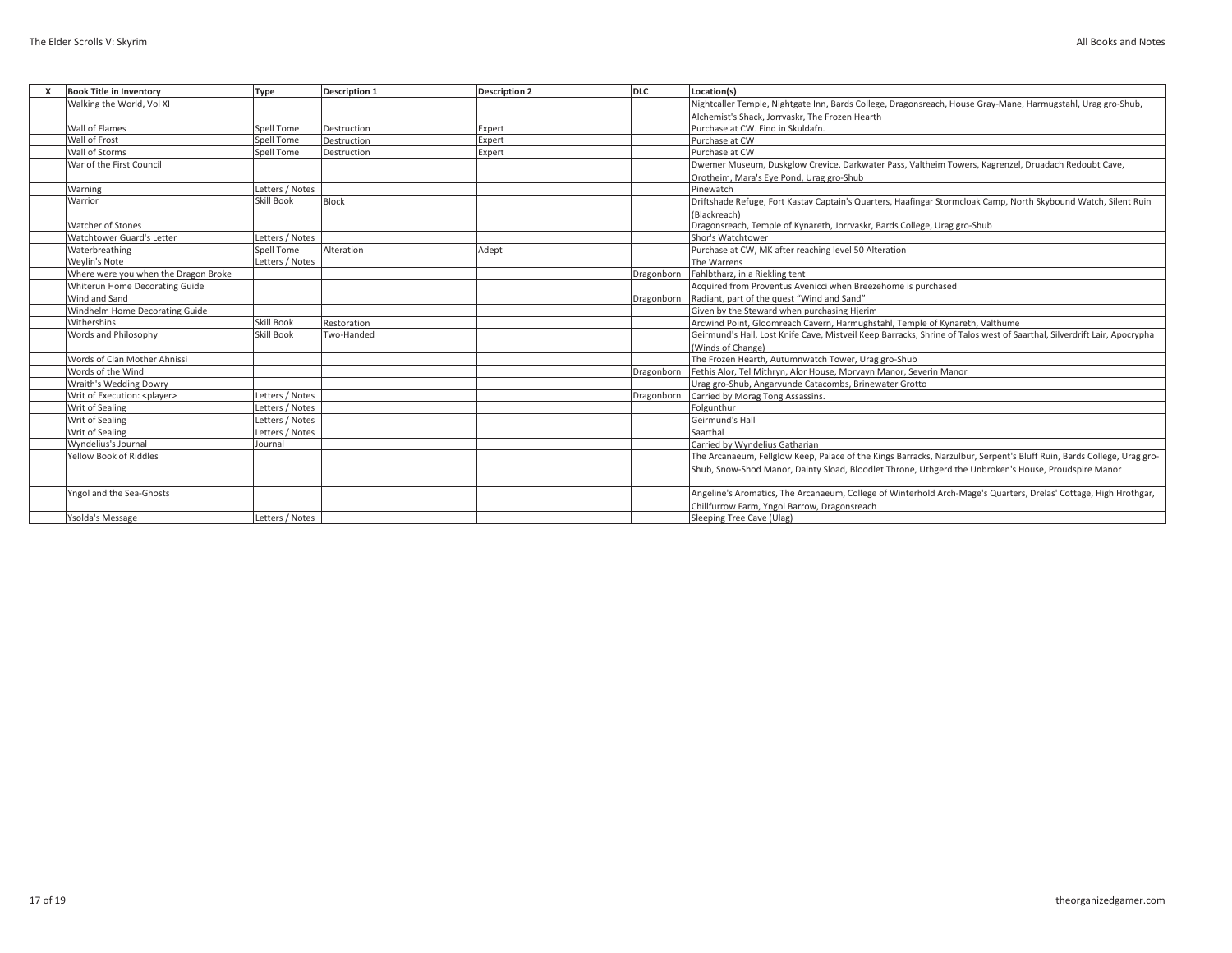The following abbreviations may be used in the "Location(s)" column:

- UK Understone Keep
- FH Falion's House
- DR Dragonsreach
- WH The White Hall
- FH The Frozen Hearth
- RT Riverwood Trader
- BP The Blue Palace
- CW The College of Winterhold
- PK Palace of the Kings
- MK Mistveil Keep